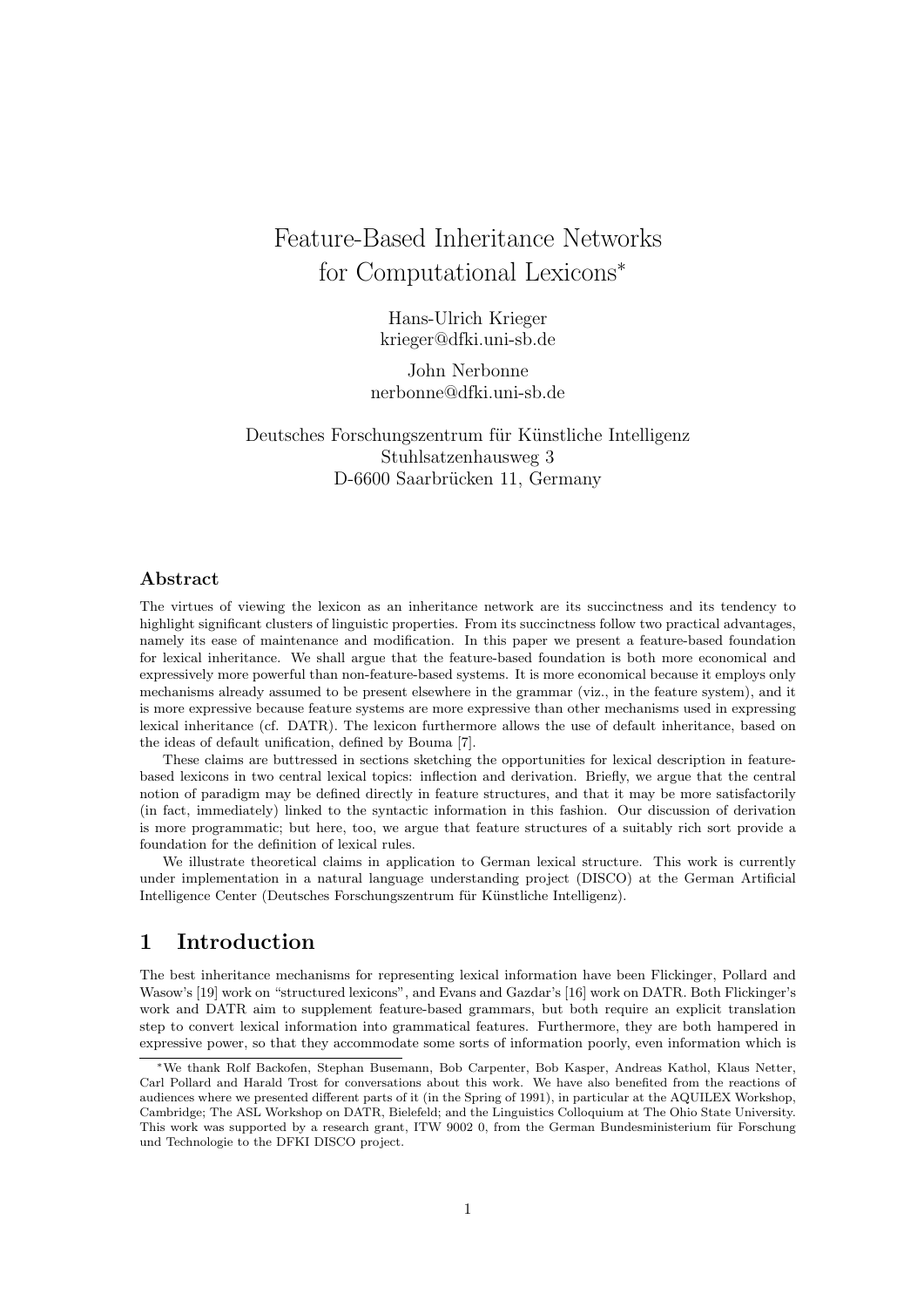standardly found in feature systems, e.g., disjunction, negation, and complex feature structures used as values.

The present proposal draws both from the work above on default inheritance networks and from the lexical ideas of feature-based theories in general (cf. the section on PATR-II lexicons in Shieber, [43], pp.54-61). PATR-II present lexicons via a collection of templates or macros, which are purely syntactic abbreviations for feature-structure descriptions. Pollard and Sag's (1987) sketch of the lexicon in Head-Driven Phrase Structure Grammar (hence HPSG), presented in Pollard and Sag [36] and Sag and Pollard [42], extended these ideas by interpreting lexical definitions as feature-structure descriptions and inheritance specifications as subsumption statements, rather than treating them in a purely syntactic fashion. Pollard and Sag (Chap.8.2) furthermore suggest a use of lexical rules which brings their work closer to standard linguistic views (e.g., LFG, [8]).

This and most other work on feature structures, on the other hand, has failed to allow the use of DEFAULTS or OVERWRITING, which is crucial for a practical lexical tool.<sup>1</sup> The key advantage of default specifications is that they allow the description of SUBREGULARITIES, classes of items whose properties are largely, but not perfectly regular. In a system with default inheritance, these may be regarded not as anomalous, but rather as imperfectly regular, or regular within limits. We shall employ default inheritance regularly, perhaps most crucially in the specification of derivational relations (cf. below and cf. Flickinger et al. [19]; and Gazdar [20], [21]; and Flickinger and Nerbonne [18] for arguments supporting the use of defaults in lexical specifications). This has seemed suspicious within the context of feature systems because these were developed (in part) to allow monotonic processing of linguistic information, and the use of defaults leads to nonmonotonicity.<sup>2</sup> But, as Bouma [7], p.169 points out, the use of lexical defaults is a fairly harmless form of nonmonotoncity, since the lexicon is nonmonotonic only with respect to lexical development—the syntactic use of information specified via lexical default leads to none of the problems associated with nonmonotonic reasoning; e.g., inferences about phrases never need to be retracted, and the NL system may be configured to be perfectly monotonic at run-time. If we employ default inheritance for the specification of lexical information, then the inheritance hierarchy does NOT correspond to a subsumption or subtyping hierarchy—information may be overwritten which renders subsumption invalid. Care needs to be taken that the two notions of hierarchy—the classes involved in the default inheritance relationship and the feature structure types defined there—not be confused (cf. Cook, Hill and Canning [13]). The mechanism we shall employ for the default combination of lexical information is the DEFAULT unification developed by Bouma [7]; we may employ this within the lexicon, even while eschewing its use for parsing and generation.

The present work is closest to Pollard and Sag's in that it proceeds from a view of the lexicon in which feature structures bear the burden of linguistic description. It differs from their work in advocating the use of default inheritance, and perhaps more significantly, in using ONLY feature structure descriptions to represent lexical information, including especially lexical rules. Where Pollard and Sag viewed lexical rules as operators on feature structures, we propose defining lexical rules purely in terms of feature structures. On our view, one need not assume a distinct sort of linguistic entity, lexical rule, which maps feature structures into feature structures. Instead, one begins with feature structures and a description language for them, and this suffices to characterize lexical rules. Lexical rules are thus an emergent phenomenon in language, ultimately reducible to feature-structures (cf. Section 4 for a discussion of alternative views of lexical rules).

Our purpose in this paper is to present the feature-based lexicon not as a linguistic theory of lexical structure, but rather as a framework within which such theories may be formulated, i.e., a tool for lexical description. This means that we shall at points demonstrate the formulation of competing views of lexical phenomena, e.g., matrix-based and form-based views of the inflectional paradigm, and inflectional and derivational views of the passive. It is also worth noting that, although we are quite interested in the question of efficiently processing feature-based descriptions—especially the question of lexical access for generation and recognition, we will not have anything to say about it in this paper.

It is probably worth sketching here in broad strokes the sorts of advantages we shall claim for our proposals. These lie primarily in the expressive power of the feature formalisms. The added expressive capacity is exploited in order to characterize both inflectional paradigms and derivational word formation

<sup>&</sup>lt;sup>1</sup>But cf. Pollard and Sag [36], p.194, Note 4; Sag and Pollard  $[42]$ , p.24; and Shieber [43], pp.59-61.

<sup>2</sup> It is probably worth noting that there have nonetheless been several attempts at using nonmonotonic inference rules in unification-based systems. Kay's [30] FUG included an ANY value, which defaulted to ⊥ unless unified with, in which case it was  $\top$ ; Shieber [43], p.59 presents a scheme for the default interpretation of feature structure templates; Kaplan [25] presents nonmonotonic "constraining equations" for LFG; and Gazdar et al. [22], p.29 et passim propose nonmonotonic FEATURE SPECIFICATION DEFAULTS.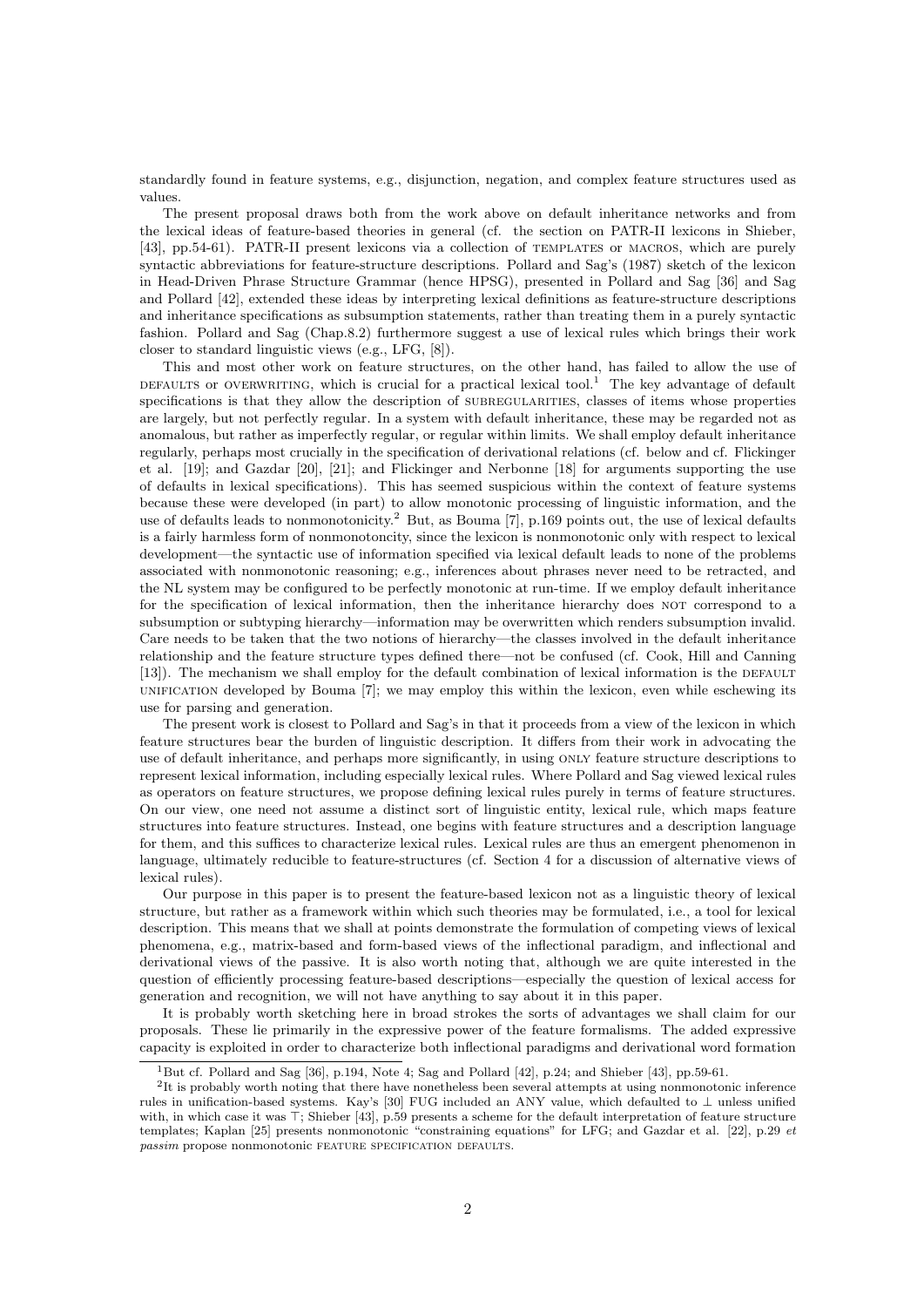rules as first-class linguistic objects—feature structures—of the same sort as words or phrases. We believe this proposal is made here for the first time, certainly the first time in a formalized theory. We illustrate the advantages of the added expressive power in analyses of inflectional paradigms as disjunctive further specifications of abstract lexemes, and in analyses of derivationally complex forms as instantiations of rules, where the latter are given a feature-based interpretation.

Our proposals are couched in HPSG terms, both because this is often readily understandable but also because HPSG—and to a lesser extent, FUG (Kay, [29], [30])—have most vigorously explored the hypothesis that feature structures are a sufficient representation scheme for all linguistic knowledge. The idea is that feature structures (also called "functional structures" in FUG, "attribute-value matrices" in HPSG) can encode not only syntactic information, but also semantic, pragmatic, morphological and lexical information. In HPSG, even recursively structured aspects of syntax such as syntactic rules and phrase structure trees are ultimately characterized as constraints on feature structures, so that the attempt to construe lexical information strictly within the limits provided by feature structures would not seem inappropriate.

We commence from the treatment of the lexicon in HPSG I (Pollard and Sag, [36], Chap.8) as an inheritance structure, which we accept (with minor modifications noted below). Now, HPSG I invoked "lexical rules" as operations or functions on feature structures, but this proposal in many ways violates the spirit which infuses HPSG, that of demonstrating that all linguistic knowledge can be modeled directly in feature structures. Our proposed construal of lexical rules as feature structures obviates any use of lexical rules as operations—also familiar from LFG (Bresnan, [8]) and PATR-II (Shieber et al., [44]), especially D-PATR (Karttunen, [26]).<sup>3</sup> We believe therefore that the present paper is a contribution to feature-based theories, as well, in that it shows how lexical rules can be construed in terms of feature-structure. This reduces the theoretical inventory, which is by itself desirable, and, as we argue below, it has significant descriptive advantages as well.

The structure of the paper is as follows: we first continue the introduction with a discussion of the distinction between morpheme- and lexeme-based analyses. In Section 2, we summarize the use we shall make of feature structures, which is essentially that provided by HPSG. We then explore the advantages of feature-based lexicons in two central lexical topics: the treatment of inflection and derivation. (There is, of course, an influential school of linguistic thought which denies the significance of this distinction, and our tools do not presuppose the distinction—we too can generalize all lexical rules to "word formation" à la Sadock's "autolexical syntax" [41]. But feature structures offer interesting alternatives for inflection.)

#### 1.1 Lexemes and Morphemes

Before we examine the feature-based analysis of inflection and derivation in more detail, it is worth reminding ourselves that the developing research paradigm of computational lexicology—within which this paper might be located—differs from computational morphology (e.g., two-level or finite-state morphology) in that the former takes a lexeme-based view of lexical variation (such as inflection and derivation), while the latter generally takes a morpheme-based view. While we do not aim here to settle any debate over which is preferable, it may be useful to sketch the differences.<sup>4</sup>

A lexeme is an abstract unit which characterizes what is common among the infectional variants of a word. It contains, for example, what is common among the variants of the verb *institute (institutes,* instituting, instituted), etc, but NOT institution, institutional, reinstitute,..., all of which are related, but distinct lexemes. Note that the lexeme is an abstract unit, which need not even be associated with any particular form. The lexeme-based view of lexical processes such as inflection and derivation maintains that these processes are based on properties of lexemes. We clarify this below after sketching the morphemebased alternative. A morpheme is also an abstract unit which is the minimal unit to which meaning is attached. Note that a lexeme may contain meaningful parts, e.g.,  $ab + leit + bar$ —this is a lexeme with its own set of inflectional variants (the case, gender, number, grade paradigm of German adjectives). The question of whether lexical processes are morpheme-based or lexeme-based thus centers on the analysis of such complex words. Are these optimally analyzed solely in terms of component morphemes (morphemebased), or must one take into account intermediate lexemes (lexeme-based)? In the example ableitbar, can one derive all properties from ab-, leit- and -bar, or must one take into account the intermediate lexeme ableiten?

<sup>3</sup>And nearly everywhere else: GPSG metarules (Gazdar et al., [22]) and Categorial Morphology treatments (Hoeksema, [23]) are quite similar in treating lexical rules as fundamentally distinct from lexical entries.

<sup>4</sup>Cf. Matthews [35] pp.20ff for a much more thorough defense of this material; cf. Anderson [2], [3] and Zwicky [49], [50] for more recent defenses of the lexeme-based view.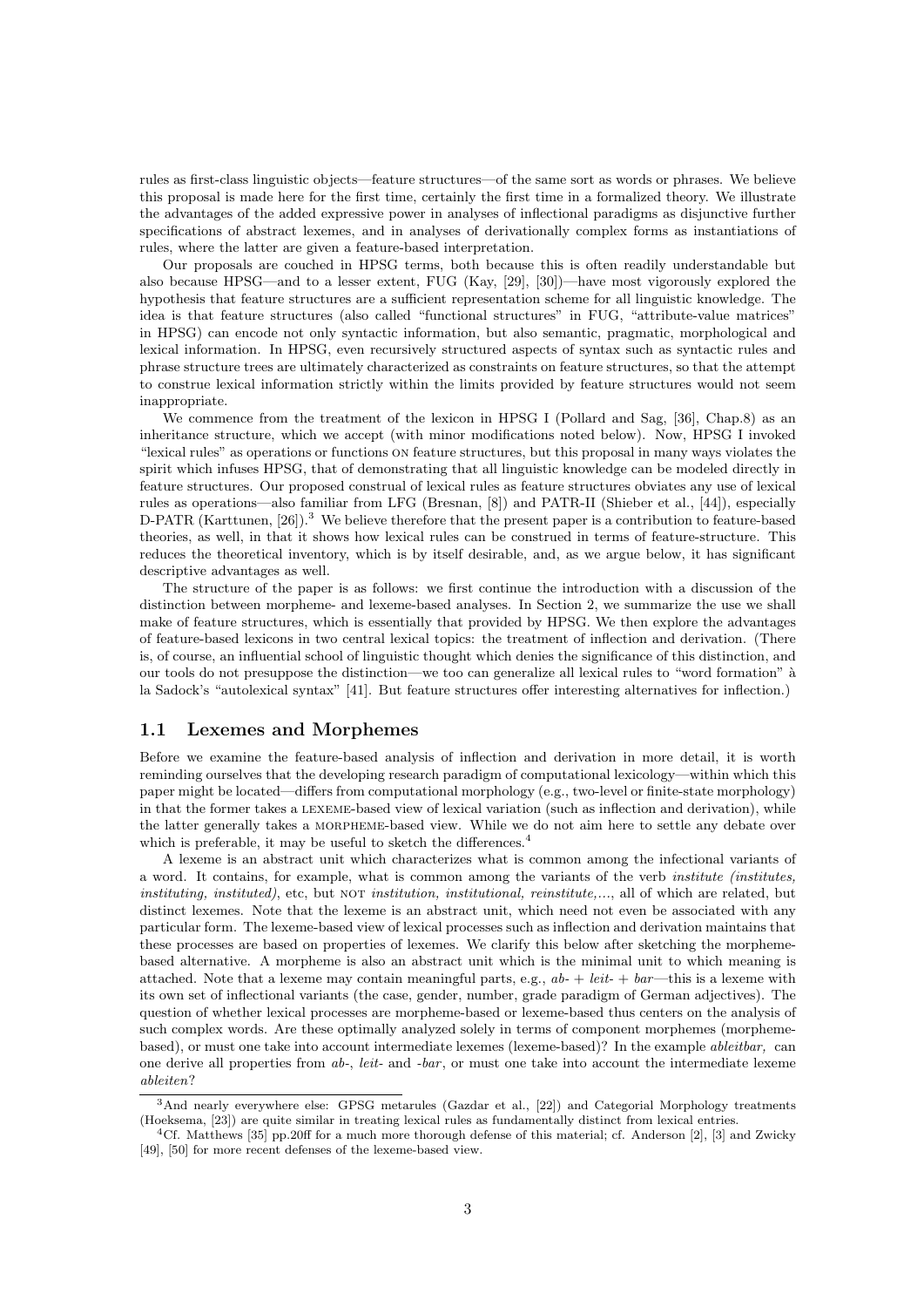Returning to our English example to clarify further the distinction between the morpheme-based and lexeme-based views, we note that it is very unlikely that institute could be divided into further meaningful parts, so that we may examine the morpheme institute (which constitutes all of the material of the lexeme above), and which also appears in institution, institutional, reinstitute, institutionalize... As we see, a single morpheme may be shared by many lexemes (but never vice versa). The morpheme-based view analyzes lexical processes as depending on the properties of morphemes.

There is a fairly clear division among the practitioners of each type of analysis. Linguists are fairly unanimous in seeing lexical processes as lexeme-based, while computational linguists have generally conducted morpheme-based analyses. The computational advantage of morpheme-based analysis is fairly easy to see: one can develop procedures for isolating the morphemes in a given form, and assign properties to the form based on these. Lexemes, involving (as they potentially do) nontransparent combinations of morphemes, are more difficult to recognize, are therefore more frequently stored in toto, and are thus ultimately more demanding of memory resources—there are simply many more lexemes than morphemes (perhaps an order of magnitude more).

Linguists have been assiduous in turning up cases where the larger number of lexemes seems useful in analyzing lexical processes. The suffixation of -bar in German, which we examine below in detail, provides examples of the most important sorts of cases.<sup>5</sup> The crucial observation is always of the form that important properties of complex words depend not on the morphemes of the complex, but rather on the lexemes. Wellformedness is one such important property. And it turns out that the wellformedness of forms with the suffix -bar cannot be predicted only on the basis of the component morphemes. We find patterns such as the following:

| morpheme    | lexeme 1      | lexeme 2                        |
|-------------|---------------|---------------------------------|
|             |               |                                 |
| $meid-$     | $*$ meidbar   | <i>vermeidbar</i> 'avoidable'   |
| $lad -$     | $*ladbar$     | <i>aufladbar</i> 'loadable'     |
| $hab-$      | $*habbar$     | handhabbar 'manageable'         |
| stell-      | $*$ stellbar  | einstellbar, 'adjustable'       |
|             |               | <i>vorstellbar</i> 'imaginable' |
| $me\beta$ - | $me\beta bar$ | $*$ bemeßbar                    |
|             | 'measurable'  |                                 |
| $arbeit-$   | $*arbeitbar$  | bearbeitbar 'workable'          |

This table demonstrates that the wellformedness of *-bar* derivatives cannot be predicted on the basis of the stem morphemes with which they combine, and the last pair suggests that prefix morphemes are likewise poor predictors. (This is true, but we won't adduce further evidence here. It is trivial (but very tedious) for a German speaker with a dictionary to collect this evidence.) It is worth anticipating one reaction to the evidence above: one might object that there are perfectly respectable accounts of the illformedness of some of the examples here—some are not derived from transitive verbs, for example. But this sort of objection is merely a more detailed diagnosis of the same problem: the illformedness arises when the lexeme source of a derived word is not transitive. There is no claim made here that these patterns are ultimately inexplicable, merely that they are inexplicable on the basis of morphemic analysis. The hypothesis of a lexeme base enables more exact hypotheses in this area (e.g., about transitivity).

A second important property of derived words is their meaning, and here again, the best predictor of derived meaning is the meaning of component lexemes rather than that of component morphemes. We can illustrate the evidence for this using the same suffix,  $-bar$ . The general meaning accruing to a -bar adjective is that it describes the property of something which could stand (in object postion) in the relation denoted by the verb. Thus something is *faxbar* if one can fax it. The cases which demonstrate the lexeme basis of derivation all involve some irregularity in meaning. For example, German  $e\beta bar$  'edible' involves a slight narrowing in meaning from the verb essen 'eat', since something must be capable of being safely eaten to be eßbar. More complicated derivatives involving these two morphemes could either preserve this narrowing, in which case they would appear to support the hypothesis of a lexeme basis, or they might fail to preserve it. The example of *Eßbarkeit* 'edibility' indicates that the narrowing is exactly preserved. And in general, meaning changes are persistent in further derivation. For a further example, note Kostbarkeit 'valuableness' derived from the semantically irregular kostbar 'valuable'.

<sup>5</sup>A great deal of what we analyze below may be found in a very thorough study of this process, Jindrich Toman's Wortbildung [47].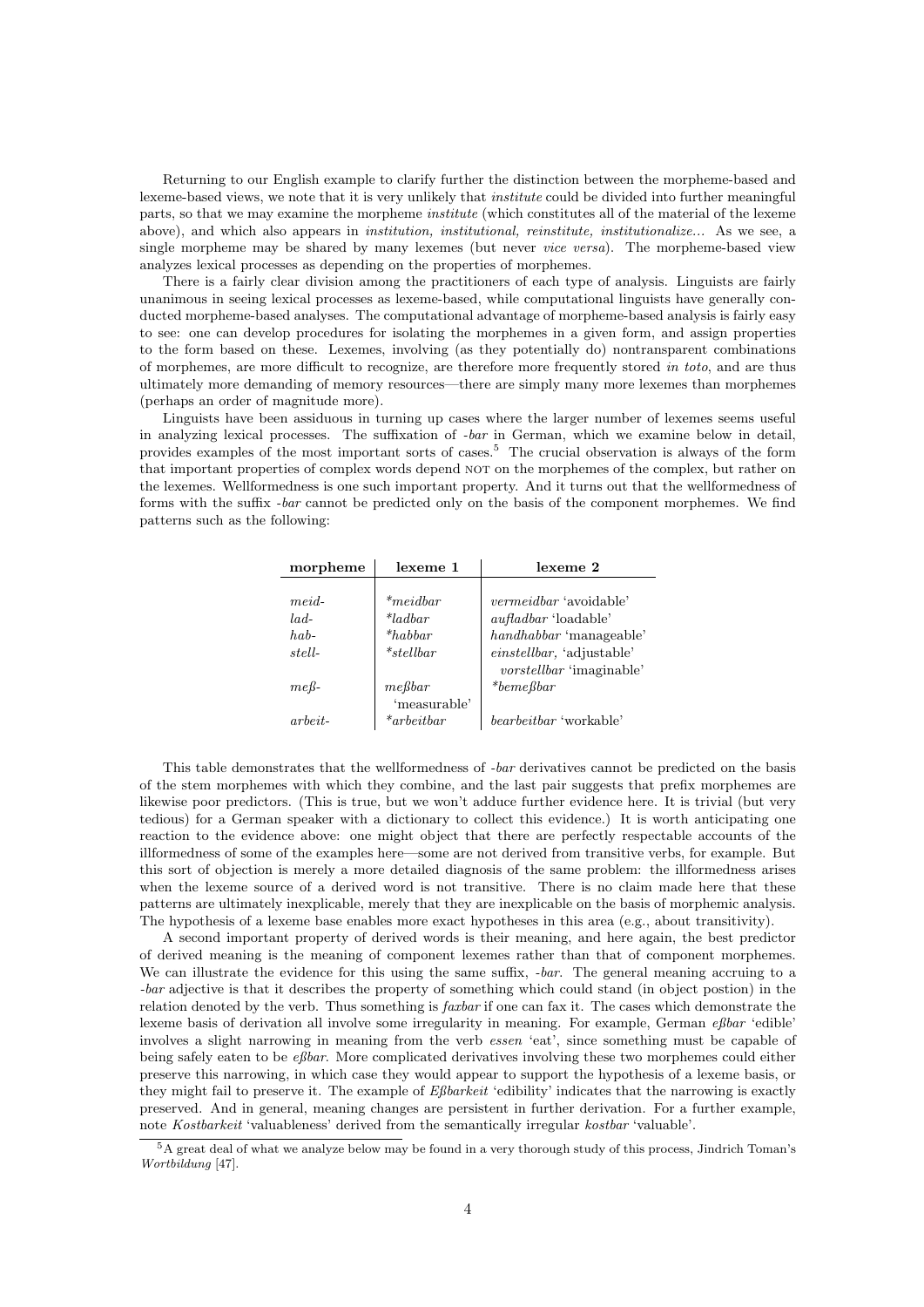A third important property of derived words is their form, and form is likewise lexeme-dependent. The form of the argument here is the same as that above: irregularity is persistent throughout further derivation. Thus irregular *sichtbar* 'visible' (instead of \*sehbar) is found further in Sichtbarkeit.<sup>6</sup>

It is worth noting that -bar suffixation is a derivational process, and that most of the evidence for a lexeme basis has been accummulated from studies of derivation. We shall likewise present a lexemebased treatment of inflection below, however. The same sorts of evidence for a lexeme basis may be adduced in the case of inflection, but rather less of it than in the case of derivation. There are, e.g., verbs whose paradigms differ from those of their component morphemes, e.g., the weak verbs handhaben and veranlassen, which are derived from the strong haben and lassen. If inflection depends on morphemes, these examples must be analyzed as involving distinct pairs of morphemes.<sup>7</sup> Matthews [35], Chap. VIII, presents arguments of a different sort that inflection should not be reduced to manipulations of morphemes.

We have continued at some length to justify our choice of lexeme-based analysis here, in order to emphasize that this is a deliberate, and not merely a customary assumption. Morpheme-based work has its purpose under this scheme, however. In particular, since our treatment of derivation allows regular derivations not to be listed in the lexicon, we need a method of recognizing the parts of a regular derivation in order to assign the correct properties to it. As we see it, a fully regular derivation such as *faxbar* 'faxable' need not appear in the lexicon at all. Its properties are fully specified under the specifications for the lexeme fax- 'to telefax', the suffix -bar, and the morpholological head-complement rule scheme. But in order to recognize fax- and -bar in faxbar, some analysis must be performed, and morpheme-based processing seems well-suited for this purpose.

### 1.2 Morphotactics and Allomorphy

There is a traditional distinction in morphology between MORPHOTACTICS, the arrangement of morphological elements into larger structures, and ALLOMORPHY or MORPHOPHONEMICS, variations in the shape of morphological units (cf. Anderson [2], p.147). It is our goal here to show how morphotactics may be subsumed into the lexicon, and we shall discuss this at lenghth in Sections 3 and 4 below. But we shall deliberately have very little to say about morphophonemics, which we do not intend to treat here. We take up this distinction more concretely in Section 3.1 below, but only to reinforce the point here: we do not propose subsuming morphophonemics into the lexicon.

# 2 Background

In this section we review the background material in the theory of feature-based description. This section may be skipped over by those familiar with feature structure theory and HPSG.

#### 2.1 Feature Structures

The fundamental analytical tool of FEATURE-BASED or UNIFICATION-BASED theories is the feature structure, represented by the attribute-value matrix (AVM)—a set of pairs of attributes (such as PER) and values (such as FIRST, SECOND or THIRD). Shieber [43] is the standard introductory reference to featurebased grammars, and we assume basic familiarity with this sort of analysis; here we review only the bare essentials needed for the lexical analysis below. Feature structures are mathematical objects which model linguistic entities such as the utterance tokens of words and phrases. It is important to note that values may themselves be feature structures, so that we allow that an AGR attribute may specify its value using the complex AVM below, resulting in a hierarchical AVM:

$$
\begin{bmatrix} \begin{array}{c} \text{AGR} \\ \text{NUM SG} \end{array} \end{bmatrix}
$$

 $\lceil$ 

A useful conceptualization of feature structures is that of rooted, directed labeled graphs, where values correspond to nodes, attributes to labeled edges, and where the AVM as a whole describes the root.

 $6$ One would expect irregular syntactic properties to show the same persistence through derivation, but we do not know of relevant studies.

<sup>7</sup>A further sort of example may be forthcoming if one examines perfect participle formation in German. The generalization to be captured is that a prefix ge- is employed when stress is on the first stem syllable (stem or inseparable prefix) of the lexeme. The argument is complicated by the fact that this is often—perhaps always predictable on the basis of the morphemes involved.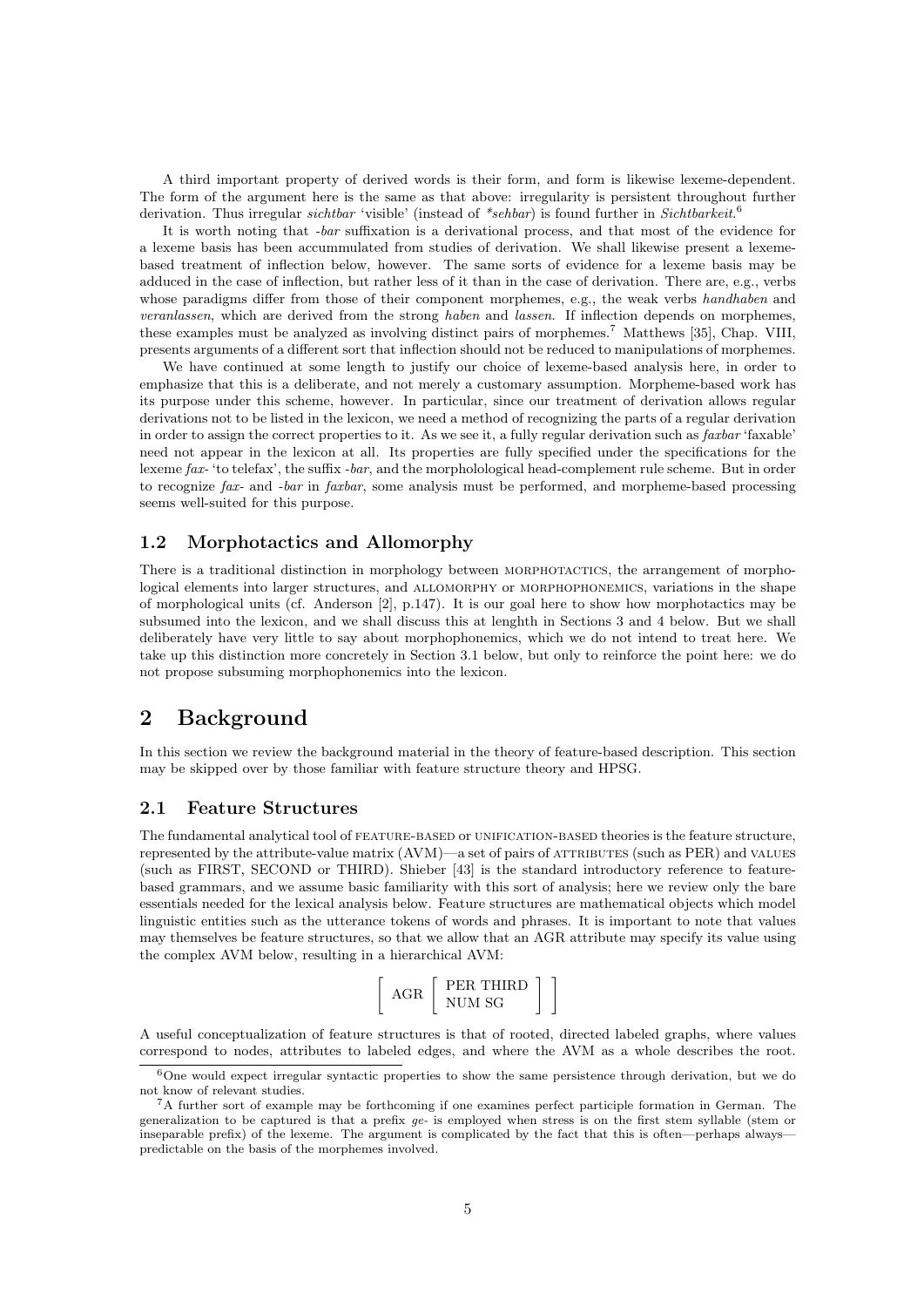This conceptualization is particularly useful when it comes to specifying values within complex structures, which we do by concatenating attributes to form paths from the root into the interior of the structure. Because AVM descriptions can quickly become quite large, we will employ path descriptors, abbreviating, e.g., the person information in the AVM above to simply:

### - AGR|PER THIRD

We shall even take the liberty occasionally of suppressing prefixes where no confusion arises, and specifying (as equivalent to the above):

#### - PER THIRD

But we shall take care to do this only where the type of the AVM is clear (so that it is the type of AVM in which AGR occurs, as opposed to one in which HEAD|AGR occurs, etc.). Such abbreviations are generally disambiguated when interpreted in the light of type information. They reduce the complexity of AVM's a great deal, making them easier to read and write.

We shall have frequent occasion to employ AVM's with DISJUNCTIVE value specifications. These are descriptions of objects whose value is included in one of the disjuncts, i.e., it is FIRST or THIRD:

### - AGR|PER {FIRST, THIRD}

In order to link particular choices with formal elements, we make extensive use of DISTRIBUTED DISjunctions, investigated by Backofen, Euler and G¨orz [5] and D¨orre and Eisele [14]. This technique was developed because it (normally) allows more efficient processing of disjunctions, since it obviates the need to expand them to disjunctive normal form. It adds no expressive power to a feature formalism (assuming it has disjunction), but it abbreviates some otherwise prolix disjunctions:

$$
\left[\begin{array}{c}\text{PATH1 } \{\underline{\mathbf{s}}_1 \ a, b\}\\ \text{PATH2 } \{\underline{\mathbf{s}}_1 \ \alpha, \beta\}\\ \text{PATH3 } \left[\begin{array}{c} \dots \end{array}\right]\end{array}\right] \quad = \quad \left\{\left[\begin{array}{c}\text{PATH1 } a\\ \text{PATH2 } \alpha\\ \text{PATH3 } \left[\begin{array}{c} \dots \end{array}\right]\end{array}\right],\left[\begin{array}{c}\text{PATH1 } b\\ \text{PATH2 } \beta\\ \text{PATH3 } \left[\begin{array}{c} \dots \end{array}\right]\end{array}\right]\right\}
$$

The two disjunctions in the feature structure on the left bear the same name '\$1', indicating that they are a single alternation. The sets of disjuncts named covary, taken in order. This may be seen in the right-hand side of the equivalence. Two of the advantages of distributed disjunctions may be seen in the artificial example above. First, covarying but nonidentical elements can be identified as such, even if they occur remotely from one another in structure, and second, features structures are abbreviated. The amount of abbreviation depends on the number of distributed disjunctions, the lengths of the paths PATH1 and PATH2, and—in at least some competing formalisms—on the size of the remaining structure (cf. [PATH3:  $|$  above).<sup>8</sup>

A final point to be appreciated about the use of feature structures is that two different attributes may be specified as having the same value, even when that value is unknown. For example, we might specify subject verb agreement in the following fashion, where the boxed numbers are just "tags" that identify the values as being the same:



Returning to the graph conceptualization above, the need for this sort of specification demonstrates that the class of graphs we're interested in are not simply trees, but objects of the more general class of directed graphs.

What we have written above are AVM's or FEATURE DESCRIPTIONS—they describe the abstract objects (feature structures) we use to model linguistic phenomena. Attribute-value descriptions such as the ones above are standardly interpreted in one of two ways: either directly, as descriptions of linguistic objects (cf. Johnson [24]; Smolka [46]), or algebraically, as specifications of feature structures (cf. Pollard and Sag, [36] Chap. 2; Carpenter, [11], Chap. 17), which then may be regarded as models of the linguistic objects. The distinction is mathematically interesting, but it will not be pursued here, since it is irrelevant

<sup>8</sup>Cf. Backofen et al. [5] for a discussion of a third advantage of distributed disjunctions, namely a normal increase in processing efficiency.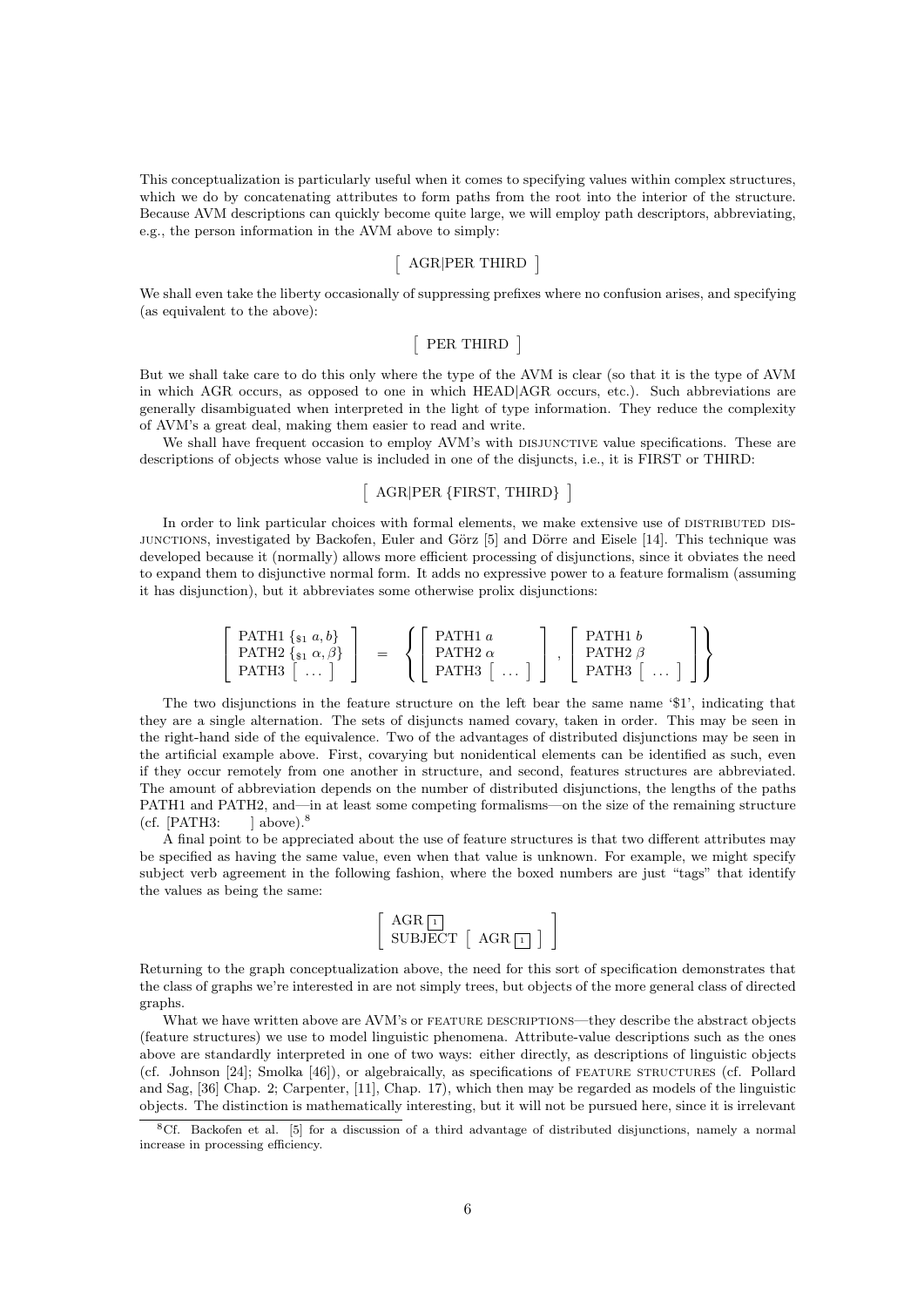to grammars and lexicons written in this notation. Indeed, we shall often speak informally of the AVM's as if they were the linguistic objects, as is common.

UNIFICATION is the normal means of combining the compatible information in two or more feature structures into a single one. Unification fails when there is incompatible information. We shall not provide a formal definition of the notion here, even though it is used frequently below, since it is defined in the works cited above. Here is an example of two AVM descriptions which are compatible, and a further example of two which are not:

$$
\begin{bmatrix} \text{AGR} \end{bmatrix} \text{PER THEN } \begin{bmatrix} \text{I} \end{bmatrix} \text{ } \begin{bmatrix} \text{AGR} \end{bmatrix} \text{ } \text{NUM SG} \end{bmatrix} = \begin{bmatrix} \text{AGR} \end{bmatrix} \text{RGR} \text{ } \begin{bmatrix} \text{PER THEN } \\ \text{NUM SG} \end{bmatrix} \text{ } \begin{bmatrix} \text{AGR} \end{bmatrix} \text{ } \text{NUM BG} \text{ } \begin{bmatrix} \text{PER THEN } \\ \text{NUM PL} \end{bmatrix} \text{ } \begin{bmatrix} \text{AGR} \end{bmatrix} \text{ } \text{NUM SG} \text{ } \begin{bmatrix} \text{HER} \end{bmatrix} \text{ } \begin{bmatrix} \text{AGR} \end{bmatrix} \text{ } \text{NUM SG} \text{ } \begin{bmatrix} \text{HER} \end{bmatrix} \text{ } \begin{bmatrix} \text{HER} \end{bmatrix} \text{ } \begin{bmatrix} \text{AGR} \end{bmatrix} \text{ } \begin{bmatrix} \text{NUM SG} \end{bmatrix} \text{ } \begin{bmatrix} \text{HER} \end{bmatrix} \text{ } \begin{bmatrix} \text{AGR} \end{bmatrix} \text{ } \begin{bmatrix} \text{NUM SG} \end{bmatrix} \text{ } \begin{bmatrix} \text{HER} \end{bmatrix} \text{ } \begin{bmatrix} \text{HER} \end{bmatrix} \text{ } \begin{bmatrix} \text{AGR} \end{bmatrix} \text{ } \begin{bmatrix} \text{HCR} \end{bmatrix} \text{ } \begin{bmatrix} \text{HCR} \end{bmatrix} \text{ } \begin{bmatrix} \text{HCR} \end{bmatrix} \text{ } \begin{bmatrix} \text{HCR} \end{bmatrix} \text{ } \begin{bmatrix} \text{AGR} \end{bmatrix} \text{ } \begin{bmatrix} \text{HCR} \end{bmatrix} \text{ } \begin{bmatrix} \text{HCR} \end{bmatrix} \text{ } \begin{bmatrix} \text{HCR} \end{bmatrix} \text{ } \begin{bmatrix} \text{HER} \end{bmatrix} \text{ } \begin{bmatrix} \text{HER} \end{bmatrix} \text{ } \begin{bmatrix} \text{HER} \end{bmatrix} \text{ } \begin{bmatrix} \text{HER} \end
$$

(Note the incompatible specification of the value at the AGR|NUM path.)

One point about the use of coreference and disjunction is worth special mention: there is "normally" no way to specify that structure is shared between one disjunct of a (possibly distributed) disjunction and anything outside the disjunction. Thus the feature structure below is misleading:

$$
\begin{bmatrix}\n\text{ATTR1} \\
\text{ATTR2} \\
\text{ATTR3} \\
\text{I}\n\end{bmatrix}, \begin{bmatrix}\n\text{ATTR4} \\
\text{I}\n\end{bmatrix}\n\end{bmatrix}
$$

We said that there is "normally" no such allowable specification, but this should be clarified: the semantics of the formula here is clear enough (it can be readily reduced to disjunctive normal form), but two things must be noted. First, the formulation is somewhat deceptive, in that the value in  $[ATTRI]$ in the formula above is implicitly disjunctive. This may be seen if one considers the result of unifying the above with a (nondisjunctive) description:

$$
\left[ \begin{array}{c} {\rm ATTR2} \\ {\rm ATTR4} \ b \end{array} \right] \; \left]
$$

which yields:

$$
\left[\begin{array}{c}\text{ATTR1 }\{a,\,b\}\\\text{ATTR2 }\left[\begin{array}{c}\text{ATTR3 } a\\\text{ATTR4 }b\end{array}\right]\end{array}\right]
$$

This is perhaps not immediately appreciated when such structures are encountered. The second point is related, namely, that the administration of coreference which spans disjunction can become fairly involved. It is worth noting that neither of these points calls the legitimacy of the coreference spanning disjunction into question, they merely point out that it is a sensitive area. For this reason, we shall not avoid it completely here. It will allow us more succinct representations.

The reason why a restriction against coreference spanning disjunction is not felt to hinder expressivity is clear: there is a reasonably succinct alternative to the form (1) above:

$$
\left[\begin{array}{c}\n\text{ATTR1}\n\{_{\$1}\n\quad \boxed{1},\n\boxed{2}\n\}\n\text{ATTR2}\n\{_{\$1}\n\end{array}\n\left[\begin{array}{c}\n\text{ATTR3}\n\boxed{1}\n\end{array}\n\right],\n\left[\begin{array}{c}\n\text{ATTR4}\n\boxed{2}\n\end{array}\n\right]\n\}
$$

Notice that coreferences do not span disjunctions here, since we employ coreferences only within single alternatives of a distributed disjunction.

The significance of feature structures for the present work is twofold: first, contemporary grammatical work in computational lingusitics is nearly universally conducted in feature-based grammars, so that it is important that lexical specifications for feature-based theories be clearly interpretable. The present work also aims to provide a lexicon for feature-based grammar, where the lexicon may be viewed as a (disjunctive) collection of feature descriptions. Feature structures will be the only content of the lexical specifications in the lexicon; in other words, specifications associate word class types with feature structure descriptions.

This brings us to the second point of connection between feature-based theories and lexicon theory. The work on "structured lexicons" cited in the introduction by Flickinger et al [19], Flickinger [17] and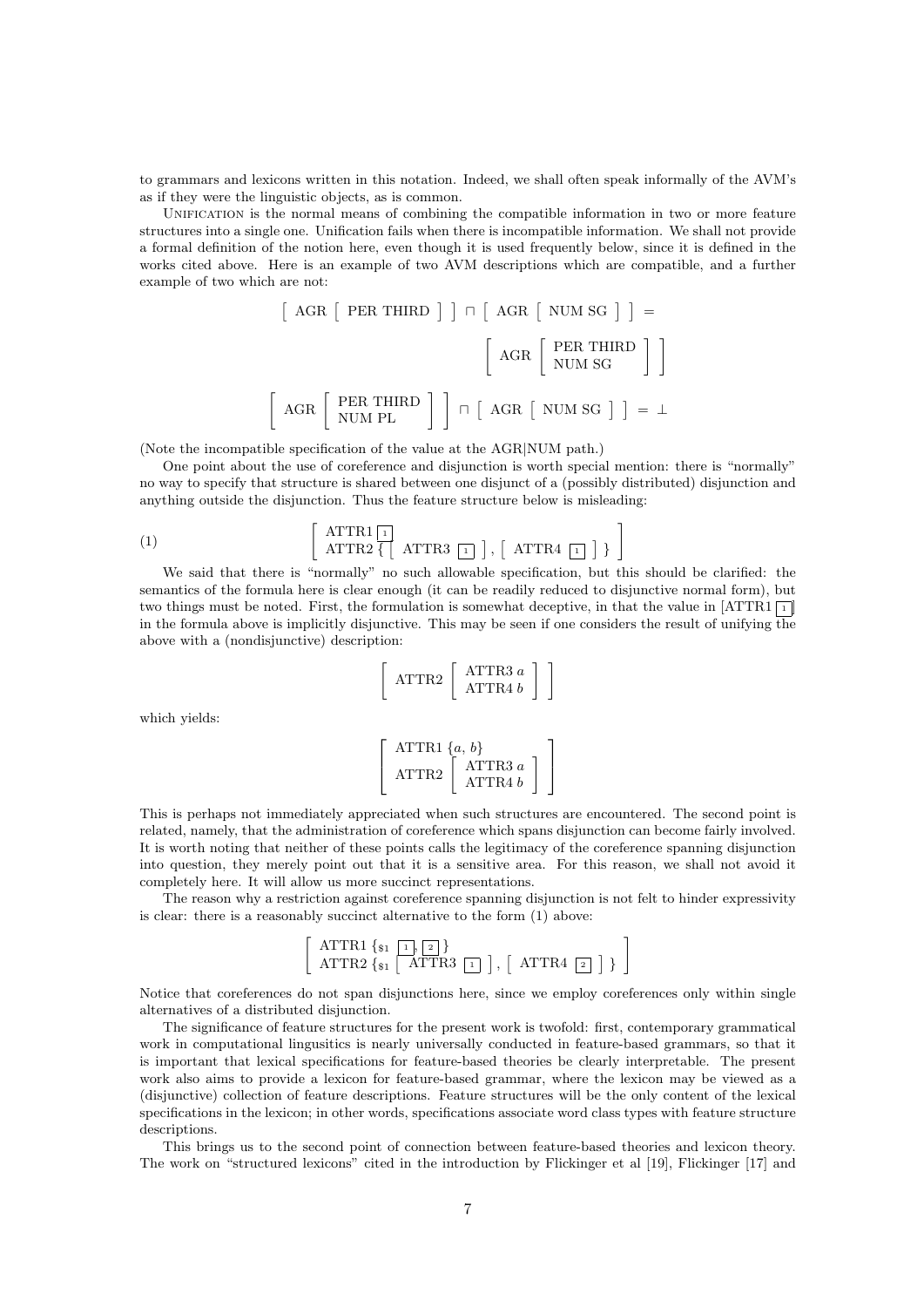Evans and Gazdar [16] emphasized the value of lexicons in which specifications were as free as possible of redundancy, and these works eliminated redundancy by exploiting a relation of INHERITANCE between lexical classes, realized as a relation between nodes in a directed graph (inheritance hierarchy). In structured lexicons, the word class TRANSITIVE VERB inherits properties from the word class VERB as well as the word class transitive. The usual formulation in feature-based theories takes the inverse relation 'bequeath' as primitive. This relation is very naturally characterized in feature-based theories as the relation 'lessinformative-than', or subsumption, which we symbolize  $\Box$ . For example, the feature structures below stand in this relation:

 $[AGR [NUMSG ] ] \supseteq [AGR [PER THIRD ] ]$ 

We shall therefore formulate statements about inheritance (the inverse of bequeath) using ' $\subseteq$ '. We implement this notion of inheritance using a procedure, 'unify' (or 'default-unify'), which unifies the information of every superclass with local idiosyncratic information to determine a fully expanded prototype of the class in question. Feature description languages thus provide a natural formalization for work in structured lexicons.

A final aspect of modern feature theories that we shall have cause to exploit is their use of typing (cf. Carpenter, [11] for a presentation). A type system imposed on a system of feature structures has several tasks: first, provides a means of referring to classes of feature structures of a given restricted sort. We shall put this to good use, e.g., in representing derivational relationships as complex inheritance. Second, attributes are restricted by type to being appropriate on a limited class of feature structures; thus the attribute VFORM will be limited in appropriateness to objects of type verb or verbal-head. Third and finally, the values of attributes will be restricted by type.

# 2.2 HPSG

Although most of what we propose might be realized in formalisms weaker than HPSG, it is worth noting that we shall employ RECURSIVE TYPE SPECIFICATIONS of a kind found in HPSG, but generally not elsewhere. In HPSG the type sign has an attribute SYNTAX|LOCAL|SUBCAT which is restricted in value to lists of signs. This attribute encodes subcategorization information, which is lexically based in HPSG, much as it is in Categorial Grammar (Bach, [4]). Grammatical heads specify the syntactic and semantic restrictions they impose on their complements and adjuncts. For example, verbs and verb phrases bear a feature SUBCAT whose content is a (perhaps ordered) set of feature structures representing their unsatisfied subcategorization requirements. Thus the feature structures associated with transitive verbs include the information:

$$
\begin{bmatrix} \text{trans-verb} \\ \text{SYN}|\text{LOC}|\text{SUBCAT} \langle \begin{bmatrix} NP \\ \text{CASE ACC} \end{bmatrix}, \begin{bmatrix} NP \\ \text{CASE NOM} \end{bmatrix} \rangle \end{bmatrix}
$$

(where  $NP$  is the type of noun phrase signs, and *trans-verb* the type of transitive verb sign).

The significance of subcategorization information is that the subcategorizer may combine with elements listed in its SUBCAT feature (perhaps only in a particular order) in order to form larger phrases. When a subcategorizer combines with a subcategorized-for element, the resultant phrase no longer bears the subcategorization specification—it has been discharged (cf. Pollard and Sag, 1987, p.71 for a formulation of the HPSG subcategorization principle). We shall have cause to return to subcategorization in our presentation of derivation.

In order to appreciate the point about recursive specification, let us regard the subcategorization list as represented in [FIRST, REST] form (so that every SUBCAT either is null or occurs in [FIRST, REST] form). Then, the important point is to note that we have a type *list*, one of whose attributes, REST is restricted to values of type *list*, including the empty list. This is a recursive type specification. In general, SUBCAT is restricted to taking values which are of the type  $list(sign)$ —and this attribute occurs within signs. A similar recursion obtains when we define the type tree as a lexical-sign or a sign whose attribute DAUGHTERS is a list of signs of the type tree. We shall employ recursive type specifications in a proposal for the representation of derivational relationships.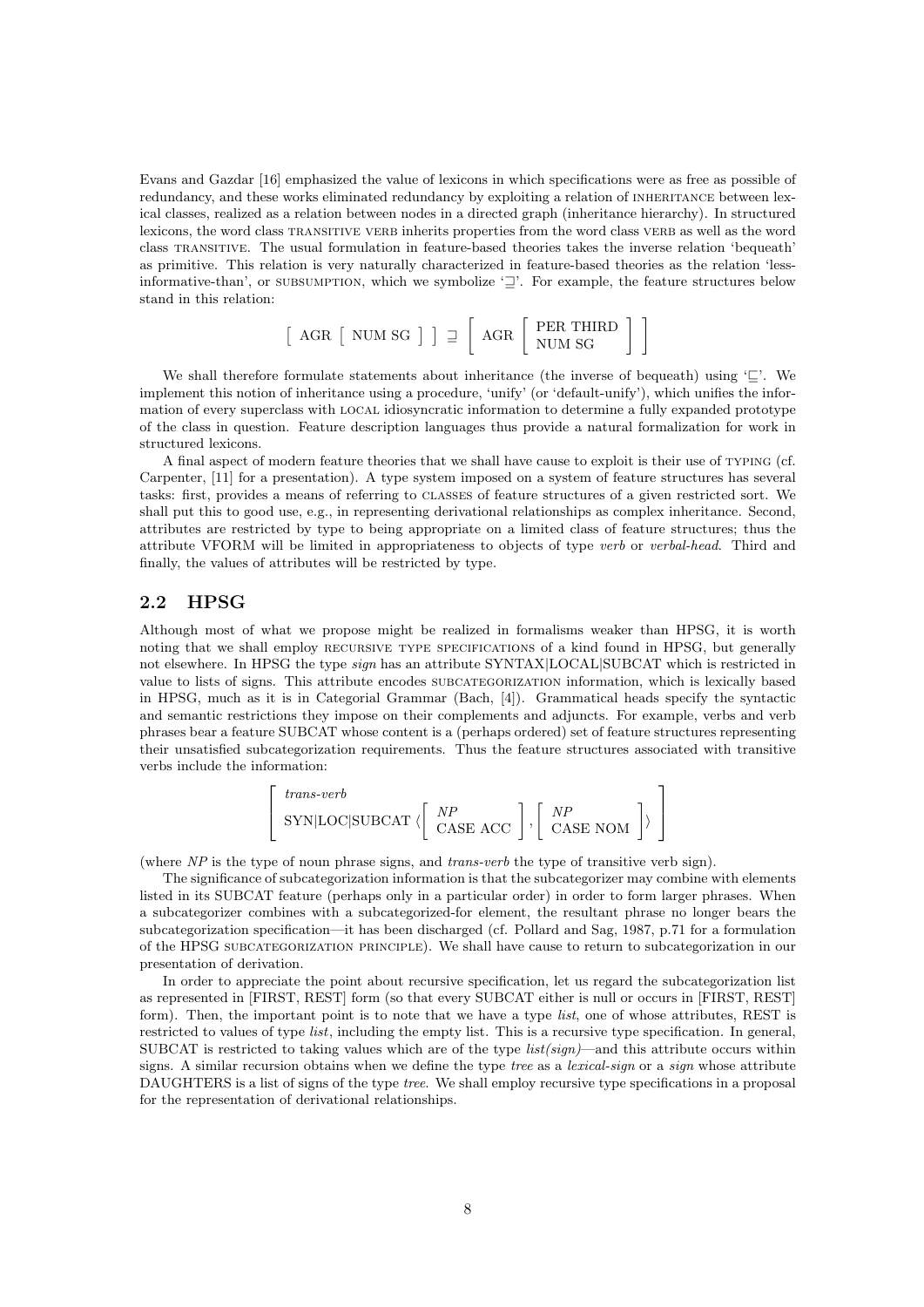# 3 Inflection

We turn our intention here to the treatment of inflectional paradigms as exemplified by verbal, adjectival and nominal paradigms in German. We illustrate with a fairly traditional representation of the inflectional endings used in the present active paradigm of weak verbs below (and we explore alternatives to this below):

| 1st   | $+$ e, kriege   | $+$ en, kriegen |
|-------|-----------------|-----------------|
| 2nd   | $+$ st, kriegst | $+$ t, kriegt   |
| $3rd$ | $+$ t, kriegt   | $+$ en, kriegen |

### 3.1 Interface to Morphophonemics

It is worth noting here that the forms found in paradigms may be more complex than simple concatentations of stems and the inflectional endings specified in paradigms. Full forms cannot always be derived from simple concatenation since internal sandhi rules, i.e., rules of morphological juncture of various sorts, may need to be applied. In fact, this is the case in the simple example here. For weak verb stems ending in alveolar stops, a rule of schwa-epenthesis must be invoked in the third-singular position (and this is not a general phonological process in German).

|                   | sg                                                          | рl                                             |
|-------------------|-------------------------------------------------------------|------------------------------------------------|
| 1st<br>2nd<br>3rd | $arbeit + e$<br>$arbeit + st$<br>$arbeit + t$ ,<br>arbeitet | $arbeit + en$<br>$arbeit + t$<br>$arbeit + en$ |

The status of umlaut in strong conjugations (ich schlage, du schlägst) is similarly sensitive to morphological juncture—thus it is triggered by the second singular present /st/, but not by the second singular preterite  $\sqrt{\mathrm{st}}$ .

We draw attention to these phenomena only to emphasize that, while we are aware of such complications, we do not intend to treat them here because a proper treatment involves morphophonemic detail which is not our primary focus here.<sup>9</sup> Our focus here will be on the morphological interface to syntax, rather than on the interface to morphophonology.

The interface to allomorphy is then quite simple:



where '&' designates the concatentation operation between morphs. It is the task of the allomorphy to "spell out" the combination under FORM. We also emphasize that we indulge below in the convenient fiction that the inputs to allomorphy can be adequately specified using strings—even though we are convinced that a more abstract characterization (e.g., in feature structures) is necessary.

We shall not provide a detailed proposal—either here or in the following section on derivation—about the interface of the lexeme-based lexicon to morphophonemics. The main issue we see as significant here is the relationship between the lexeme-based lexicon and morpheme-based generalizations which might arise in morphophonemics. This is a subject of current investigation.

<sup>9</sup>For the theorist who would like to maintain the interesting claim that feature structures can represent all linguistic knowledge, the feature-based treatment of morphophonemics is of great potential interest. Cf. Bird [6]. For efficiency reasons, however, a second path might be chosen, viz., the employment of a hybrid feature-based two-level morphology. This has efficiency advantages, and it is our intention to pursue this line. Cf. Trost [48]. A third possibility would be to simply anticipate the effects of morphophonemics in the specification of paradigms (even if this results in the multiplication of paradigms).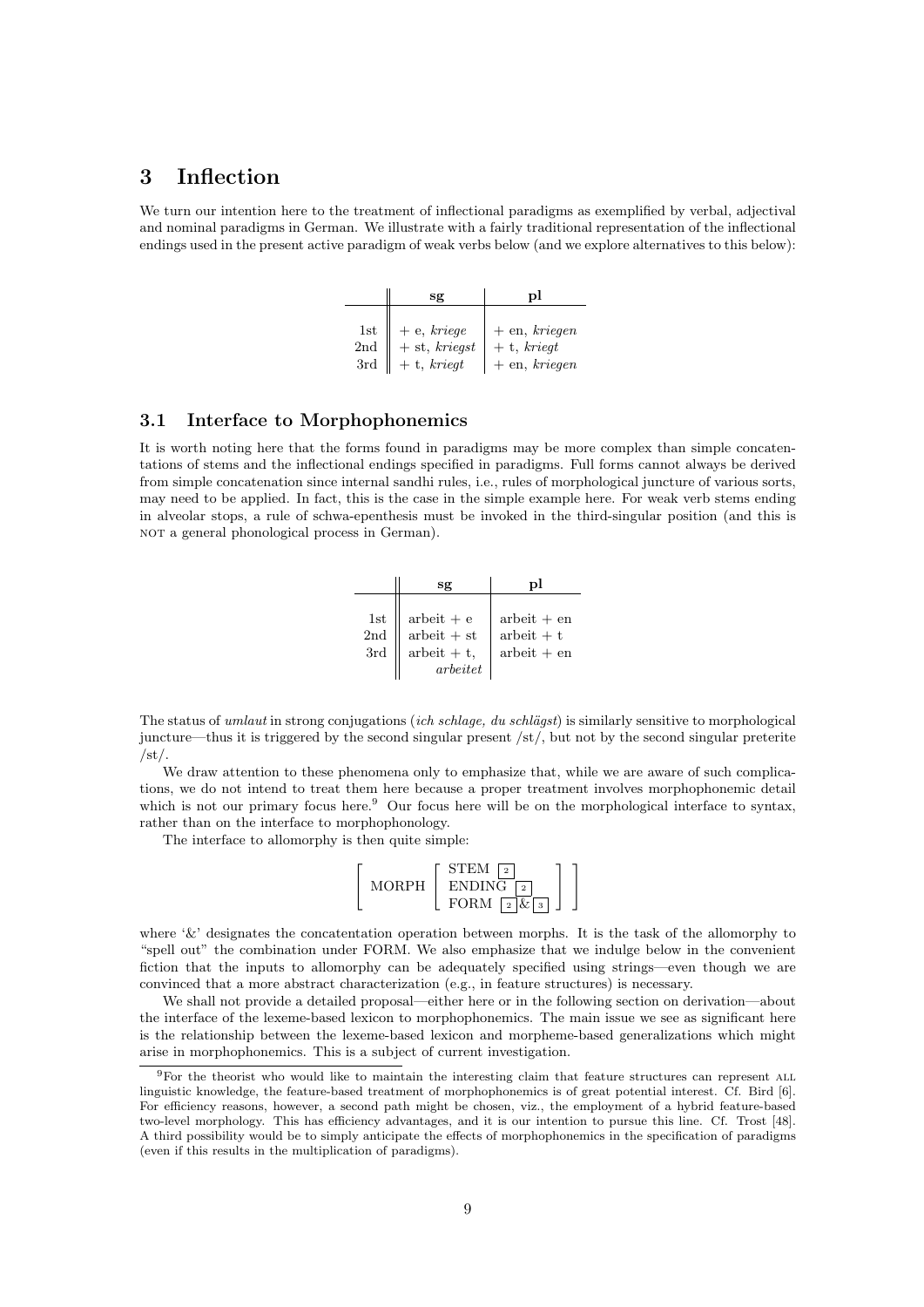#### 3.2 Approaches to Inflection

The dominant approaches to the treatment of inflection in computational linguistics have been either (i) to model inflection using collections of lexical rules, or (ii) to employ two-level morphology. The deployment of lexical rules may be found in Flickinger's approach (cf. Flickinger, [17], pp.107-110), in the Alvey tools project (cf. Ritchie et al., [38], p.298), and in HPSG (cf. Pollard and Sag, [36], pp.209-213). Paradigmatic morphology improves upon these ideas by defining the paradigm as a sequence of lexical rules on which subsumption relations can be defined (cf. Calder, [9]), but the fundamental analytical tool is still the lexical rule.

In this view, the inflectional paradigm above is described by postulating rules which relate one paradigm element to another (or relating it to another form), including perhaps a rule to derive first singular forms from infinitives. While nothing would prohibit a lexical rule from operating on abstract stems to create forms, this was seldom done (cf. Karttunen's LFG-style treatment of passive in D-PATR, Karttunen, [26], pp.12-14 for an exception). In the following section on derivation (Section 4), we sketch a feature-based theory of lexical rules within which these notions of the paradigm could be recast, but we prefer to demonstrate the flexibilty of the feature-based approach here by developing a more purely paradigmatic view. While it would clearly be possible to formulate a rule-based view of the paradigm in feature structures, the analytically more challenging task is to describe directly the abstract variations which constitute paradigms—i.e. to try to characterize paradigms directly without recourse to lexical rules.

The two-level approach to inflection may be found in Koskenniemi [32] (for an interesting extension in the direction of feature-based processing, cf. Trost [48]). This differs from the current proposal in being morpheme-based. It is, however, compatible with various lexical structures, as is demonstrated by its use in the Alvey project, noted above [38].

The direct characterization of the paradigm has been the alternative approach both in linguistics (cf. Matthews, [34], Chap.IV) and in computational linguistics (cf. Evans and Gazdar's DATR, [16], and Russell et al.'s ELU lexicon, [40]). The fundamental idea in our characterization is due to the work in DATR, in which paradigms are treated as alternative further specifications of abstract lexemes. We express the same fundamental idea in feature structures by defining paradigms as large disjunctions which subsume appropriate lexical nodes. Each disjunct represents conceptually one element of the paradigm, and specifies what is peculiar to that element. The fundamental person-number verb paradigm in German is just an association of forms with the six disjuncts in the disjunctive normal form of the following disjunction:

$$
\left[\begin{array}{c} \text{AGR} \left[\begin{array}{c} \text{PER {1ST,2ND,3RD} } \\ \text{NUM {SG,PL} } \end{array}\right] \end{array}\right]
$$

#### 3.3 A "Word and Paradigm" Approach

We may now employ distributed disjunctions (cf. Section 2) to link the fundamental alternation in (1) to the expression of forms. We obtain the following description of the present weak paradigm:

$$
\left[\begin{array}{c}\text{MORPH}\left[\begin{array}{c}\text{STEM}\left[\frac{2}{2}\right]\left\{s_1\right.\right.\right.\\ \text{ENDING}\left[\frac{1}{2}\left\{s_1\right.\right.\right.\\ \text{FORM}\left[\frac{1}{2}\&3\right]}\left\{s_1\right.\right.\right.\\ \text{SYN}|\text{LOCAL}|\text{HEAD}|\text{AGR}\left\{\left.\begin{array}{c}\text{PER 1ST}\\\text{NUM SG}\end{array}\right],\left[\begin{array}{c}\text{PER 2ND}\\\text{NUM SG}\end{array}\right],\ldots,\left[\begin{array}{c}\text{PER 3RD}\\\text{NUM PI}\end{array}\right]\right\}\end{array}\right\}
$$

Each of the disjunctions tagged by '\$1' constitutes effectively the same set of alternatives, taken in sequence. Thus we understand the feature structure above as denoting a disjunction of six disjuncts, the first of which has "e" as a value for MORPH|ENDING AND  $\lceil$  PER 1ST, NUM SG  $\rceil$  (1st-sing) as a value of SYN|LOCAL|HEAD|AGR; etc. This node may be inherited by all German weak verbs.

In general, in representing a paradigm, the EXPONENTS of the paradigm are listed as alternatives under [MORPH|ENDING  $\{s_n, \ldots\}$ ], while their associated properties appear elsewhere within the feature structure under the same distributed disjunction  $\{s_n, \ldots\}$ ' (for this terminology, cf Matthews, [35]).

One advantage of representing paradigms in this fashion—as opposed to representations via lexical rules, as in Flickinger [17] or in the other rule-based approaches cited above—is that the paradigm is represented in the same formalism in which word classes and lexemes are represented. A paradigm may thus participate in the same inheritance relationships that relate word classes and individual lexemes. We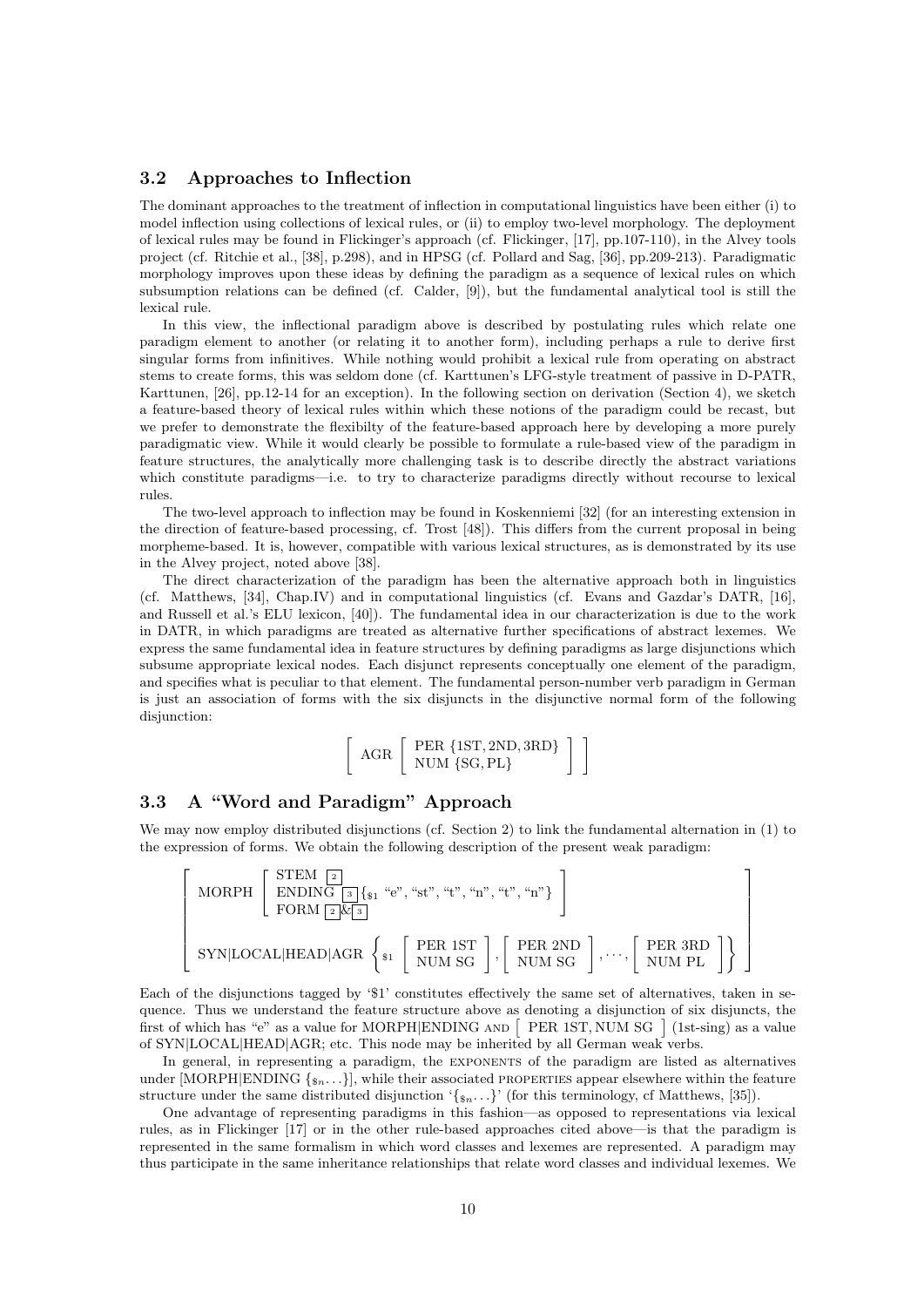may, e.g., represent modal paradigms as inheriting by default from standard paradigms, modifying only the "morph" value:

$$
\left[ \begin{array}{llll} \text{MORPH} | \text{ENDING } \{_{\$1} \text{ ``''}, \text{``st''}, \text{``''}, \text{``n''}, \text{``t''}, \text{``n''} \} \end{array} \right]
$$

(Note that we assume that the co-naming of disjunctions is inherited, so that the endings specified above are still to be understood as covarying with syntactic agreement features. The specification may be this compact because it expoits the nonlocal information in naming disjunctions.) The modal verb sollen is an example of this subparadigm:

|     | sg                        | рl                       |
|-----|---------------------------|--------------------------|
|     |                           |                          |
| 1st | $\text{coll}$ +           | soll $+ n$               |
| 2nd | $\text{coll} + \text{st}$ | soll $+$ t               |
| 3rd | $\text{coll}$ +           | $\text{coll} + \text{n}$ |

The example is misleading in that we have shown the only modal paradigm with just this distinction from standard paradigms. We are aware that modal paradigms are in general also characterized by stem vowel alternations kann, können, etc., and we should have to represent this information as well. We could, e.g., allow lexemes to have a present singular stem and a present plural stem which are normally identical, but which are distinguished for these modals (and a very few other verbs such as *wissen*), or we might even try to describe the vowel alternations directly, if this were not going further into the morphophonemics than we care to (at least in this paper).

Genuine suppletion we likewise propose to treat via default overwrting:

 $\sqrt{ }$ 

$$
\left[\begin{array}{c}\text{MORPH}\left[\begin{array}{c}\text{STEM}\\\text{ENDING}\\\text{FORM } \{_{\$1}}\end{array}\text{``bin", ``bist", ``ist", ``sind", ``seid", ``sind"}\}\end{array}\right]\\\text{SYN}|\text{LOCAL}|\text{HEAD}|\text{AGR}\left\{\begin{array}{c}\text{s1}\left[\begin{array}{c}\text{PER }1\text{ST}\\\text{NUM }SG}\end{array}\right],\left[\begin{array}{c}\text{PER }2\text{ND}\\\text{NUM }SG}\end{array}\right],\cdots,\left[\begin{array}{c}\text{PER }3\text{RD}\\\text{NUM }PL\end{array}\right]\right\}\end{array}\right]
$$

Here we exploit default overwriting to describe the suppletive forms of *sein*. Note that we avoid the sticky question here of what the STEM and ENDING of such suppletive word forms ought to be. Perhaps a more graceful means of avoiding this question would be to deny that the forms are concatenations of STEM and ENDING (which we have not done above—we merely fail to identify them).

A DEFECTIVE PARADIGM, e.g., that of the verbs dünken 'to think', or jemandem an etwas liegen '(for something) to be important to someone', which occur only in the 3rd person singular, may be analyzed as a more extreme instance of overwriting inheritance—the entire disjunction is eliminated. (It is worth noting that non-overwriting analyses may also be formulated here, just as in most other places.)

$$
\text{SYN}|\text{LOCAL}|\text{HEAD}|\text{AGR} \left\{_{\$1} \perp , \perp , \left[ \begin{array}{c} \text{PER} \; \text{3RD} \\ \text{NUM} \; \text{SG} \end{array} \right], \perp , \perp , \perp , \right\}\ \right]
$$

Of course, one can formulate alternative linguistic descriptions of the requirement that this verb appear only in the third-person singular. For example, rather than say that the other forms do not exist, which is roughly the content of the specification above, one could postulate that impersonal verbs subcategorize for an (abstract) subject which is 3rd-sg. Our goal here is not to defend these particular "paradigmatic gap" analyses, but rather to show that the phenomenon may be satisfactorily formulated in feature structures.<sup>10</sup> A futher alternative would be to overwrite the AGREEMENT value nondisjunctively. There are probably alternative descriptions available.

These examples of paradigm inheritance point out limitations to the technique worth noting, even if they eventually prove to be convivial. First, although we can allow the inheritance of distributed disjunctions to model the inheritance of paradigms, there is no way to make sense of an inherited paradigm

<sup>&</sup>lt;sup>10</sup>Better candidates for genuine paradigmatic gaps in German are e.g., *Eltern* 'parents', which lacks a singular (except in the speech of biologists), or the verb verscholl, verschollen 'to get lost', which lacks all finite present forms. The English auxiliaries come and go are also frequently cited to demonstrate the existence of gaps in paradigms. Thus I come/go see her daily; \*He comes/goes see her daily, even though He wants to come/go see her daily.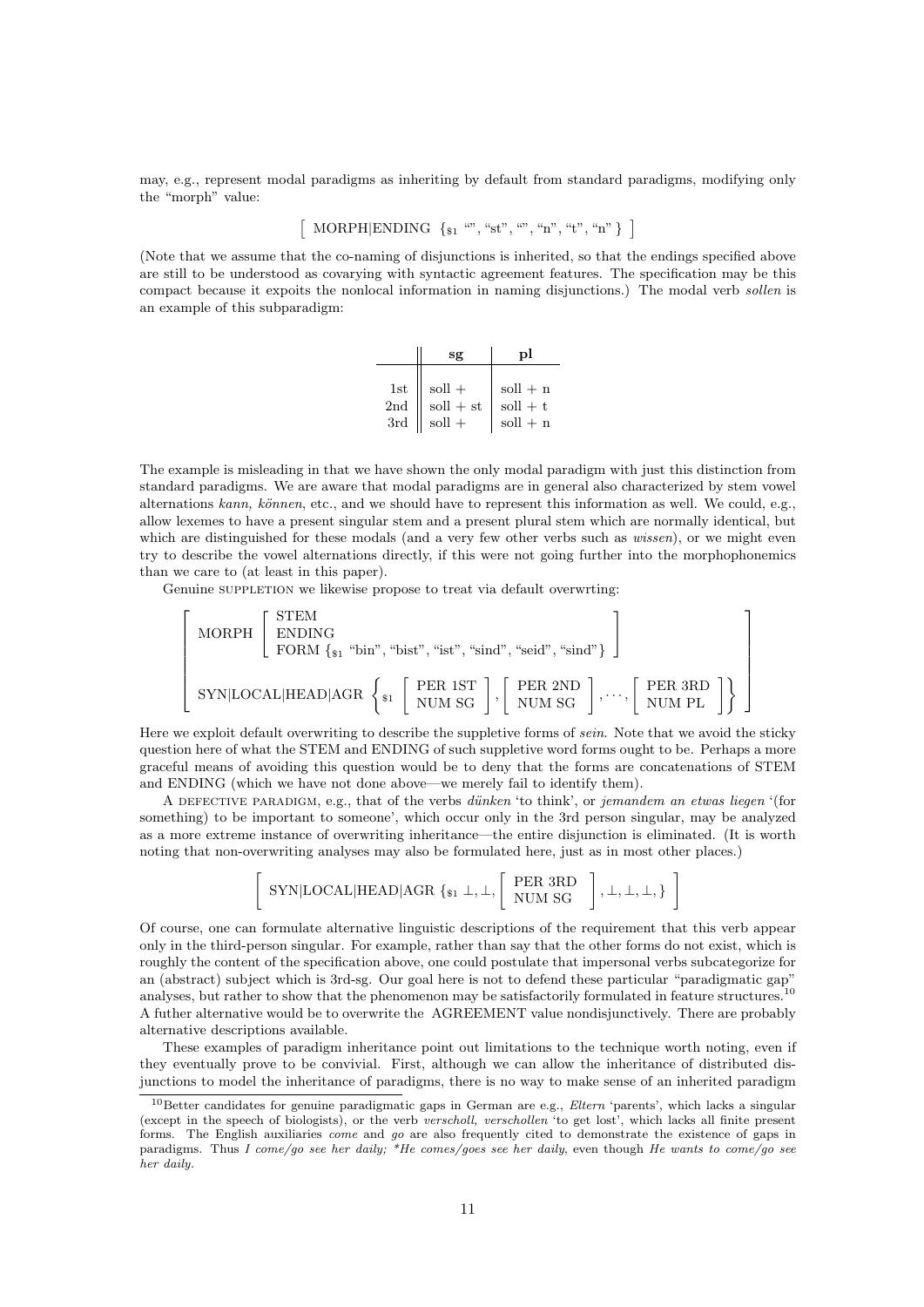

Figure 1: A three-dimensional view of the German determiner (or nondeclinable noun) paradigm, with dimensions corresponding to person, number, and case.

being larger or smaller than the ancestor from which it inherits—so that we cannot sensibly construe a four-element paradigm as inheriting from a six-element one, or vice versa. This limitation arises because a distributed disjunction is always an alternation of elements in order. Second, there is no way to note that a single form in a paradigm is exceptional without respecifying the entire paradigm—the disjunction must be respecified as a whole. This stems from the fact that there is no way to identify a particular alternation within the distributed disjunction. Thus the defective paradigm above had to respecify the entire paradigmatic disjunction (this suggests perhaps using features to identify forms, which is the technique employed in DATR).

This in general is the case, and it brings us to a slight modification of the style of representation we shall employ. We examine this in the following section.

#### 3.4 Matrix- vs. Form-based Approaches

The specifications above are written in what might be called the "matrix" style of the word-and-paradigm model—every cell in the matrix of cross-cutting paradigmatic distinctions is specifically assigned a form value. The incorporation of a further dimension with  $n$  distinctions would increase paradigm size by a factor of n—even if no new forms were introduced. This is the presentation preferred in didactic grammars. Thus we might view a determiner or nominal paradigm in the fashion shown in Figure 1.

Opposed to this "matrix-based" view of the paradigm is a "form-based" view—only distinct forms are assigned feature specifications. The same (weak present) paradigm can be represented as an alternation of only four forms, two of which are (disjunctively) underspecified for agreement values (note that we employ nested distributed disjunctions in order reduce the top-level 6-set to a 4-set). In general, this is the presentation used by linguists:

$$
\left[\begin{array}{c}\text{MORPH}\left[\begin{array}{c}\text{STEM}\\\text{ENDING }\lbrace_{\$1}\end{array}\text{``e", ``st", ``t", ``n"}\rbrace\end{array}\right]\\\text{SYN}|\text{DCAL}| \text{HEAD}| \text{AGR}\left[\begin{array}{c}\text{PER }\lbrace_{\$1}\end{array}\text{IST, 2ND, }\lbrace_{\$2}\end{array}\text{3RD, 2ND}\rbrace,\ \{\text{1ST, 3RD}\}\}\ \right]\end{array}\right]
$$

Which representation is preferable? A feature-based lexicon need not distinguish between these two representations; indeed, they are provably equivalent within the formalism, even if they illustrate two distinct styles in representing paradigms.

This assertion of equivalence concerns the properties of the feature structures only. The two representations are distinct in their default inheritance properties (which are thus in a sense intensional), so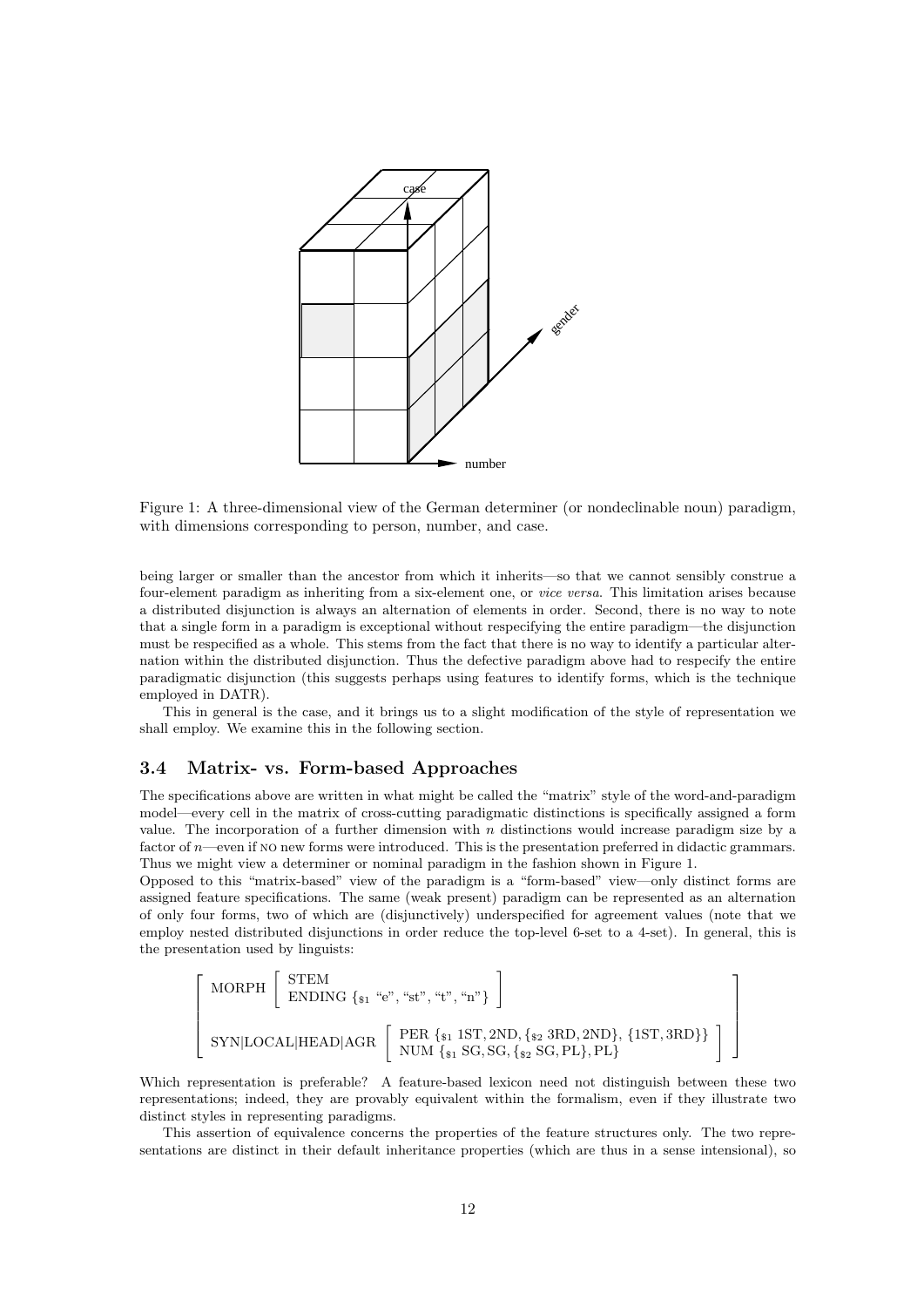that overwriting defaults from the one or the other structure would be different. But the representations describe the same structures.<sup>11</sup>

### 3.5 Complex Paradigmatic Elements

In traditional treatments of the paradigm, the passive is normally listed as one of the elements in the paradigm. But passive and active forms differ not merely in the assignment of agreement features (of fairly simple structure) but also in the subcategorization classes to which they belong, and these are quite complex when expressed as feature structures, involving lists of feature structures. The representation of passive as an inflectional variant is something of a challenge for lexical representation schemes.

It is therefore worth noting that even paradigmatic elements as complex as passive may be described as inflectional variants using distributed disjunctions in the way just sketched. That is, we may describe not only the covariation between inflectional affix and a syntactic feature  $[PASSIVE \pm]$ , but even the effect of passive, e.g., on an HPSG subcategorization feature. We hasten to add that feature-based lexicons are not forced to this point of view—one could likewise formulate a derivational rule of passive (cf. Section 4), nor do we wish to advocate the inflectional analysis at this time.<sup>12</sup> But there are clearer examples of languages with passives which are paradigm elements, e.g. Latin (cf. Allen and Greenough [1]), and our primary goal is to establish that this (traditional) analysis is formulatable in a feature-based lexicon. It seems impossible to formulate in other structured lexicons.



where NP[ACC] abbreviates [np, CASE ACC], etc. The structure above provides for two alternate (sets of) forms, active and passive.<sup>13</sup> This alternation is indicated by the disjunction name '\$1'. The second, passive alternative correlates with a subcategorzation in which, e.g., an optional PP[von] phrase fills the same semantic argument slot as the active subject. The first, active alternative in \$1 is simply the active paradigm sketched above.<sup>14</sup>

The version of passive shown here is the version typically used to demonstrate grammatical analysis, i.e. passive is taken to be a variant of transtive verbs only, and no connection between passive and perfect participle is noted, even though these are never distinguished in form. Both of these flaws may be remedied, by what amount to essentially disjunctive specifications. For example, we may allow that the second alternative in \$1 above correspond either to the passive syntactic structure (given) or to a perfect participle. It is worth clarifying that we do not claim that anything particularly insightful is gained by a disjunctive analysis of this sort; for insight we need some more detailed work in linguistic analysis. It is nonetheless worth noting the possiblity of the further (disjunctive) detail, given the program of specifying all inflectional variants of a given lexeme as alternative further specifications of the lexeme. These further disjunctive and perhaps uninsightful specifications do not stand in the way of realizing this program.

 $11$ While it is pleasant to obtain the intuitively correct result, it also means that there is no way to distinguish the structures described. Any putative distinction related to the two types of representation would have to be explained in another fashion.

<sup>&</sup>lt;sup>12</sup>Cf. Kathol [28] for a third, perhaps most interesting analysis, under which a single participial form serves in both active and passive voices, so that passive is neither an inflection, nor a derivational alternation.

<sup>&</sup>lt;sup>13</sup>But it is clear that a description such as the one above cannot hold of the Latin DEPONENT forms—those with passive inflection, "active" meaning, and no active counterpart (loquor).

<sup>14</sup>It would be useful to find a way to allow the active paradigm not merely to be reused, but actually to be inherited in cases such as this (Latin). We have not seen a way of specifying this, since it amounts to specifying that a value be inherited as one of several disjuncts "to be further specified".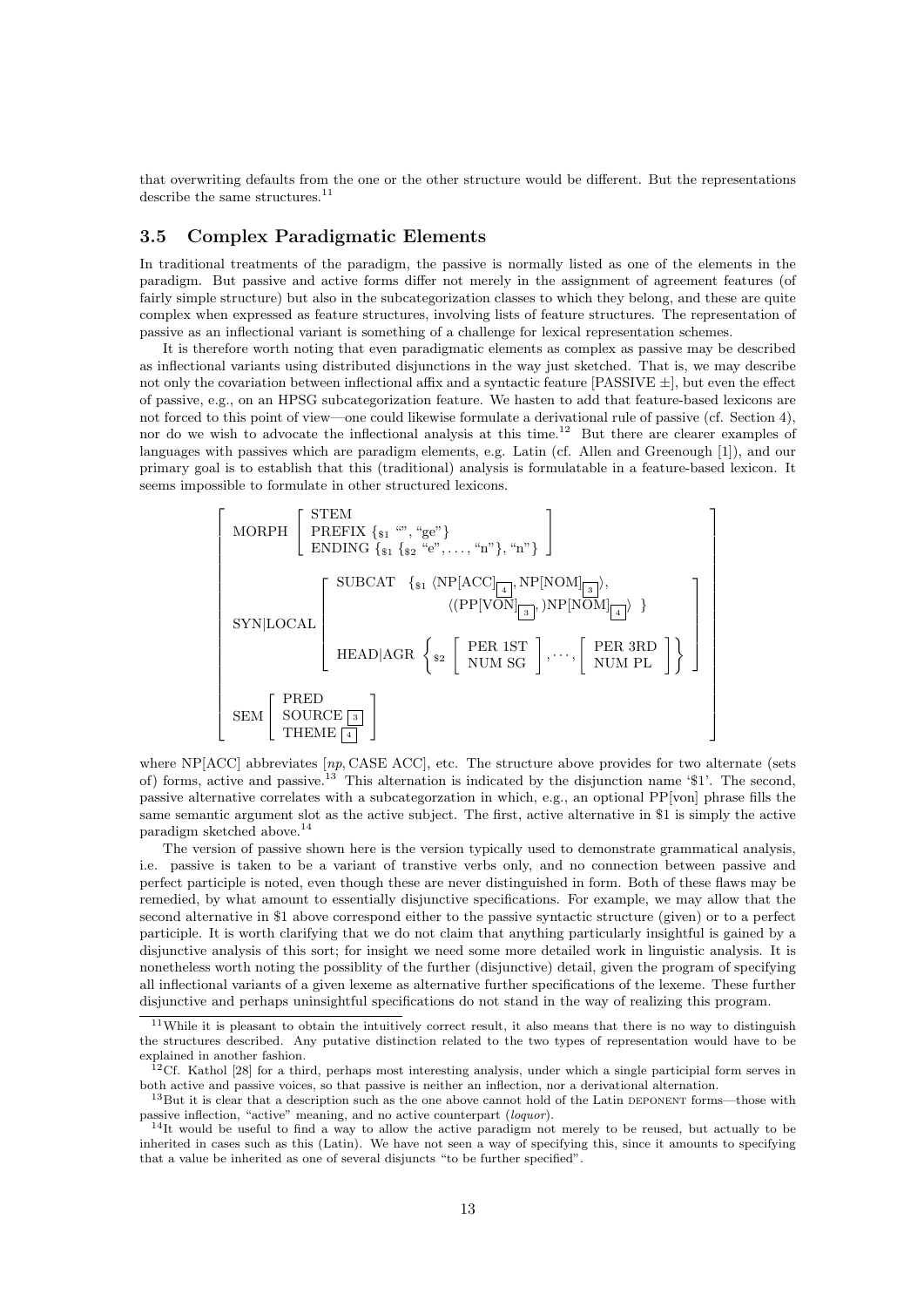### 3.6 Alternative Frameworks

We discussed above why we prefer NOT to analyze inflectional variation as an employment of lexical rules (but cf. Section 4 for a proposal for representing in feature structures relations which linguists normally designate as 'lexical rules'). There are two similar proposals in inheritance-based, computational lexicons for analysing inflectional variation as the further specification of an abstract lexeme. We discuss these in the present section.

DATR (cf. Evans and Gazdar [16]) is a graph description language (and inference engine) which can encode information about lexical items. DATR provides a formally clean version of the sort of default inheritance first advocated in de Smedt [45] and Flickinger et al. [19], and as such represents a significant advance in the understanding of default lexical inheritance. Although DATR superficially resembles feature notation, its semantics are in some ways different, so that an interface between DATR and a feature system is required, if DATR is to be used as a lexicon in combination with a featurebased parser (or morphological processor)—in keeping with the intention of DATR's developers. The fundamental advantage of our approach over that of DATR is that no such interface is required: lexical structures are exactly the structures required in syntax (and morphology).<sup>15</sup>

A further advantage accrues to feature-based approaches, because they come with a logic which has proven useful in linguistic description. Cf., for example, the extensive employment of disjunction above. Disjunction could probably be added to a system such as DATR, but it does not seem that anyone is trying to do this. A more subtle point is the status of coreference, a notion which feature logics are designed to treat in a very particular way, but which seems in<br>expressible in  $\rm{DATA}^{\rm{16}}$ 

A final point of divergence is the degree of complexity which an inflectional specification may be allowed to have. The DATR scheme is to use specifications of the form:

 $\langle$  path  $\rangle == \langle$  value  $\rangle$ 

to encode dependencies between properties and exponents, e.g.

 $\langle$  present first plural  $\rangle ==$  "en"

and this works fine as long as the properties involved fit neatly along a simple path. If properties become complex, on the other hand, as they seem to in the case of the (at least the Latin) passive, then this scheme breaks down. The feature-based model using ditributed disjunctions is freer: dependent properties may be distributed in various positions in a feature structure.

The ELU lexicon (Russell et al., [40]) uses equations describing feature structures for the most part, but the equations are divided into a "main set" and a "variant set", the latter of which (monotonically) describe inflectional variants. The paradigm is then described using a set of implicational equations, expressing information such as "if  $x =$  [pers: 3, num: sg], then  $y = s'$ ".<sup>17</sup> The use of distributed disjunctions seems to be more concise method of specifying inflectional alternatives, but the underlying logic of the ELU approach is very similar to ours.

# 4 Derivation

Looking at work done in the area of word formation, various formalisms and theories can be ordered according to different dimensions. One possible dimension of classification is, for instance, the distinction

<sup>17</sup>Information in variant sets is not subject to default overwriting, for reasons which are not explained. Although we find the proposal that some information not be subject to default overwriting congenial, it would seem desirable to view the specification of alternations as an orthogonal point.

<sup>18</sup>We have also benefited from the opportunity to examine unpublished work of Andreas Kathol at The Ohio State University, who has independently developed a similar treatment of inflectional variation—this one based on constrained relations.

<sup>&</sup>lt;sup>15</sup>For a rather bleak view of prospects for interfaces between DATR and feature formalisms, cf. the proposal in Kilbury et al. [31].

 $16$ What makes this point subtle is that DATR does allow the expression of "path equivalences", e.g., a statement such as  $\langle$  agr  $\rangle == \langle$  subject agr  $\rangle$ . Thus, if  $\langle$  subject agr person  $\rangle ==$  first AND  $\langle$  subject agr number  $\rangle ==$  sg then the same values will accrue to agr. But the relation is not symmetric; assignment of values to agr either override or are overridden by the above. ( $\overline{DATA's'} =='$  is like the assignment operator in imperative programming languages, not like the identity relation.) A further refinement is that, even in the direction in which this does work (like identity) no distinction is made between two paths which have the same values and those which have distinct, but equivalent values. But such "structure-sharing" is very widely exploited in feature-based linguistic analyses.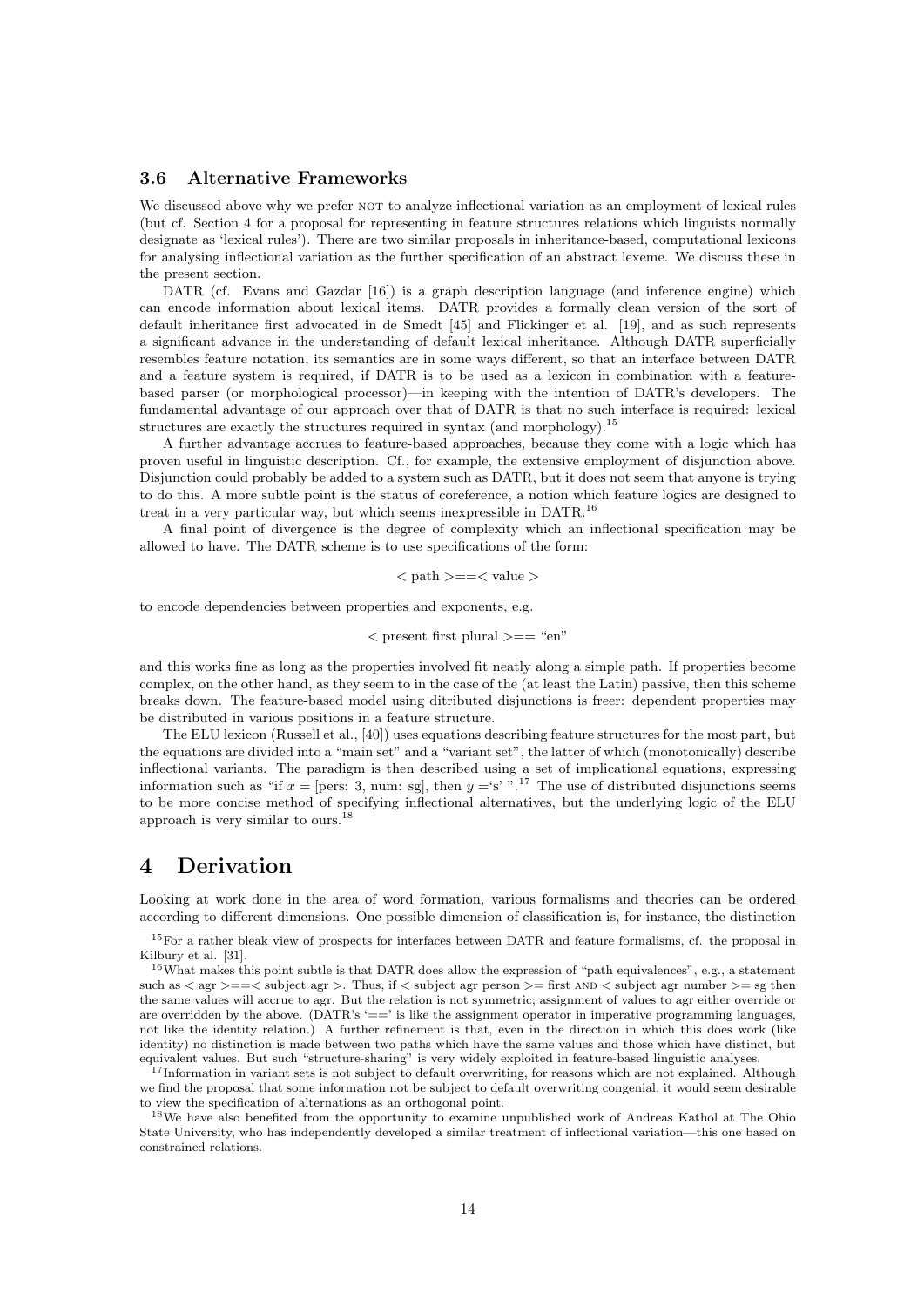between procedural vs. declarative formulation of rules relating phonological, morphological and orthographic phenomena (cf. Calder,  $[9]$ ).<sup>19</sup> Classifying specific treatments is subjective. Most linguists will interpret lexical rules procedurally. But lexical rules can also be regarded purely declaratively, even if the procedural view is the most prominent one.<sup>20</sup>

#### 4.1 External vs. Internal Lexical Rules

Instead of treating the issue of declarative vs. procedural formulations, we want to turn our attention to another dimension of classification: Where does word formation take place—within or without the lexicon? without means that the form of lexical rules is different from the structure of lexical entries (lexemes, also possibly morphemes). Lexical rules in PATR-II [44] or D-PATR [26], e.g., look like feature structures and are represented via a collection of path equations, but their interpretation is completely different from that of (normal) feature structures. The same is true, if we move to other theories: f-structures differ in form (syntax) and interpretation (semantics) from lexical rules stated in LFG (cf. the articles in Bresnan, [8]). This same observation holds for HPSG [36], Ch. 8.2,<sup>21</sup> for the Alvey tools project [38], for the early days of HPSG [19], for the work of Flickinger [17], and also for Hoeksema's Categorial Morphology [23].

By its nature, an EXTERNAL lexical rule sets up a relation between two lexemes (or classes of lexemes)or, in the case of feature-based theories, between two feature structure descriptions. But specifying the exact meaning of this mapping is an open question—nearly all theories have different viewpoints when interpreting (external) lexical rules:

- Are external lexical rules functions or perhaps even relations?
- If functions, do they take one argument or arbitrarily many? (*Mutatis mutandis* for relations)
- Are they unidirectional or bidirectional?
- If unidirectional, will they be interpreted declaratively  $(AVM_1)$  implies a corresponding  $AVM_2$ ) or procedurally (lexical rule as an instruction, to build  $AVM<sub>2</sub>$  out of  $AVM<sub>1</sub>$ )?

Instead of treating external lexical rules further, we'd like to propose a novel interpretation of lexical rules, which we call internal. An internal lexical rule is an information-bearing object, indistinguishable in its form and meaning from other entries of the lexicon—strictly speaking, it just is a lexical entry.

Derivational rules will be modeled as feature structure descriptions, just as lexical entries are. This is aesthetically pleasing, and has the further advantage of formal clarity. Perhaps most importantly, however, the fact that lexical rules and lexical entries are of the same formal type allows one to liberate yet another level of linguistic structure from PROCEDURAL considerations and therefore allows one to interleave, e.g., morphological and phrasal processing in a way that is otherwise prohibited.<sup>22</sup>

It is worth noting that there is no one-to-one correspondence between traditional lexical rules (what linguists have called lexical rules) and single objects (feature structures) in our approach. Rather, the information in a lexical rule is distributed among lexical entries, principles, and morphological dominance schemata—our closest analogue to "rule".

In general, internal (or external) lexical rules cannot be realized as independent lexemes (or morphemes); instead rules serve as FILTERS (in the sense of well-formedness conditions), used to rule out

<sup>21</sup>Feature structures descriptions and lexical rules (form: AVM<sub>1</sub>  $\rightarrow$  AVM<sub>2</sub>) in HPSG have nothing in common, because they differ in form as well as in interpretation. This remark is supported by the following observation: feature structures in HPSG are always typed, and these types can be ordered (partially) via subsumption. But this isn't true for lexical rules. A lexical rule as a whole does not have a type and there's no way to relate it to other feature structures. Under the assumption that a lexical rule can in principle be typed and resides in the lexicon, this type ought to be a subtype of lexical-sign according to Pollard & Sag [36] and ought to have exactly the three top-level attributes PHON, SYN, and SEM—but this isn't the case.

 $22$ One can quibble about our choice of terminology here. Given the possibility of interleaving processing in the way we describe, it might seem as if what we are calling INTERNAL lexical rules are rather more external than other construals would have it. Or one can insist on the standard construal of derivation as a mapping from lexical entries to lexical entries, which implies that the term INTERNAL lexical rule is misleading, since this insistence effectively equates the notion 'lexical rule' with that of an external mapping, always taking a set of feature structures and yielding a feature structure. Our own preference for the term 'internal lexical rule' arises because we see the lexicon in general as constituted by a set of feature structure descriptions—with no fundamental distinction between lexical rules and lexical entries. Lexical rules are simply a particular kind of feature structure description.

<sup>19</sup>Our briefly sketched treatment of derivation (and inflection) in the introductory section is in its essence declarative, because linguistic knowledge is encoded in terms of feature structures only and unification is the sole information-building operation.

 $^{20}$ Interestingly to note, Pollard & Sag, [36], pp. 209, suggest a third interpretation of lexical rules coming directly from the field of many-sorted abstract data types—an ALGEBRAIC perspective on lexical rules.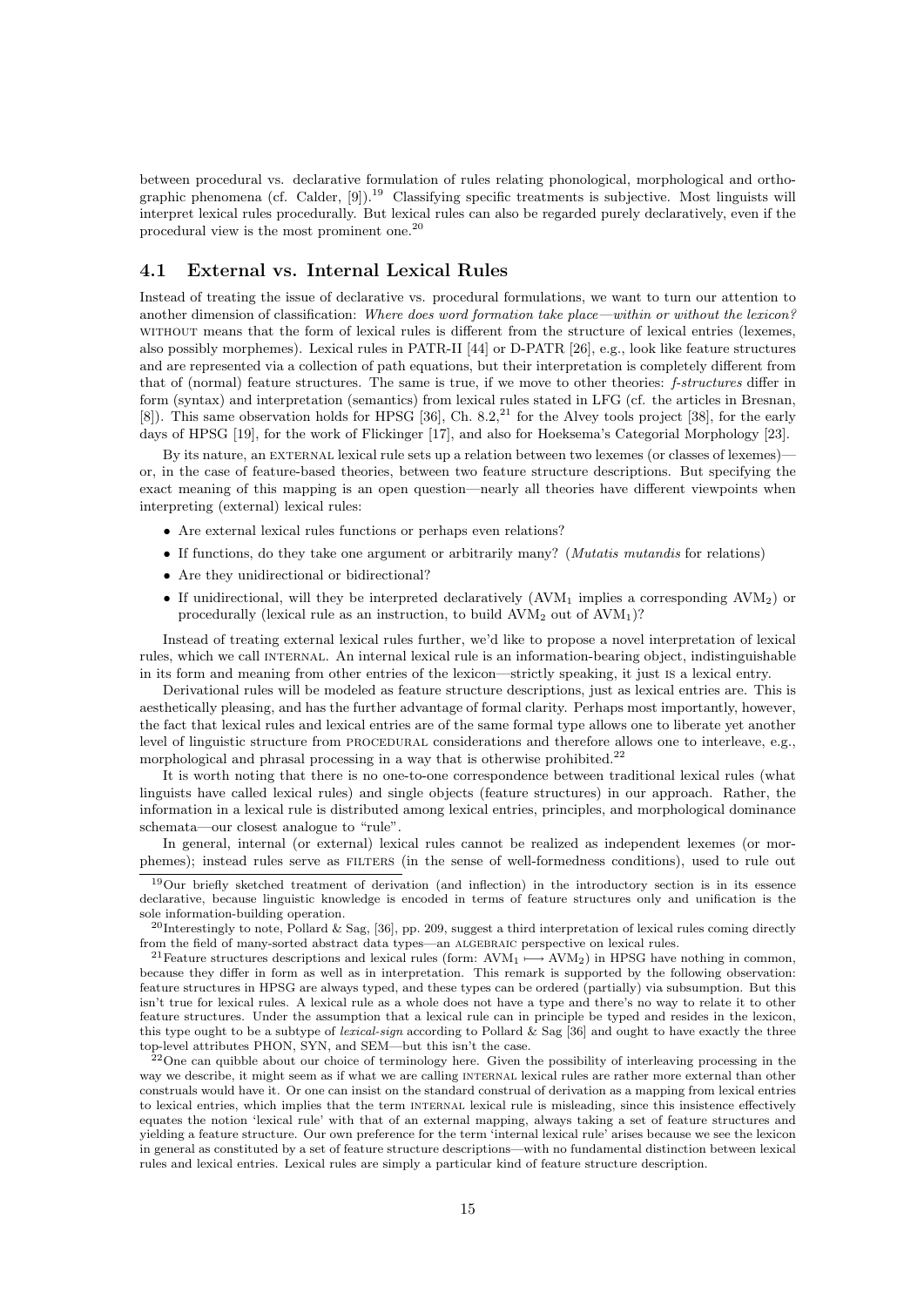ill-formed structures (to fail to parse or generate them). A treatment of this kind will be presented here for the field of derivation. Another approach, which is also distinguished by its use of internal lexical rules, can be found in the ELU system  $[40]$ .<sup>23</sup>

### 4.2 Our Treatment of Derivation

In HPSG-I linguistic knowledge about word formation is encoded through a family of lexical rules, which are not feature structures, but rather essentially external operators working on feature structures. This (for us) unsatisfactory view appears even more questionable given the view of most linguists that form and meaning are much harder to describe for sentences and phrases than for words. If this is the case, one may ask, why does HPSG treat word formation via external lexical rules rather than in a purely feature-based way? Why not formulate rules and principles for word grammar similar to those stated by Pollard & Sag [36] for phrasal and sentential grammar? We think, there are at least three replies this question might provoke:

- 1. HPSG is a theory capable only of capturing the form and meaning of sentences in feature structure descriptions, but incapable of describing morphotactical aspects of language.
- 2. Trying to handle lexical structures (morphotactics) in terms of feature structure descriptions (i.e., via rules and principles) only leads to inefficient implementations.
- 3. HPSG is a conglomerate of different formalisms and theories (cf. [42], p. 1, and [36], p. 1), saying little or nothing about morphotactics. In the theories from which HPSG borrows, morphotactics were stated in form of external lexical rules. HPSG assumed this view somewhat nonreflectively, because HPSG's primary purpose is the description of phrasal and sentential syntax and semantics.

We're convinced that the first thesis is simply wrong, and that the second one is (at the moment) probably true (because procedural implementations of lexical rules can be very efficient), while the third statement is definitely correct. Summing up, we think it's a promising task to approach DERIVATION purely in terms of feature structure descriptions—just in the spirit of HPSG. Recall the two equations in [36], p. 147,

$$
UG = P_1 \sqcap ... \sqcap P_n
$$

(3) English = 
$$
P_1 \sqcap ... \sqcap P_{n+m} \sqcap (L_1 \sqcup ... \sqcup L_p \sqcup R_1 \sqcup ... \sqcup R_q)
$$

These may be understood in the following way: universal grammar (UG) consists of a set of principles  $P_1, ..., P_n$ , whose conjunction (or unification) must hold true of every structure in every language. In addition, a given language may impose the language-specific constraints  $P_{n+1},...,P_{n+m}$ . Finally, the grammar requires that every structure instantiate some lexical entry  $L_1, ..., L_p$ , or phrasal pattern (rule)  $R_1, ..., R_q$ —since a structure need satisfy only one of the lexical or rule descriptions in order to be a wellformed phrase, these constraints obtain disjunctively. A language is then just the set of structures which simultaneously conform not only to all the principles, both universal and language-specific, but also to at least one of the lexical or phrasal descriptions. These fundamental equations define an HPSG grammatical theory for phrases and sentences, and we propose to apply a similar methodology to derivation, relying extensively on RULES, PRINCIPLES, and unification-based INHERITANCE (for an explanation of (2) and (3), cf. Pollard & Sag, [36], p. 147).

In contrast to inflection, derivation cannot rely on NAIVE inheritance alone. Here, 'naive' means that a word like the German *weglaufen* is defined by inheriting (unifying) all the properties from the prefix weg-, the verb laufen, plus additional idiosyncratic properties of the new complex lexeme, i.e.,

(4) 
$$
\text{weglaufen} = [weg] \sqcap [laufen] \sqcap [\dots].
$$

ELU's treatment of derivation (cf. [40], p. 218) is done in such a way, and it may be a reasonable tack to take for the treatment at hand, that of the German separable prefixes. Applied generally, an approach like this leads to several insurmountable problems:

• If we relied on naive inheritance as the (sole) descriptive means, it would seem impossible to explain how the iteration of derivational processes could ever lead to different results. If anti- (or take the German vor-) is a derivational prefix, and its effect on a stem is described via inheritance, then the

 $^{23}$ ELU treats inflection as well as derivation by means of pure inheritance. We are convinced, however, that this approach is not strong enough for derivation (cf. below).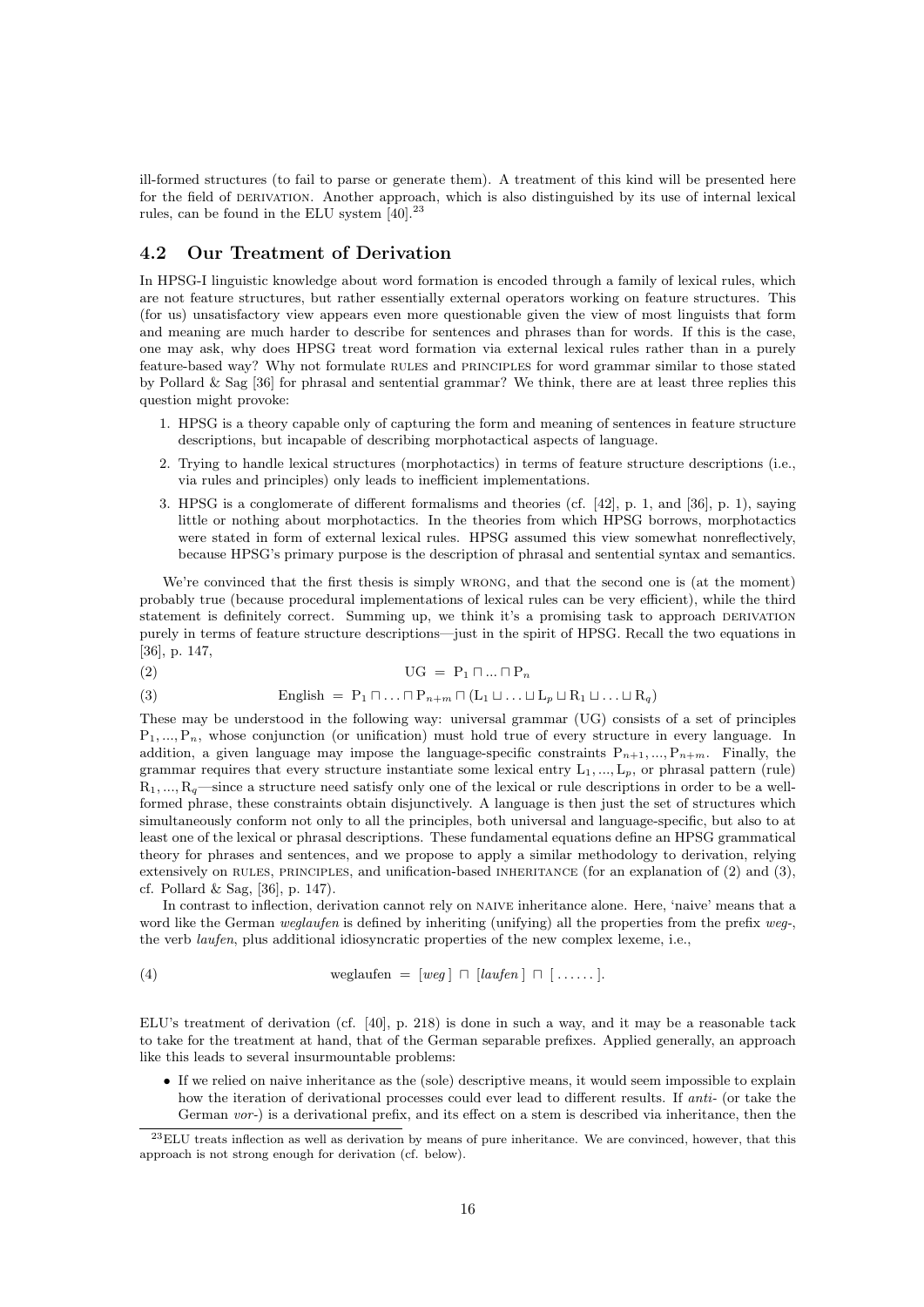effect of inheriting it should be the same, whether there are one, two, or more instances of the same prefix in a word because unification is IDEMPOTENT and inheritance defines itself through unification. Thus a complex word like *anti-missile* (or *Vor+version*) would be predicted to be the same as *anti*anti-missile (or  $Vor+vor+version$ ).<sup>24</sup> Likewise, such an approach is not capable of explaining the INDIRECT recursion occurring in complex compounds such as  $institu+tion+al+isa+tion$ .

- Sole reliance on naive inheritance leaves little opportunity to explain the hierarchical structure often found in morphology, e.g., the difference in bracketing one finds in complex words containing at least two affixes, e.g.,  $[un [do -able]]$  as opposed to  $[fun-$  do  $]$  -able]. Because inheritance is associative and monotonic (in the absence of overwriting), other mechanisms must be at play. Naive inheritance seems incapable of accounting for any structure, let alone ambiguous hierarchical structure.
- Simple examination of derivational results suggests that treating all of them via naive inheritance from a single lexeme will lead to unwieldy lexicons: a form such as German  $Albert+bar+ket$  (derivability) would seem to require that verbal, adjectival, and nominal paradigms be found as heirs of the single lexeme (recall that we dealt with this above by modeling it via mapping from lexeme to lexeme).
- It turns out also that there are technical problems connected with the treatment of derivation as inheritance. These may be summarized, albeit cryptically, in the following way: we should prefer that the result of a category-changing derivational process, e.g., the process which derives derive+able from derive and -able, be a full-fledged member of the target category (of the derivational process)—in this case, the class of adjectives. Now, if the derivational process is modeled by naive inheritance only, then  $derive+able$  ought to inherit from the class of verbs (through  $derive$ ), as well. It is easy to continue this line of reasoning further (consider  $derive+abil+ity$ ) to see how this sort of explanation leads one to the postulation of lexemes of dubious lineage, inheriting from too many ancestors (this point is essentially just the converse of the last).

Treating DERIVATION in our approach will lead to complex morphs (e.g., words) consisting of a head daughter HEAD-MORPH and a complement daughter COMP-MORPH (e.g. (5)). The task of the 'morphological-daughters' feature is to encode morphological structure, similarly to how HEAD-DTR and COMP-DTRS do this on the phrasal level (cf. [36]). This is in analogy to the HPSG formulation of phrase structure in features, yielding tree structures.<sup>25</sup>



We include this as an example of the hierarchical structure whose analysis is beyond the descriptive reaches of naive inheritance. The objections to the description of derivation in terms of naive inheritance do not apply here, since, e.g., tree adjunction is not idempotent—so that, e.g., Vorversion may be distinguished from Vorvorversion; tree adjunction generates hierarchical structures (evident here), and, as we shall see, it distinguishes inheritance (sharing properties) from the requirements that sublexemes come from particular word classes or types (so that the tree structure above cannot be interpreted to mean that the

<sup>&</sup>lt;sup>24</sup>Permitting iteration of derivational prefixes only to a certain depth (which seems *prima facie* plausible since, e.g., words such as German Vor+vor+vor+version are questionable), will solve this problem, if every element of the finite set of complex prefixes is coded as a lexical entry. But this attempt at repair is (i) extremely unsatisfying theoretically and (ii) incomplete, because the depth of composition is a subjective measure.

<sup>&</sup>lt;sup>25</sup>BINARY trees (together possibly with unary ones for Ø derivation) seem to suffice, at least for derivation. Of course, this is an assumption that will be put to the test in applications of this lexical work.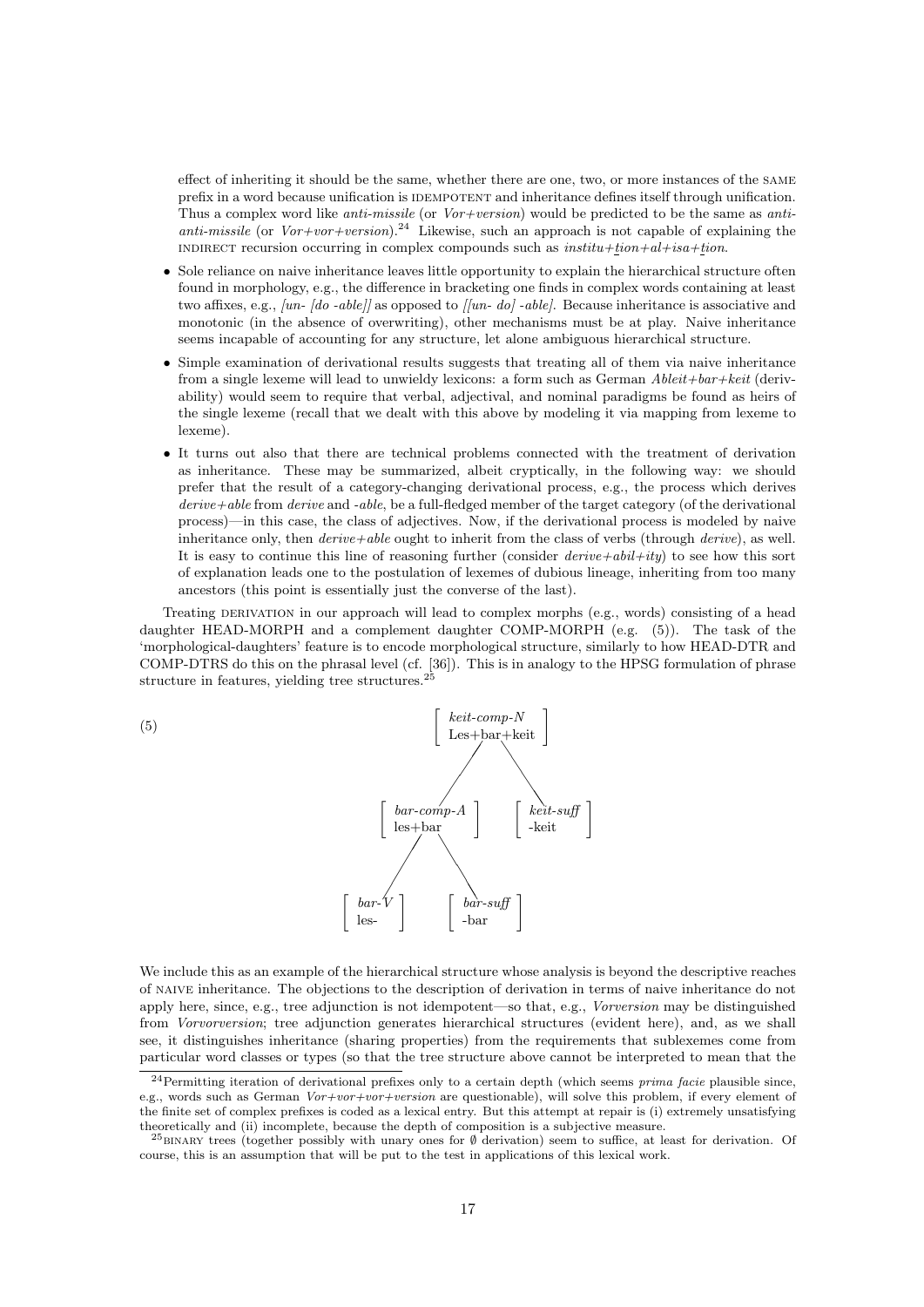noun Lesbarkeit is in any sense a verb of the same type as lesen or an adjective of the same type as lesbar). The hierarchy here is a part-of hierarchy in contrast to the inheritance hierarchy, which constitutes an is-a hierarchy. The distinction is crucial: the parts of a complex word do not bequeath their properties to the words derived from them.

In general, the head daughter is a bound morpheme of type  $affix$ , while the complement daughter is of type word and is free (cf. Fig. 2). HEAD-MORPH and COMP-MORPH are put together under the label MORPHS (cf. DTRS). With these assertions in mind, we postulate, in analogy to the phrasal 'rules' in HPSG (cf. [36], pp. 149), the following morphological rule schema:

$$
[LEX +] \longrightarrow H, C[LEX +]
$$

or more formally as a typed feature structure ( $\equiv$ ' is used for definitional expressions):

(7) 
$$
\text{MHCR} \equiv \left[ \begin{array}{c} \text{complex} \\ \text{SYN}|\text{LOC}|\text{LEX} + \\ \text{MORPHS} \left[ \begin{array}{c} \text{morph-head-struct} \\ \text{HEAD-MORPH} \left[ \text{affx} \right] \\ \text{COMP-MORPH} \left[ \text{part-of-speech} \right] \end{array} \right] \right]
$$

Just as Pollard & Sag proclaim universal as well as language-specific principles, we will define four 'principles', which are consistent with our linguistic data and specified as typed implications. We don't suppose that these principles will not be overturned by wider ranges of analyses, but we do suppose that they illustrate how the HPSG style of analysis can be extended to word-internal structure. The formulation of the principles presupposes that the underlying feature logic (along the lines of Kasper & Rounds [27], [39]; cf. the section on feature structures and HPSG) is extended by adding FUNCTIONAL DEPENDENCIES (functionally dependent values; for a motivation, cf. Pollard & Sag [36], pp. 48-49; for a formal definition, cf. Reape [37], pp. 73ff).

All morphological HEAD features, as well as (morphological) SUBCATEGORIZATION will be defined, for simplicity, under the path SYN|LOC.<sup>26</sup> PHON will be replaced by MORPH|FORM and headed-structure is replaced by morph-head-struct (morphologically headed structure) which has at least the attributes HEAD-MORPH and COMP-MORPH. The symbol *complex* (complex word) corresponds to the TYPE of the same name in the subsumption lattice (cf. Fig. 2). The CONSTITUENT ORDER PRINCIPLE ([36], pp. 169) was taken over directly from HPSG (MCOP).<sup>27</sup>

(8) 
$$
\text{MCOP} \equiv \left\{ \begin{array}{c} \left[ \begin{array}{c} complex \\ MORPHS \\ complex \\ MORPH|FORM \end{array} \right] \rightarrow \\ \left[ \begin{array}{c} complex \\ MORPH|FORM \end{array} \right] \rightarrow \\ MORPHS \boxed{1} \end{array} \right\}
$$

Likewise for derivation, the formulation of the HEAD FEATURE PRINCIPLE in HPSG ([36], pp. 58) is used directly (MHFP), and only certain attributes and type names were altered. Among other things, MHFP is responsible for deducing the category of the new word from the category of the head daughter.

(9) 
$$
\text{MHFP} \equiv \left\{ \begin{bmatrix} \text{complex} \\ \text{MORPHS} \\ \text{complex} \\ \text{SYN} | \text{LOC} | \text{HEAD} \\ \text{MORPHS} | \text{HEAD-MORPHS} | \text{SYN} | \text{LOC} | \text{HEAD} \\ \end{bmatrix} \right\}
$$

 $^{26}$ There are good reasons to introduce, at least for affixes, an (additional) morphological subcategorization feature under the path MORPH, but we shall not pursue this here. This approach is investigated in Krieger [33].

<sup>&</sup>lt;sup>27</sup>The function order-constituents in MCOP has to be sensitive to the type of its argument. If the argument is of type morph-head-struct (see below), the function is being applied in derivation instead of working on the sentence level. Thus, in contrast to the version of order-constituents in [36], our version of order-constituent is overloaded with respect to its argument—we employ an AD HOC POLYMORPHISM. Cf. Cardelli & Wegner [10]. Alternatively, we could specify a second function, order-morph-constituents.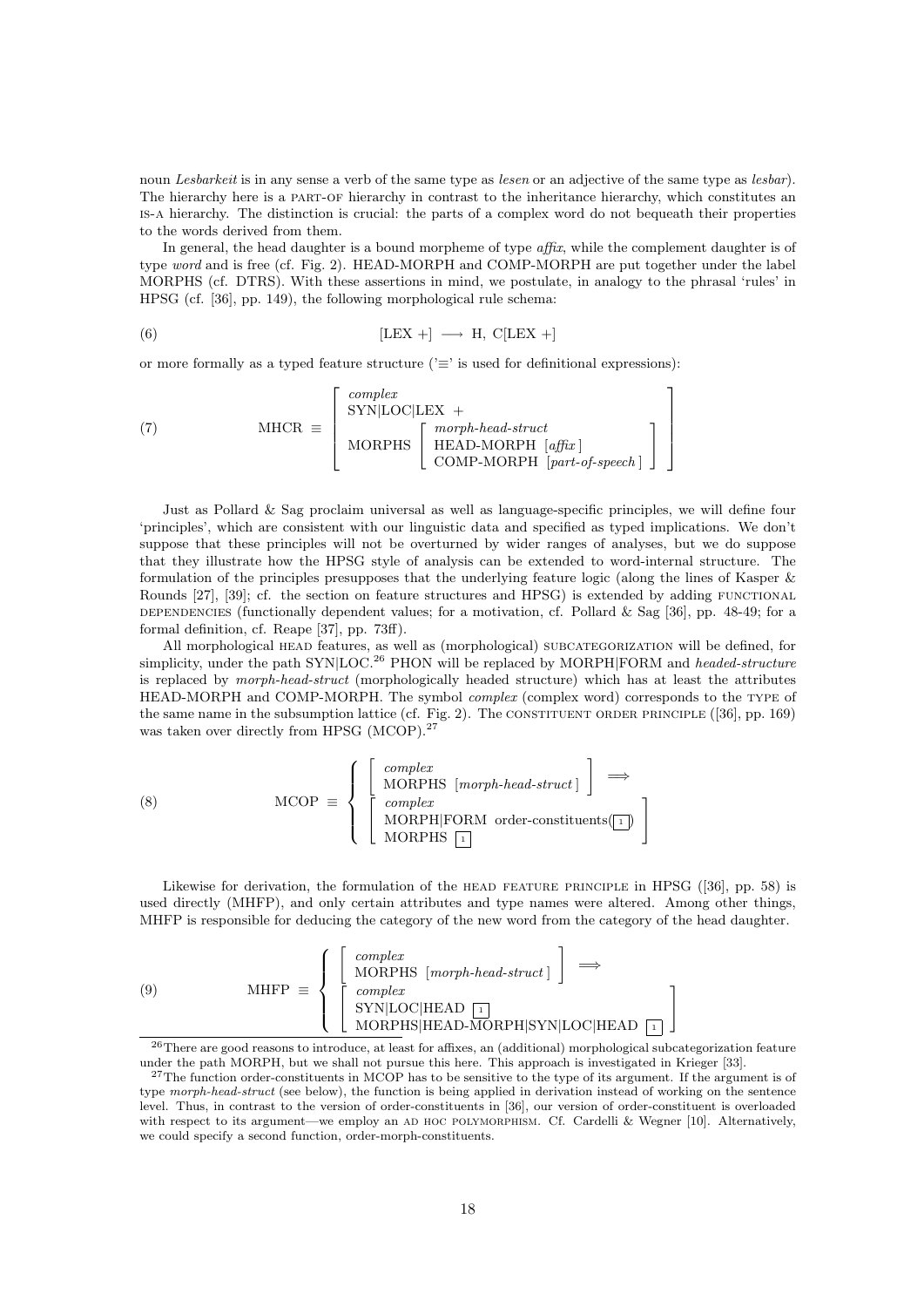The semantics principle may be taken in its simplest form and slightly modified ([36], pp. 99): the semantics of the mother is equal to the semantics of the head daughter.

(10) 
$$
\text{MSP} \equiv \left\{ \begin{bmatrix} \text{complex} \\ \text{MORPHS} & \text{[morph-head-struct]} \\ \text{SEM} & \text{J} \\ \text{MORPHS} & \text{HEAD-MORPHSEM} & \text{J} \end{bmatrix} \right\}
$$

The use of binary trees and the head-complement structure for derivation leads to a SUBCATEgorization principle which looks (and is) completely different from the one proposed in HPSG-I for phrases ([36], pp. 71). Identifying the values of MORPHS|COMP-MORPH and MORPHS|HEAD-MORPH|SYN|LOC|SUBCAT in MSCP (cf. (11)) guarantees that the head takes the right complement and binds it. In addition, the function construct-subcat assembles the subcategorization information of the new morphological phrase. The elements of the subcategorization list under path SYN|LOC|SUBCAT are essentially those of the complement—however, construct-subcat regroups them, perhaps omitting some of them (cf. examples). The result of this modification depends not only on the type of the attribute MORPHS|HEAD-MORPH, but also on the sort of the complement morpheme:

(11) 
$$
\text{MSCP} \equiv \left\{ \begin{bmatrix} \text{complex} \\ \text{MORPHS} \\ \text{SYN}|\text{LOC}|\text{SUBCAT} \\ \text{SYN}|\text{LOC}|\text{SUBCAT} \\ \text{MORPHS} \boxed{1} \begin{bmatrix} \text{HEAD-MORPH}|\text{SYN}|\text{LOC}|\text{SUBCAT} \\ \text{COMP-MORPH} \boxed{2} \end{bmatrix} \end{bmatrix} \right\}
$$

Although Pollard & Sag [36] strictly type the attributes of feature structures in general, they do not explicitly state that principles as well as rules may also be regarded as types. But we may interpret them as types which have to satisfy the SUBSUMPTION relation only.<sup>28</sup> In taking this step, one has to integrate them consistently into the subsumption lattice (cf. Fig. 2).

With respect to equation (3), we extend the set of principles and the set of rules by adding MCOP, MHFP, MSP, MSCP, and MHCR. Finally, in typing the antecedents (of the implications), we must take care, since not every principle can be combined with every rule or lexical entry.

Because only morphological head-complement structures are examined in this paper, equation (3) allows us to unify the types associated with (the right-hand sides of) MCOP, MHFP, MSP, MSCP, and MHCR (call the result HCR&Ps), and to regard this feature structure as a restriction for all feature structures belonging to this new (conjunctive) type. All complex morphs (morphs having the attribute MORPHS) must satisfy this type restriction, i.e., must be of the type  $HCR\&Ps$ .



Trying to encode rules and principles explicitly as elements of a type subsumption lattice (inheritance network) along the lines of HPSG ([36], Ch. 8), requires a rewriting step: Because of their implicative

<sup>28</sup>Principles constrain existing types and so must be interpreted as supertypes. In translating a principle—usually expressed as a conditional—into a type, we only use the the right side of the conditional, the consequent. For a motivation, see below.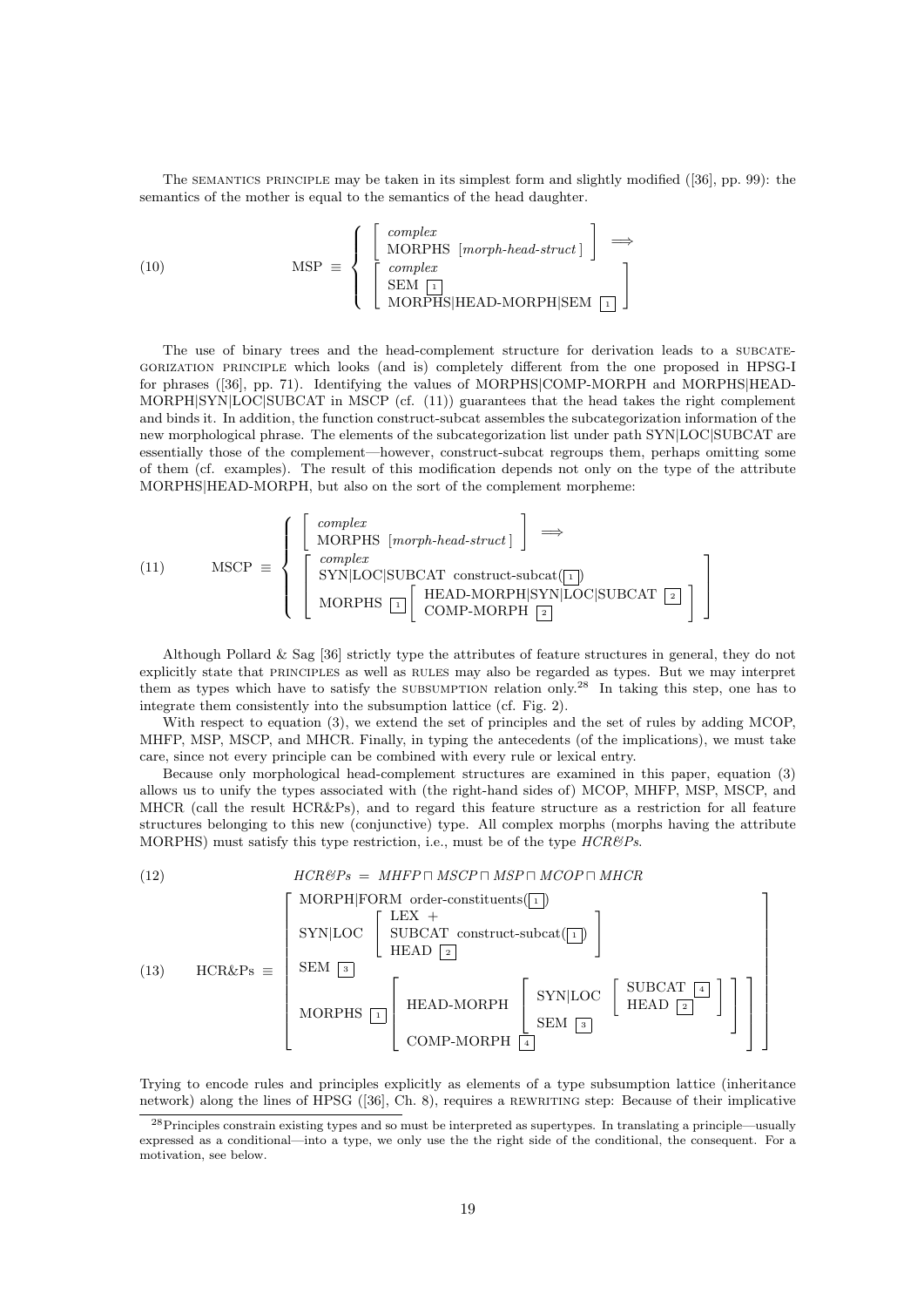nature, we cannot state principles DIRECTLY as types—we must rewrite them. 'Rewriting' means first, that only the right side (the consequent) of an implication will be regarded as a type. Second, in order to obtain the force of the antecedent, the type associated with the conjunctive feature structure representing the consequent has to be integrated into the 'right' position in the lattice (cf.  $HCR\&Ps$  in Fig. 2), where 'right' is determined by taking care that the subsumption relation holds.<sup>29</sup> Even an equation like (3), containing lots of implications, can then be compiled to form an inheritance hierarchy, consisting only of conjunctive feature types.<sup>30</sup>

The idea of reducing implications to conjunctive types will lead us directly to the structure of the (type/class) subsumption lattice (cf. Fig. 2). Notice that, regarding the laws of feature algebras, we're allowed to 'multiply out' information stored in certain normal forms. This additional step of transformation is necessary to construct hierarchies like those one shown in Fig. 2 and 4.

In the following, we will further motivate and exemplify our approach to derivation by applying it to examples of (morphological) SUFFIXATION and PREFIXATION.

## 4.3 -bar and -keit Suffixation

The treatment of German -bar (and also of -keit) suffixation is interesting from different points of view and presents severe problems, which can, however, be adequately solved in our approach:

sporadic applicability -bar suffixes many verbs, but not all.

partial regularity Many -bar derivatives have regular forms and irregular semantics.

category change -bar suffixation changes (syntactic) category: Verb  $\sim$  Adjective.

subcategorization change The subcategorization list of Verb+bar changes: the arity is that of the verb minus 1; the semantic argument positions in the scope of the -bar semantics, on the other hand, do NOT change.

Starting with a verb like the German lesen (to read), where -bar suffixation is regular, we may construct a possible lexicon entry with respect to the inheritance network of Fig. 2.



Notice that although lesen is syntactically classified as a verb (this is the import of the feature specification [SYN|LOC|HEAD|MAJ V]), more specifically, it is an instance of the class bar-V (verbs that may combine with -bar). Note also that we employ here the LEXEME lesen rather than, e.g., the infinitive in lesen's paradigm—this is compatible with the fact that only the stem les- is found in the derived word.

Moving now to -bar, we regard -bar (cf.  $(15)$ ) as the HEAD of the morphological complex with category ADJECTIVE  $(A)$ ; it may function as a head even though it fails to appear as a FREE word. Instead, it occurs only as a BOUND morpheme (instance of the class bar-suff; cf. Fig. 2). As a result of the head feature principle the mother obtains automatically the category of the head daughter—and this is exactly what we want, since  $les+bar$  (readable) is an adjective. The head-complement rule, the subcategorization principle and the specification of SYN|LOC|SUBCAT to be an (underspecified) instance

 $^{29}$ In general, there's only ONE right position—the most general position at which the subsumption relation holds. But this is only true, if we assume a (subsumption) lattice where subsumption is STRICT, i.e., where it is not possible to have two different types standing in a subsumption relation, even though their denotation is the same.

<sup>30</sup>The rewriting step is subtle in that it moves information from object-language implicational statements into restrictions in the type hierarchy which forms the skeleton of the interpretation. On the one hand, because of general laws of interpretation for feature logics, we have the following inference for Ante, Conseq feature structure terms: from the principle Ante  $\Rightarrow$  Conseq, we know that  $[Conseq] \supseteq [Antel]$ . On the other hand, the principles always ADD information to a feature structure description to which they are applied, so that Ante always subsumes Conseq, i.e.,  $[\text{Ante}] \supset [\text{Conseq}].$  This leads to an effective identification of Ante and Conseq which is realized in the type hierarchy.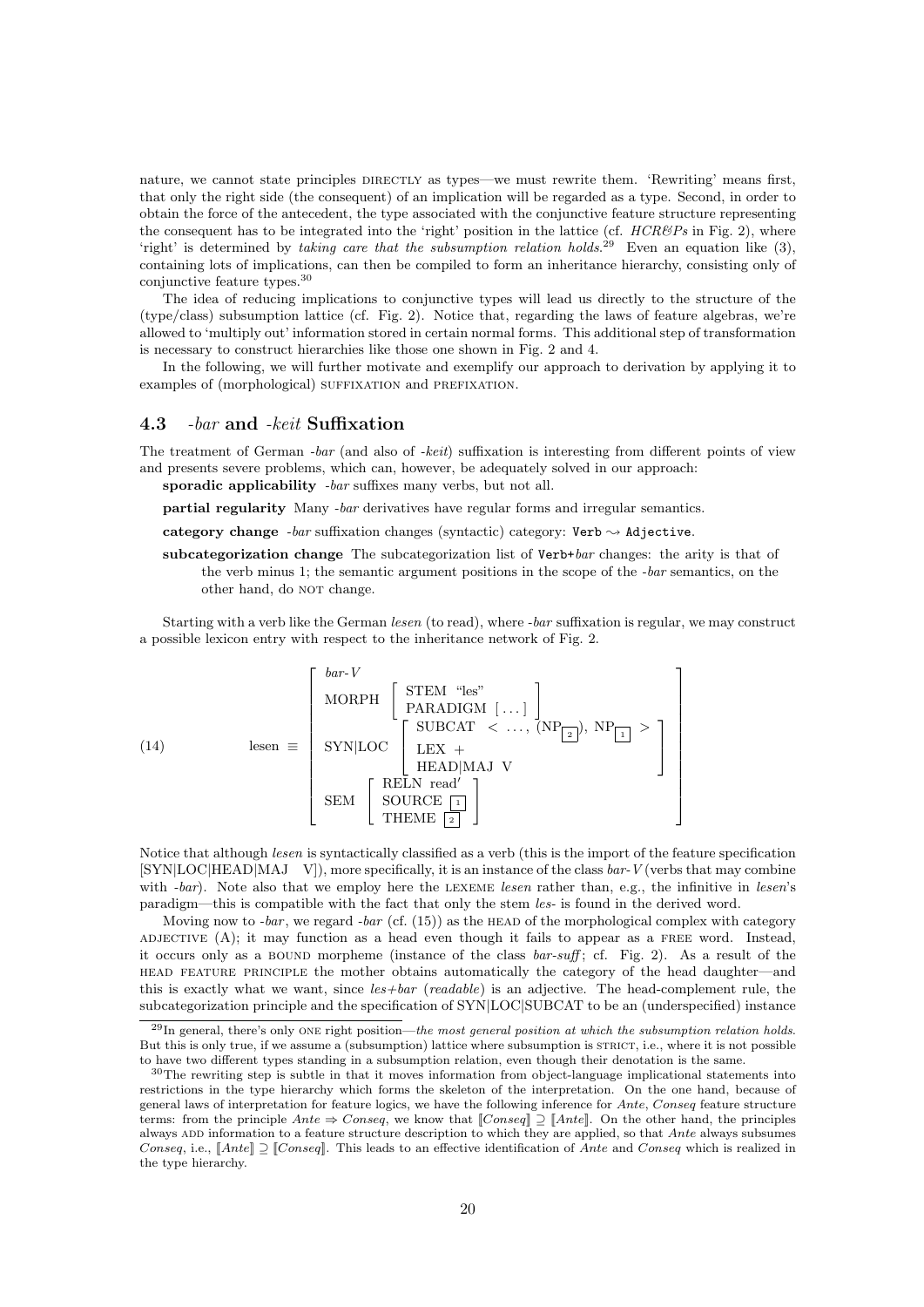

Figure 2: Structure of the inheritance network in case of *-bar* and *-keit* suffixation, including morphological principles and rules. Note that we additionally impose local constraints on certain classes, especially on  $bar-comp-A$  and  $keit-comp-N$ ; for motivation, see text. Note further that, although the class of adjectives formed using -bar inherits from A (adjective) and from  $HCR\&Ps$ , it does NOT inherit from either of its component morphs—bar-V or bar-suffix.

of  $bar-V$  additionally guarantee that -bar only combines with -bar verbs. Note too, that the value of the attribute LEX in  $(15)$  is UNSPECIFIED.<sup>31</sup>

Semantically, -bar functions as a modal operator, working on the propositional semantics of lesen 'read' to create a proposition asserting the possibility of reading. We note here the co-specification between the semantics of the subcategorized element and the value of the SCOPE attribute in the modal proposition. These assumptions lead us to postulate the following structure for -bar:

(15) 
$$
\text{bar} \equiv \left[ \begin{array}{c} bar-suff \\ \text{MORPH}|\text{FORM "bar"} \\ \text{SYN}|\text{LOC} \left[ \begin{array}{c} \text{LEX} \\ \text{HEAD}|\text{MAJ A} \\ \text{SUBCAT bar-V}_{11} \end{array} \right] \\ \text{SEM} \left[ \begin{array}{c} \text{OPERATOR} \\ \text{OPERATOR} \end{array} \right] \right]
$$

The entries for lesen and -bar together with the head-complement rule and the morphological principles

<sup>&</sup>lt;sup>31</sup>Under the assumption of Carpenter's "total well-typing" [12], it may be useful to drop the attribute LEX in (15).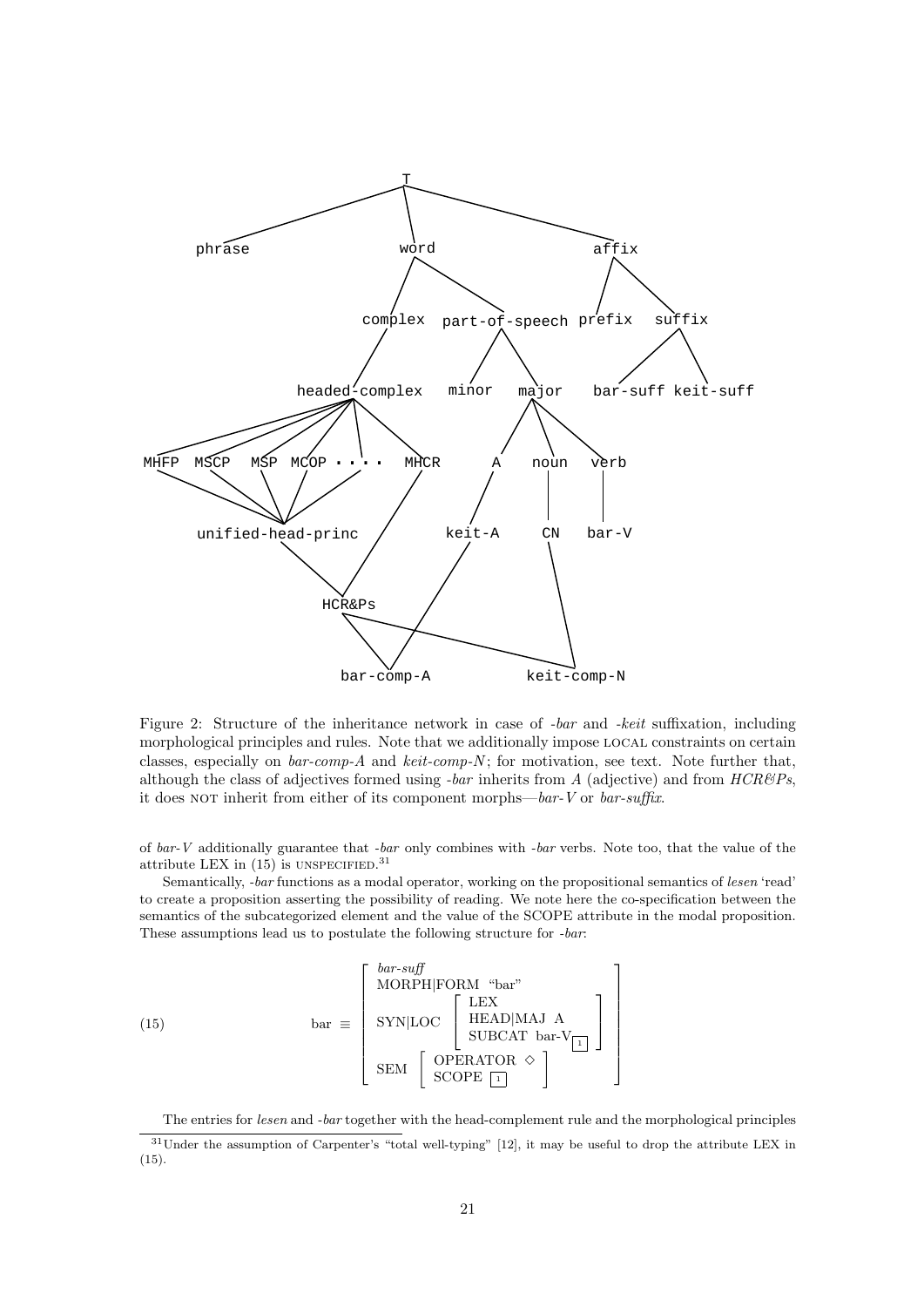permit us therefore to construct a well-formed feature structure for lesbar, and also to reject ill-formed feature structures, so that we can show that (16) is the predicted structure. This meshing of mechanisms ensures that lesbar has the right internal structure. The function order-constituents, for instance, determines on the basis of the values of HEAD|MORPH and COMP|MORPH (more exactly, on the basis of the types restricting the attributes) that it has to perform a concatentation  $(k)$  (cf. 16). Additionally, the semantics principle is responsible for the semantics of lesbar coming directly from the head daughter -bar, while -bar takes the complete semantics of lesen to fill its attribute SCOPE.



At this point, we have to clarify the complex interaction between the SUBCATEGORIZATION PRINCIPLE and the SEMANTICS PRINCIPLE. The scope on which -bar semantically operates is the semantics of lesen. The SOURCE role of lesen (cf.  $(14)$ ), whose value is identical to the semantics of the SUBJECT of lesen, won't be filled by a phrase licensed by *lesbar* directly, so that it is possible that the SOURCE role in lesbar is unfilled. This occurs when no agentive von phrase occurs in construction with the adjective, but the attribute is present even where the value is not. In this case, the SOURCE role contains the semantics of an underspecified NP, and the proposition within which it occurs holds whenever there is some value for the NP semantics for which the proposition holds (cf. Flickinger and Nerbonne [18] for a similar treatment of the semantics of the *for* phrase licensed by easy adjectives and Karttunen [26] for an analysis of the semantics of the passive by phrase along these lines). The intention behind this approach can be appreciated in a concrete example: the sentence Das Buch ist lesbar 'The book is readable' doesn't EXPLICITLY state for whom it is possible to read the book. Instead, the reader is mentioned only implicitly, so that the filler of SOURCE role of lesbar might be suspected from extralingustic context, or from the preceding or following discourse, but is not specified directly by the sentence itself.<sup>32</sup> The subcat list of *lesbar* therefore does not include the subject of *lesen*, at least not as an obligatory complement. The object of lesen fills the same role filled by the subject of lesbar, of course. This is exactly what the function construct-subcat has to accomplish, taking over all other entries from the subcat list of lesen to build the right subcategorization list for lesbar (cf. (16)).

We provide a single sketch to suggest the possibility of more involved hierarchical structure. In order to construct the word Les+bar+keit (readability) out of lesbar, we have to specify the entry for the suffix -keit and the keit-suff class (cf. Fig. 2), i.e., it is necessary to state the idiosyncratic properties of -keit.



<sup>&</sup>lt;sup>32</sup>By contrast, there may be a syntactic binding in examples such as Ich finde das Buch lesbar 'I find the book readable'.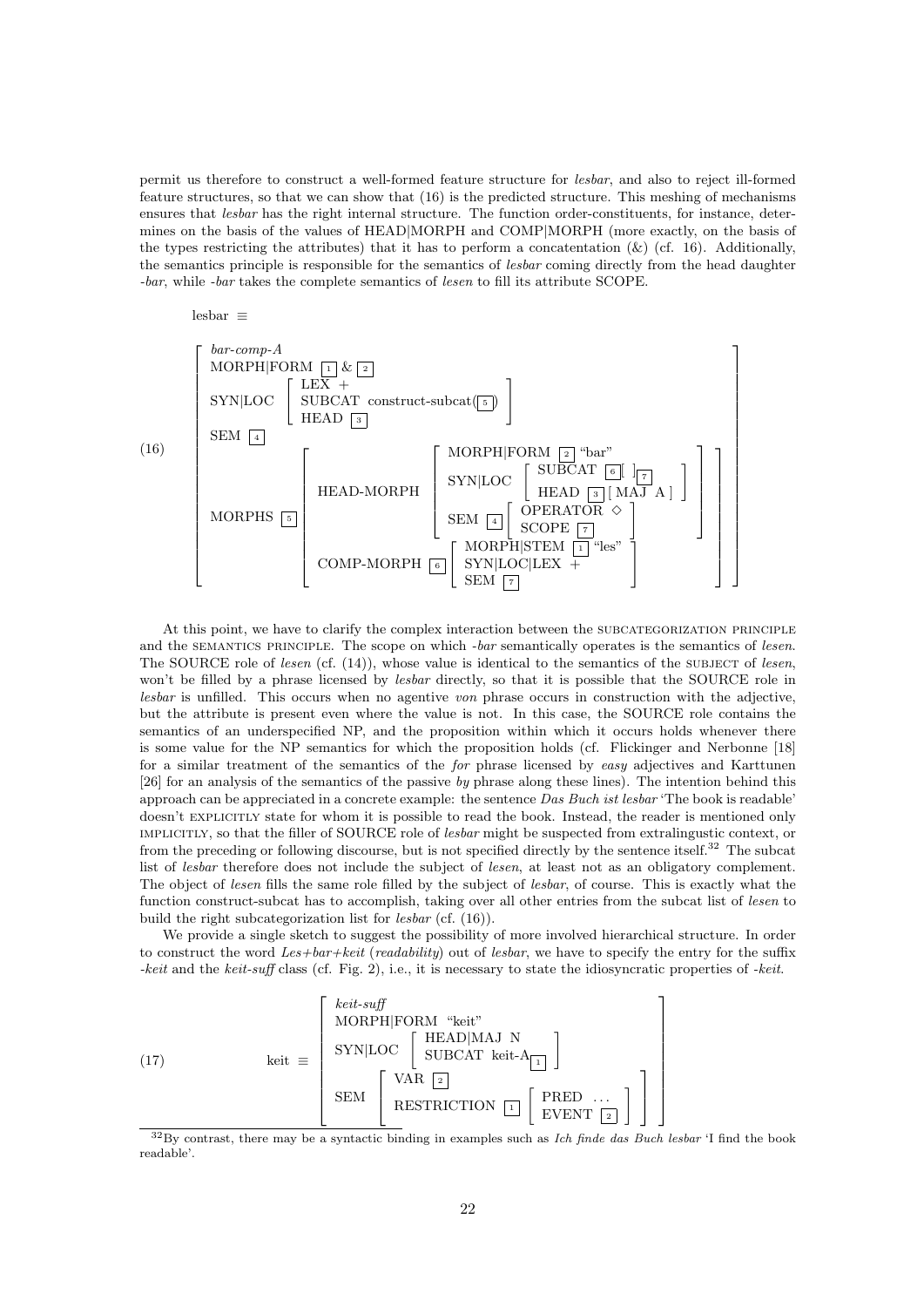By means of the morphological principles and the head-complement rule we may now build an entry for Lesbarkeit in the same way shown above (for lesbar) with the morphological constituent structure shown in (5).

Among -bar verbs such as *lesen*, having perfectly regular -bar adjectives (i.e., complex adjectives, containing -bar as their head, e.g., lesbar), there are others whose derived adjectives are partially irregular, for example with respect to their semantics. As an additional complication, some -bar adjectives of these verbs are provided with an additional regular, but non-standard reading. Take for instance the German verb essen (to eat):

(18) 
$$
\text{essen } \equiv \left[ \begin{array}{c} bar-V \\ \text{MORPH}|\text{FORM "essen"} \\ \text{SYN}|\text{LOC}|\text{SUBCAT } < \dots, \text{ (NP}_{\boxed{2}}), \text{ NP}_{\boxed{1}} > \\ \text{SEM } \left[ \begin{array}{c} \text{RELN eat'} \\ \text{SOURCE } \boxed{1} \\ \text{THEME } \boxed{2} \end{array} \right] \end{array} \right]
$$

The non-standard (semantically regular) reading of  $e\beta bar$  can be built in a regular way by means of the mechanisms described above, taking essen and -bar to form a complex word.

(19) 
$$
e^{\beta \text{bar}^{non-standard}} \equiv \begin{bmatrix} bar-comp-A \\ SEM \boxed{1} \\ SOOPE \end{bmatrix} \begin{bmatrix} OPERATOR & \diamond \\ SCOPE \end{bmatrix} \begin{bmatrix} RELN \text{ eat}' \\ SOURE \dots \end{bmatrix}
$$
 
$$
MORPHS|HEAD-MORPH|SEM \boxed{1}
$$

The standard reading of eßbar on the other hand is 'edible' (the property of an object which can safely be eaten). Constructing the standard reading (with irregular semantics) for eßbar can be done in our approach in two different ways:

- 1. We do NOT regard eßbar as an instance of the class bar-comp-A; instead, eßbar is entered separately into the lexicon. We then have to specify at least that the semantics of (20) is different from that of (19), although the MORPH and SYN properties seem to remain the same. A treatment of this kind leads us to the question of whether the feature structure (20) actually will have morph daughters—since no use need be made of the structure.
- 2. The semantics of (19) (the entry which was built regularly) is modified by using overwriting, default unification or other nonmonotonic mechanisms to enforce the standard reading. In this case,  $e\beta bar$  (21) belongs to the class *bar-comp-A*, because all other properties remain the same. We would follow Bouma [7] in the use of default unification (as a basis for default inheritance).

(20) 
$$
e^{\beta \tan^{stand}} \equiv \begin{bmatrix} ?\text{-}A \land \neg bar\text{-}comp\text{-}A \\ \text{SEM} \\ \text{SOURCE} \\ \text{MORPHS} ??? \end{bmatrix}
$$

(21)  
\n
$$
e^{\beta \arctan a'} = e^{\beta \arctan a} \oplus \left[ \text{SEM} \left[ \text{RELN} \text{ safely-eat}' \right] \right]
$$
\n
$$
= \left[ \text{Bar-comp-A} \left[ \text{RELN} \text{ safely-eat}' \right] \text{SOURCE} \dots \right]
$$
\n
$$
= \left[ \text{SEM} \left[ \text{RELN} \text{ safely-eat}' \right] \text{SOURCE} \dots \text{MORPHS|HEAD-MORPH|SEM} \right]
$$

The advantage of the second approach is that regular properties of partially regular derivations need not be specified redundantly, as would be the case in the first approach. The use of default specifications thus obtains the same advantages in derivation that Flickinger et al. [19] and Evans & Gazdar [16] have shown in word-class definitions. Defaults, together with the possibility of overwriting defaults in more specific definitions may turn out to be even more important in connection with the analysis of derivational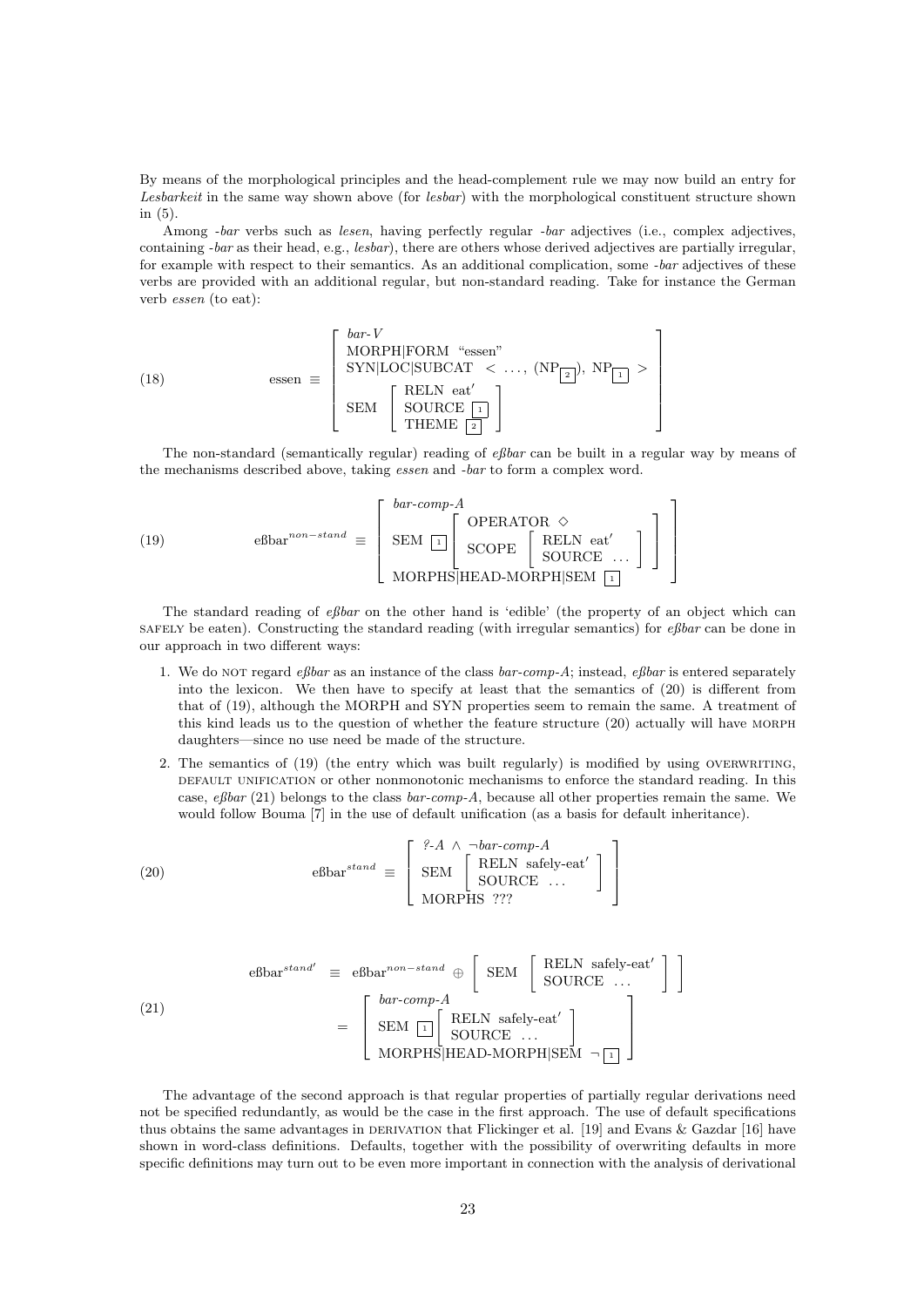relationships, since these are notoriously irregular in morphological form, syntactic feature assignment, and semantics (cf. Toman's book-length study on -bar adjectives [47] for ample illustration).

The typed approach to *-bar* suffixation allows us to prevent ill-formed *-bar* adjectives; e.g., we have to rule out the combination of haben (to have) together with -bar. This is very easy to achieve under the assumption that haben doesn't belong to the -bar verb class bar-V, but instead to another class (say  $\ell$ -V), thus preventing haben from combining with  $-bar$ —therefore hab $+bar$  is disallowed.

(22) 
$$
\text{haben} \equiv \begin{bmatrix} \frac{\varphi_{\text{-}} V \wedge \neg \text{bar-} V}{\cdots} \\ \cdots \cdots \end{bmatrix}
$$

It is nevertheless possible to construct  $\text{handhab} + \text{bar}'$  'manageable' out of  $\text{handhaben}'$  to handle, manage', since haben and handhaben are distinct lexemes. By explicitly encoding handhaben as an entry of type bar-V, we can move to a legal description of handhabbar.

(23) 
$$
\text{handhaben} \equiv \begin{bmatrix} bar-V \\ \dots \\ \dots \end{bmatrix}
$$
  
(24) 
$$
\text{handhabbar} \equiv \begin{bmatrix} bar-comp-A \\ \dots \\ \dots \end{bmatrix}
$$

The structure of the class hierarchy (cf. Fig. 2) ultimately leads us to a treatment of suffixation, esp. -bar and -keit suffixation (and also of prefixation in general), where the whole process can be described within the framework of UNIFICATION-BASED INHERITANCE REASONING. On what grounds are we allowed to state such a thesis? At first sight, this statement seems to stand in contrast with the claim made above, that naive inheritance is not enough. But we do not rely on naive inheritance as the only mechanism. So we turn now to an examination of why this is so.

We noted earlier that  $les+bar$  and  $Les+bar+keit$  are legal lexemes because they satisfy all principles whose left sides they match (implying that they have to meet the right sides too), and because they are composed out of lexicon entries by means of rules. In doing realistic parsing or generation, we might assume additional CONTROL MACHINERY outside of the grammar/lexicon, which uses principles and rules to accept or reject, or alternatively, to generate well-formed (complex) phrases.

Because we regard principles as well as rules as types, equation (3) allows us to employ the laws of feature algebras to construct new types (call them precategories), which are subsumed by all principles having a more general left side and by at least one rule (cf. equations (12) and (13)). Complex words/morphemes like lesbar on the other hand will then be subsumed by such precategories.

It is now easy to see that the processes described up to now can be represented entirely via inheritance of a sophisticated kind (effectively constraint resolution). This very interesting observation is motivated as follows: it is possible to define new legal complex word classes by inheriting from precategories as well as from simple lexical categories (cf. subtypes of part-of-speech in Fig. 2) and by stating additional local constraints for the class in question. Looking at Fig. 2, bar-comp-A (complex adjectives with head daughter -bar) and keit-comp-N (complex nouns with head daughter -keit) are classes of such a kind.

Let's have a closer look at *bar-comp-A* and *keit-comp-N: bar-comp-A* inherits from  $HCR\&Ps$  and A, but also enforces idiosyncratic constraints, which have to be satisfied by words that are members of this class:

$$
\text{(25)} \quad\n \text{bar-comp-A = HCR&Ps \land A \land}\n \left[\n \begin{array}{c}\n \text{HEAD-MORPH} \left[ \text{ bar-suff} \right] \\
 \text{MORPHS} \left[ \text{ HEAD-MORPH} \left[ \text{ bar-V} \right] \right]\n \end{array}\n \right]
$$

It's very important to constrain HEAD-MORPH and COMP-MORPH to be of type bar-suff resp. bar-V respectively, $33$  in order to get the right feature structure for  $bar-comp-A$ . We also require that the adjective class A is associated with the following feature structure.

<sup>&</sup>lt;sup>33</sup>Strictly speaking: The value of HEAD-MORPH is a fully expanded instance of type bar-suff, whereas COMP-MORPH is bound to an underspecified instance of type bar-V, because for instance the value of MORPH|FORM is unspecified.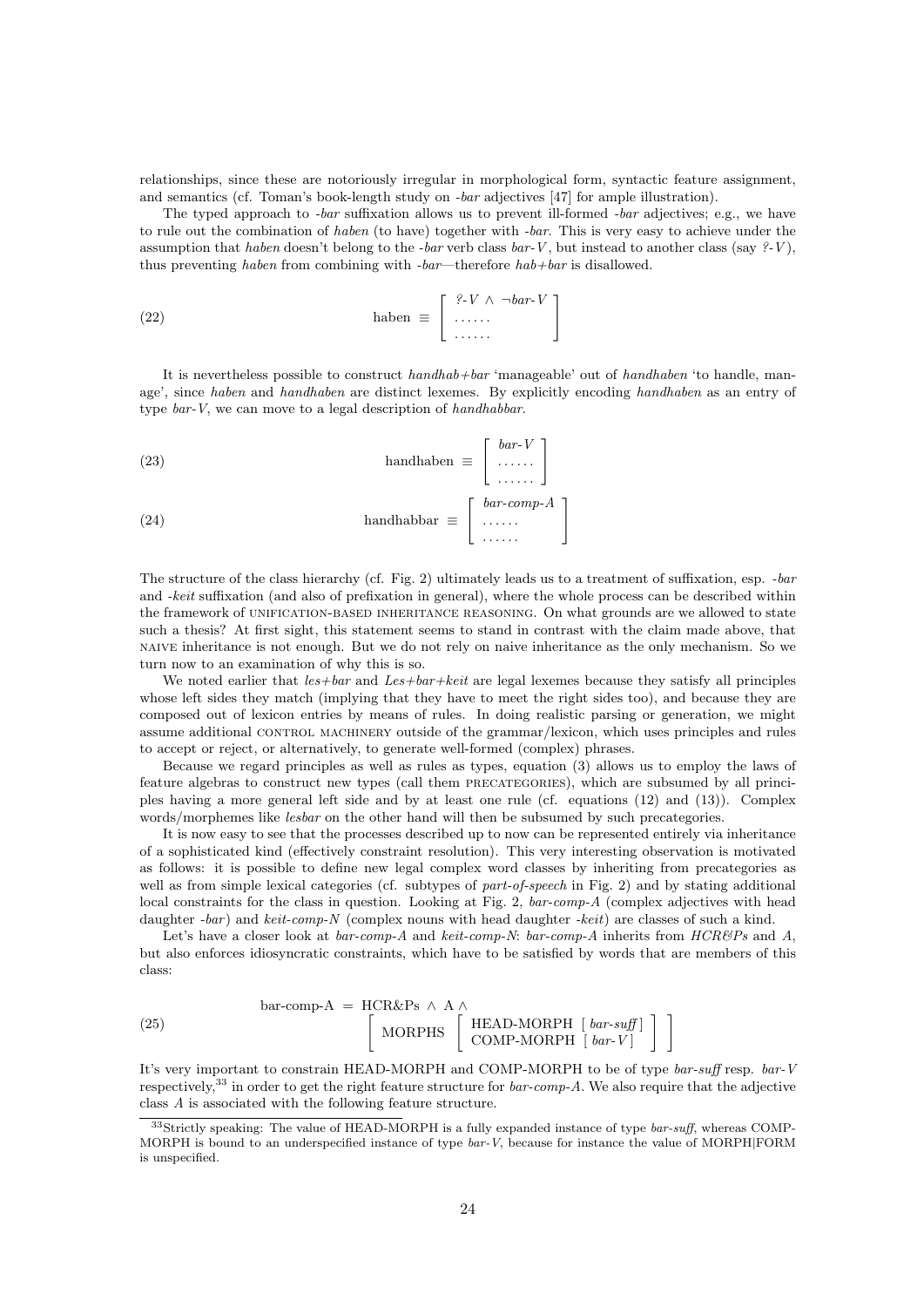A ≡ MORPH . . . . . . SYN|LOC " LEX + MOD < . . . , NP > HEAD|MAJ A # SEM . . . . . . (26)

Since furthermore  $HCR\&Ps$  (cf. (13)) is also associated with a feature structure, it's not difficult to construct the prototypical feature structure for bar-comp-A by unifying all the information. But once this is achieved, we may construct an entry for lesbar by creating an INSTANCE of the class bar-comp-A and stating that the complement daughter of this instance is lesen, i.e. COMP-MORPH must have as value a feature structure equal to that of the lexeme lesen (cf. (14)).

#### (27) lesbar = bar-comp-A  $\land$  [MORPHS|COMP-MORPH *lesen*]

Notice that the feature structure for (27) corresponds to the one for  $les+bar$  (cf. (16)) provided earlier. In entirely the same fashion, we might INSTANTIATE feature structures for new words like  $Les + bar +keit$ , which belong to the class keit-comp-N. For that purpose, we have to define the class CN, which keit-comp-N inherits from (cf. Fig. 2).

(28) 
$$
CN \equiv \left[ \begin{array}{ccc} \text{MORPH} & \dots & \dots & \text{NPR} \\ \text{SYN}|\text{LOC} & \text{SUBCAT} < \dots & \text{NPE}, \text{PosP} \\ \text{SEM} & \dots & \text{NPR} \end{array} \right]
$$

With these definitions in mind, we're able to state the dependence of the complex word class keit $comp-N$  on  $HCR\mathcal{B}Ps$  and A, in perfect analogy to equation (25):

$$
(29)
$$
keit-comp-N = HCR&Ps ∧ CN ∧  
OMPRS 
$$
\begin{bmatrix} \text{HEAD-MORPH} & [keit-suff] \\ \text{COMP-MORPH} & [keit-A] \end{bmatrix}
$$

We may then represent a feature structure like Lesbarkeit by instantiating keit-comp-N and imposing a local constraint on this instance:

#### (30) Lesbarkeit = keit-comp-N  $\land$  [MORPHS|COMP-MORPH lesbar]

The restriction that COMP-MORPH must be of type keit-A (cf. (29)) also allows that COMP-MORPH may be an instance of type  $bar-comp-A$  defined earlier (cf. (25)) because keit-A is a supertype of bar-comp-A (cf. Fig. 2).<sup>34</sup>

<sup>34</sup>What we said up to now isn't the whole truth. There's an additional restriction we're faced with: given what we have said up till now, nothing prevents us from creating instances which are UNDERSPECIFIED with respect to certain attributes.Such instances do not represent real words and therefore must be forbidden.Take for instance CN, the class of common nouns. We might create an instance without specifying the value for MORPH|FORM. Although this instance would be of class CN, it couldn't be used by any speaker. Trying to build an instance of type word (lexical-sign; the most general type of the lexical subsumption hierarchy), which is only constrained to possess the attributes PHON, SYN, and SEM according to Pollard & Sag, would be an extreme case of this shortcoming. This observation holds for phrasal signs too, because it is possible to generate sentences without any phonological content, when assuming lexical entries (instances) which are empty with respect to their PHON attribute. As these examples suggest, the possibility of creating underspecified instances depends on there being incorrect grammatical specifications. There are at least two non-monotonic approaches in order to repair this defect:

<sup>1.</sup> We introduce a special type, say undefined, whose extension is a unique constant (call it NONE). Those attributes we require to be filled at run time (instantiation time) are assigned the type restriction  $\neg$  undefined and the contradictory value NONE at definition time. Now, if we carry out a type check at run time, we're able to recognize whether the critical attributes have been assigned real values (by overwriting NONE with a different value), i.e. not to be of type undefined.

<sup>2.</sup> We classify the relevant attributes with a special atom called ANY, which functions in the same way as the ANY works in Kay's FUG: ANY may successfully unify with every object, except ⊥ (Bottom); i.e., the semantics of ANY is that of  $\top$  (Top). But when the instantiation of a word is done, all ANYs have to be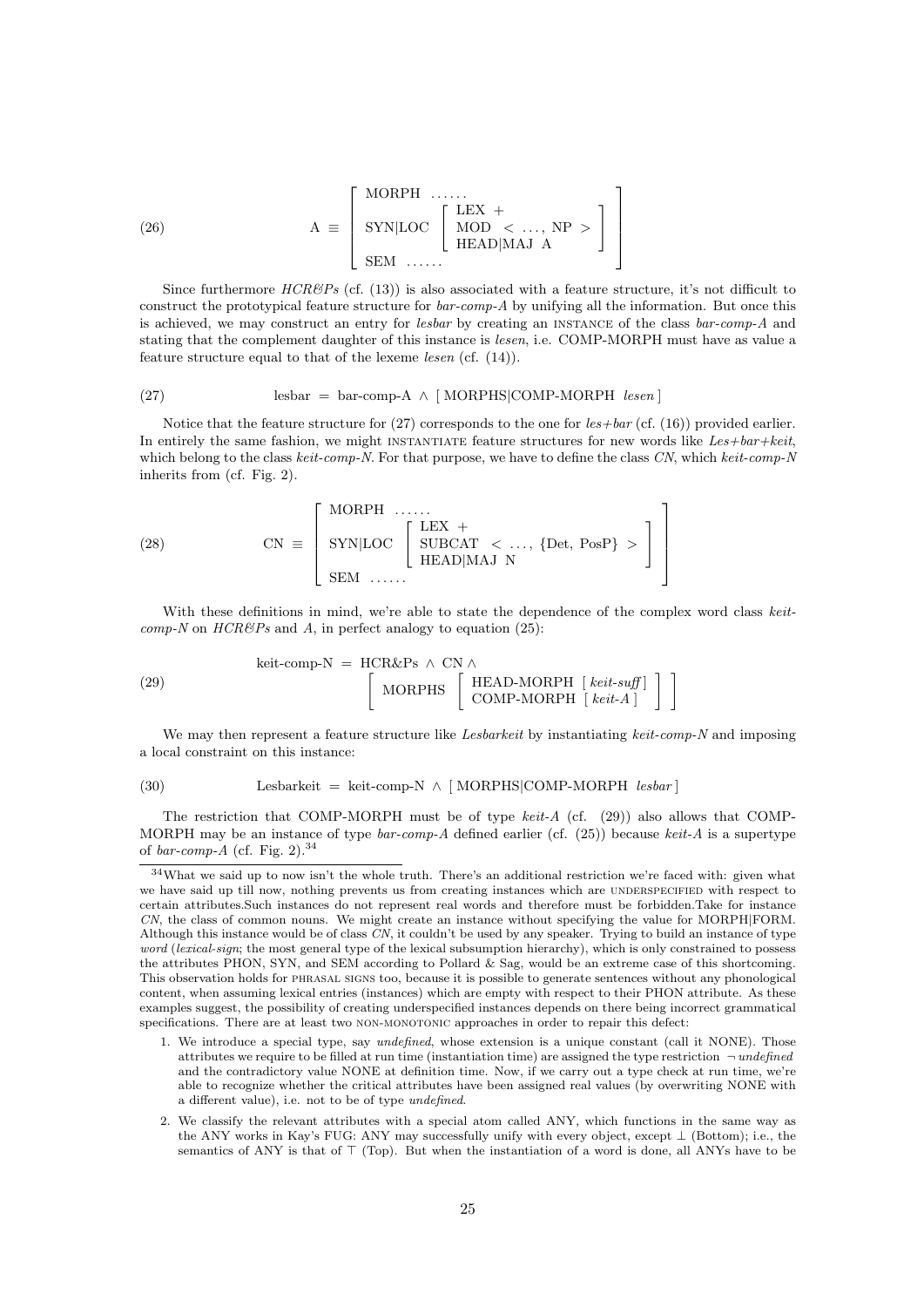This last point should only be seen as a remark to practitioners working on computational lexicons. To enforce, for instance, that elements of the lexicon must have their PHON attributes filled, one can use the mechanisms discussed in the footnote.

At the beginning of this section we listed four analytical problems for the description of -bar adjectives. During the course of this section we have proposed solutions to these which we summarize here:

| Problem                  | Solution via internal lexical rules                                                           |
|--------------------------|-----------------------------------------------------------------------------------------------|
| sporadic applicability   | use type restrictions                                                                         |
| partial regularity       | apply non-mon mechanisms or introduce additional classes                                      |
| category change          | $% \left\langle \cdot ,\cdot \right\rangle _{0}$ treat affix as head of morphological complex |
| subcategorization change | employ functional dependencies                                                                |

Before closing this section, we would like to note that the derivational view of passive, which we promised to sketch in the introduction, may be developed straightforwardly on the basis of the analysis of -bar sketched here. In particular, the class of verbs involved here is very nearly the same, and the effects on subcategorization (via construct-subcat) identical.

#### 4.4 Vor- Prefixation

In this section we investigate the phenomenon of PREFIXATION, focusing for further depth on a specific prefix, namely vor-.<sup>35</sup> What prefixes and suffixes have in common is that they serve as heads in our simple head-complement approach. Vor- prefixation is in many respects different from -bar suffixation and has special properties that makes it interesting for expository purposes:

sporadic applicability Vor- prefixes many nouns (e.g. Vorversion, Vorgaben, Vorzelt, Vorzimmer and Vorabend), but not all.

partial regularity Many Vor- derivatives have regular morphological forms and irregular semantics.

category constant The (syntactic) category of the Vor- derivative does not change.

subcategorization constant The subcategorization list of the derived complex word ( $Vor+Now$ ) is taken over from the complement, the noun and does not undergo any changes.

iterability The prefix Vor- can be applied iteratively.

Let's examine a noun that may combine with *Vor*- to form a complex noun, viz., the German *Version* 'version':

(31) 
$$
\text{Version} \equiv \left[\begin{array}{c} vor\text{-}N \\ \text{MORPH}|\text{FORM "Version"} \\ \text{SYN}|\text{LOC} \\ \text{SEM} \left[\begin{array}{c} \text{SUBCAT} < \dots, \{\text{Det }, \text{PosP}\} > \\ \text{LEX} + \\ \text{HEAD}|\text{MAJ }\text{N} \\ \end{array}\right]\end{array}\right]
$$

Trying to encode Vor- is a bit harder, because Vor- not only works on nouns, but also on certain verbs (e.g., vorgehen, vorarbeiten, or vorlaufen). In order to represent this fact, we again make use of distributed disjunctions, which were employed in Section 3 above to encode inflectional paradigms.

removed (must be unified 'out'), because ANY henceforth behaves like ⊥. (Dörre & Eisele, [15], pp. 18, give a formalization of ANY in terms of so-called meta-constraints.)

There will be a third possibility of repair, if the underlying (feature) logic allows us to state that certain (underspecified) types (classes) CANNOT be instantiated. Instead, these classes only serve as choice points in our linguistic ontology—reflecting the distinction between regularities, subregularities, and exceptions and enabling a finer granularity of lexical knowledge.

<sup>&</sup>lt;sup>35</sup>As we mentioned above, we have taken the prefix *Vor*- as an example to show how certain phenomena can be handled in our approach. The assumption that Vor- functions semantically as an operator, working on the semantics of the noun (cf.  $(32)$ ), is of course not an in-depth analysis and may not be useful in real applications. There are other prefixes like Anti- or Ur- having similar properties, but their semantics is even more complicated.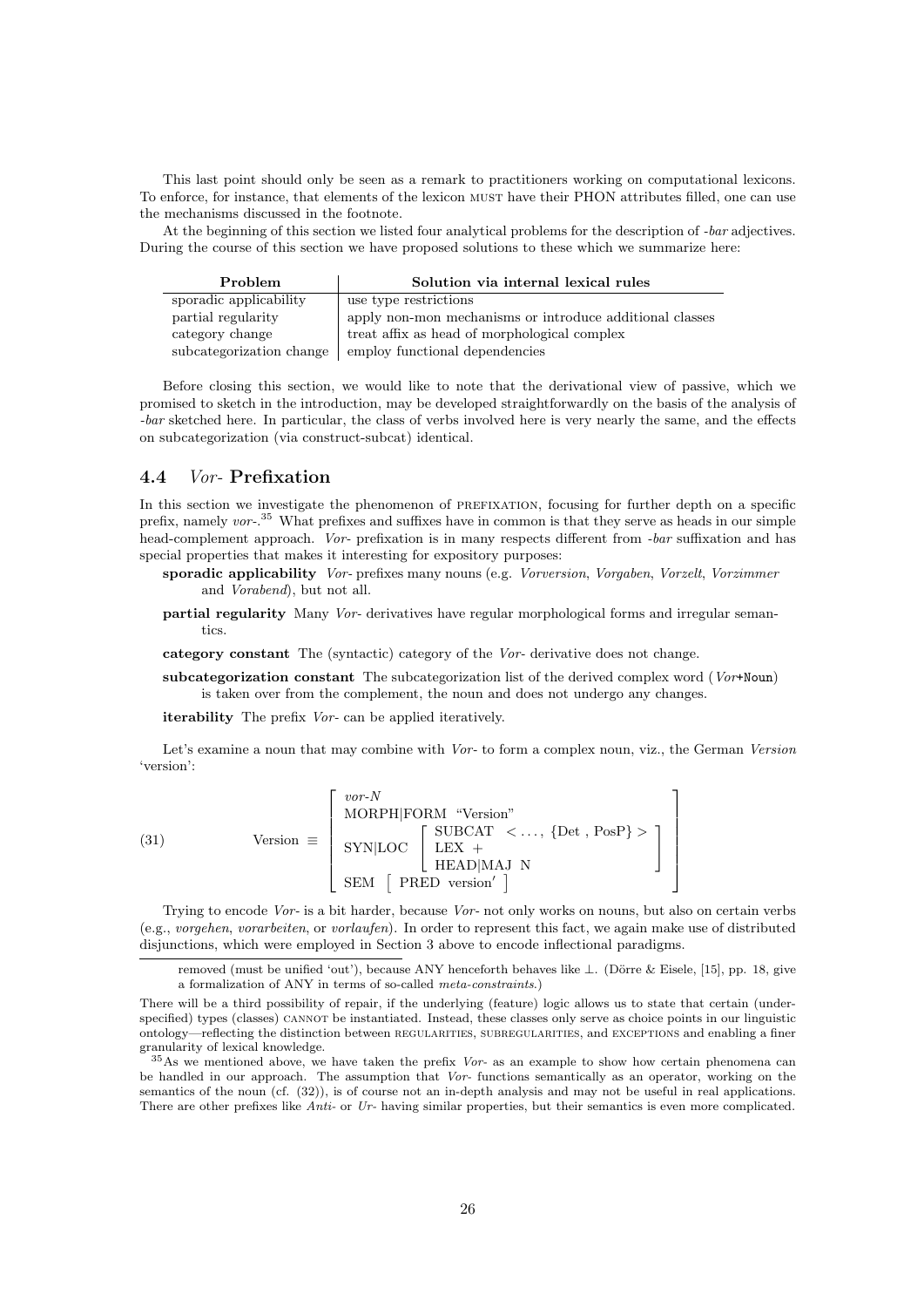

Figure 3: Derviational morphotactics defined through lexical type specifications.

(32) 
$$
\text{Vor} \equiv \left[ \begin{array}{c} \text{vor-pref} \\ \text{MORPH}|\text{FORM } \text{``Vor''} \\ \text{SYN}|\text{LOC} \left[ \begin{array}{c} \text{HEAD}|\text{MAJ} \{ \text{s}_1 \text{ N}, \text{ V} \} \\ \text{SUBCAT} \{ \text{s}_1 \text{ vor-N}_{1} \} \end{array} \right] \\ \text{SEM} \left[ \begin{array}{c} \text{OPERATOR } \text{vor'} \\ \text{SCOPE} \{ \text{s}_1 \text{ 1} \} \end{array} \right] \end{array} \right]
$$

It is important to understand the intention behind the use of the distributed disjunction in Vor-: if Vor- combines with a Vor- noun, it will be classified as a noun, but if it binds a Vor- verb, it creates a verb. Moreover, the head feature principle takes care that the mother of the morphological phrase will be assigned the same category that the prefix Vor- bears. That's the main reason why recursion is possible the new word, e.g.,  $Vor+Version$ , will again be classified as a noun and could then combine with a new Vor- (cf. Figure 3) in the same way as described before (actually it is now a complex noun with internal structure; cf. Fig. 4).

The value of SCOPE under path MORPHS|HEAD-MORPH|SEM now will be assigned by means of structure sharing, coming directly from the semantics of the value of SYN|LOC|SUBCAT, no matter which value of the distributed disjunction is taken (cf.  $(32)$ ). Finally, by virtue of the semantics principle, Vorversion will get its semantics from its head daughter Vor-. construct-subcat is again responsible for constructing the right subcategorization list for Vorversion: because Vor- is the head morph, constructsubcat can detect that the value of SYN|LOC|SUBCAT has to be equal to the entire subcat list of the complement. With these things in mind, we may now construct, with the assistance of the above mentioned principles and the head-complement rule, an admissible feature structure for Vorversion, which has the following form: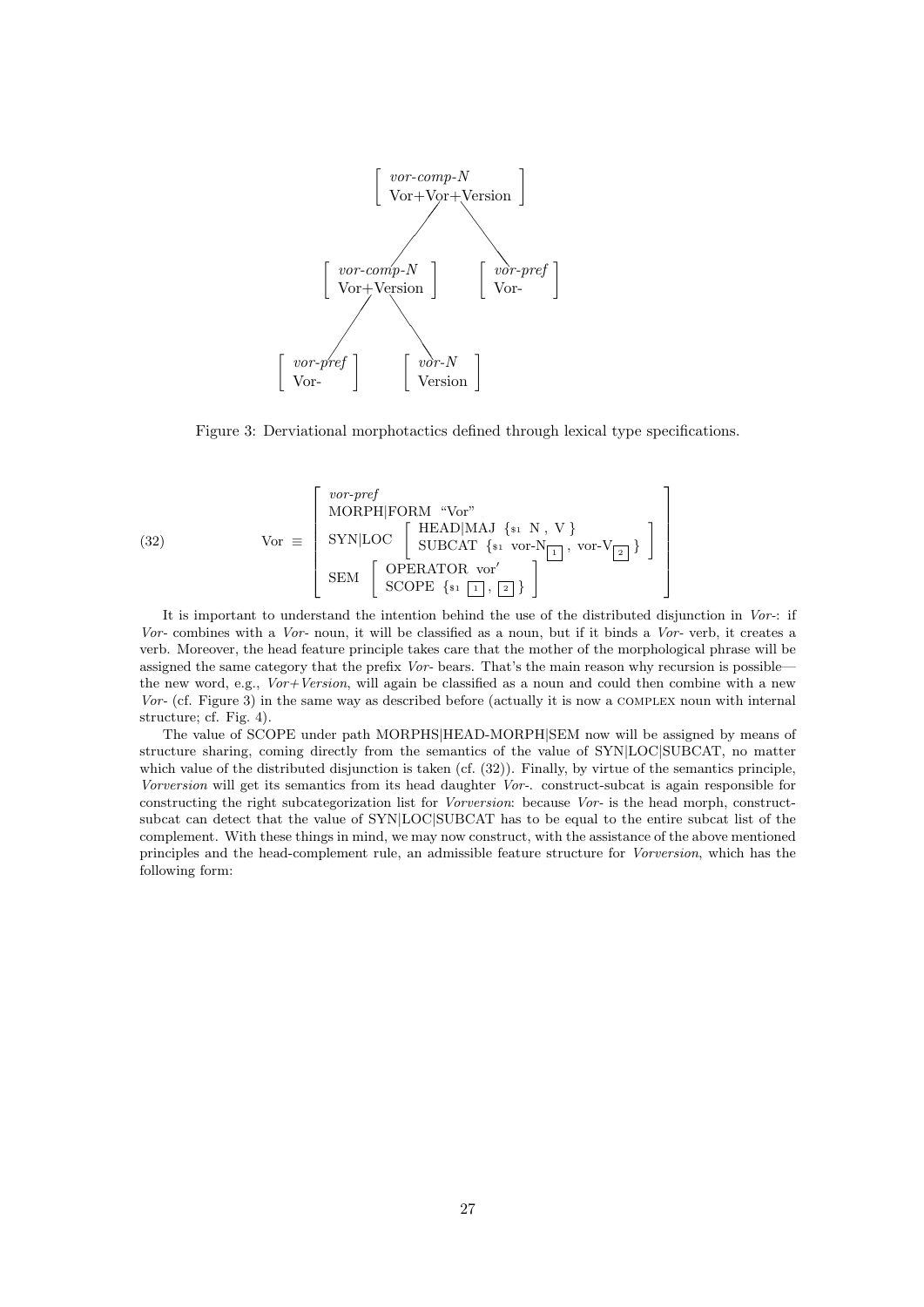(33) Vorversion  $\equiv$ 



It may be useful to split up the entry for  $Vor-$  (cf.  $(32)$ ), distributing its semantics among two feature structures—one ( $Vor<sup>1</sup>$ ), which combines only with nouns, another one ( $Vor<sup>2</sup>$ ), which binds instead verbs. But this kind of representation is rather a matter of style.

(34)  
\n
$$
\text{Vor}^{1} \equiv\n\begin{bmatrix}\nvor-pref \\
MORPH|FORM \text{ "Vor"} \\
SYN|LOC \begin{bmatrix}\nHEAD|MAJ \text{ N} \\
SUBCAT \text{ vor-N}_{1} \\
SCOPE \text{ L}\n\end{bmatrix}\n\end{bmatrix}
$$
\n
$$
\text{SEM}\begin{bmatrix}\nOPERATOR \text{ vor}' \\
SCOPE \text{ L}\n\end{bmatrix}
$$
\n(35)  
\n
$$
\text{Vor}^{2} \equiv\n\begin{bmatrix}\nvor-pref \\
MORPH|FORM \text{ "Vor"} \\
SYN|LOC \begin{bmatrix}\nHEAD|MAJ \text{ V} \\
SUBCAT \text{ vor-N}_{1} \\
SCOPE \text{ L}\n\end{bmatrix}\n\end{bmatrix}
$$

We described -bar/-keit suffixation above by means of unification-based inheritance; once we assume an inheritance network such as Fig. 4, we may analyze Vor- prefixation (including recursion) similarly.

Analogous to  $(25)$  and  $(29)$ , we may state the right definitions for vor-comp-N and vor-comp-V with respect to Fig. 4.

(36)  
\n
$$
\text{vor-comp-N} = \text{HCR&Ps} \land \text{vor-N} \land
$$
\n
$$
\left[\begin{array}{c}\text{MORPHS} \\ \text{OMP-MORPH} \left[\begin{array}{c}\text{WORPHS} \\ \text{COMP-MORPH} \left[\begin{array}{c}\text{vor-} \text{pref} \end{array}\right] \end{array}\right] \right]
$$
\n
$$
\text{vor-comp-V} = \text{HCR&Ps} \land \text{vor-V} \land
$$
\n
$$
\left[\begin{array}{c}\text{MORPHS} \\ \text{OMP-MORPH} \left[\begin{array}{c}\text{vor-} \text{pref} \end{array}\right] \\ \text{COMP-MORPH} \left[\begin{array}{c}\text{vor-} \text{pref} \end{array}\right] \end{array}\right]
$$

The iterated application of Vor- will be guaranteed by using the RECURSIVE type definition of vorcomp-N: the value of the attribute MORPHS|COMP-MORPH in vor-comp-N is required to be of type vor-N. Because vor-N subsumes vor-comp-N, we're allowed in particular to require that the value of MORPHS|COMP-MORPH should be an instance of type vor-comp-N, and this corresponds to a potentially infinite iteration of Vor-. But how do we block infinite recursion in cases of concrete words? Only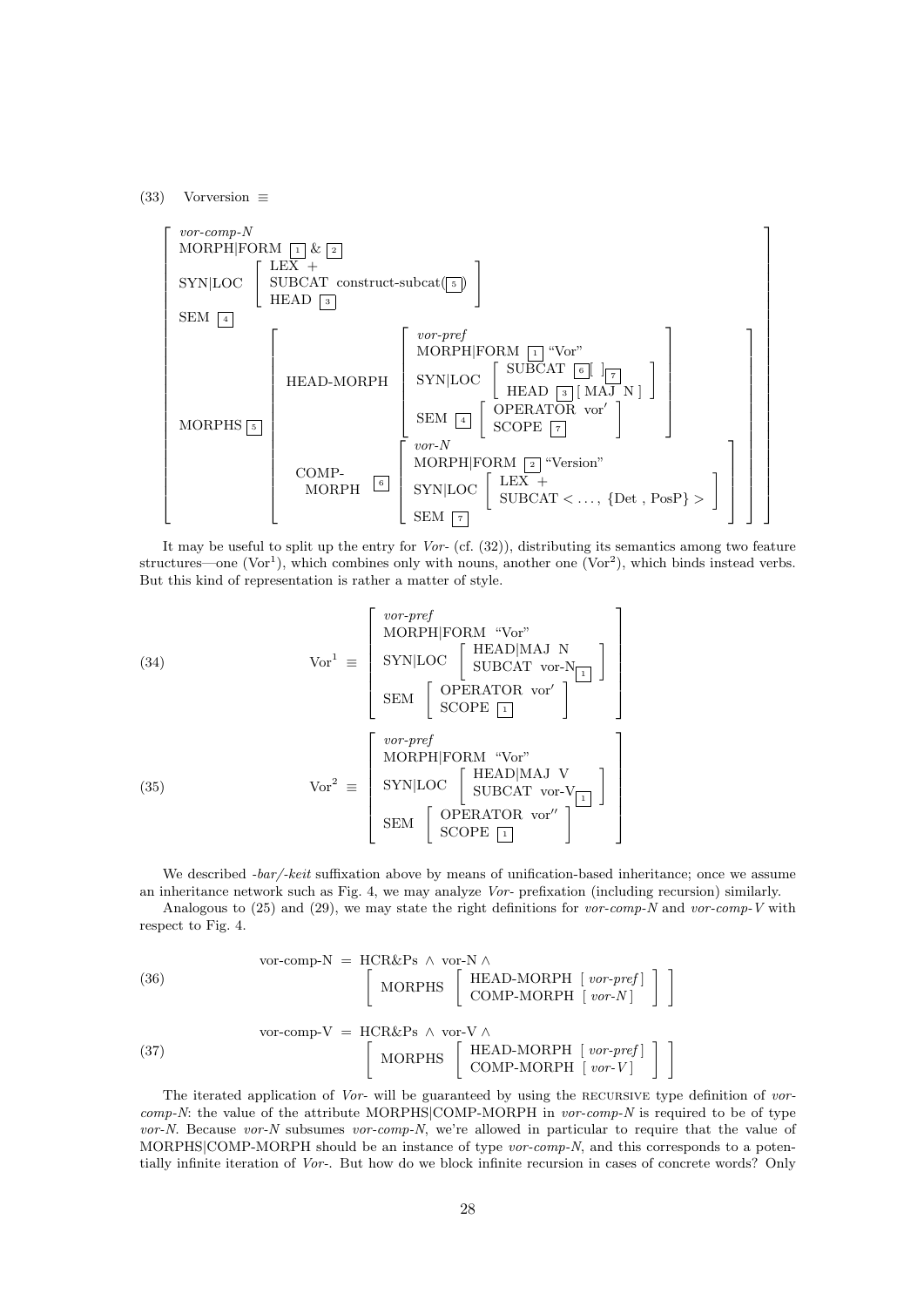

Figure 4: Structure of the inheritance network in case of Vor- prefixation, regarding the principles and the rule. Note, that we additionally impose local constraints on certain classes, especially on vor-comp-N and vor-comp-V.

instances of minimal type vor-N will stop parsing or generation, because those instances don't have any internal constituent structure (no MORPHS attribute), i.e., there's no way to expand them further.<sup>36</sup> It is the indirect self-reference that is responsible for the recursive nature of vor-comp-N. If we now still require that the value of MORPHS.COMP-MORPH not be underspecified, the aim of describing Vor- prefixation by inheritance only is fully realized.

Constructing an entry for *Vorversion* is done in a trivial way by instantiating vor-comp-N and by imposing an additional restriction on that instance, namely that the complement daughter must hold a feature structure representing Version.

(38) Vorversion = vor-comp-N  $\land$  [MORPHS|COMP-MORPH Version]

# 5 Summary and Conclusions

In this section we summarize the results of the present study, pointing out areas which we have yet to investigate, but which seem pertinent or promising; the further investigation of these areas offers the best practical means to advances in this approach to computational lexicology.

The results of the present study may be viewed as follows: feature-based formalisms (such as PATR-II or the HPSG formalism) have been successful in the description of SYNTAGMATIC grammatical relations the relations between the various syntactic parts of an utterance token. The present study attempts to demonstrate that the feature description languages developed for this purpose may also be applied fruitfully to PARADIGMATIC relations—the relations between words and their common alternatives in utterances.<sup>37</sup> We have examined proposals here for the representation of inflectional and derivational relations. These relations are purely lexical, since they may never result in syntactic relations, so that a distinctly lexical status accrues to them even in a highly "lexicalized theory" such as HPSG. This is the sense in which the present contribution claims to develop further the theory of the lexicon for feature-based theories of language. It is of course clear to us that several aspects of this theory—most clearly its syntactic content—have been under development for some time, but the larger theoretical picture had not been clarified.

We have attempted to provide that clarification, so that our proposals here have thus been programmatic, but we provide concrete elaborations in two central areas of paradigmatic relations, inflection and

<sup>&</sup>lt;sup>36</sup>When we say an instance of minimal type vor-N, we exclude instances of types more specific than vor-N. This corresponds roughly to classification in KL-ONE-like knowledge representation systems. By making a distinction between class and instance, and assuming totally well-typed feature structures, this goal is easily reached.

<sup>37</sup>We appreciate Carl Pollard's suggesting this contrast to us.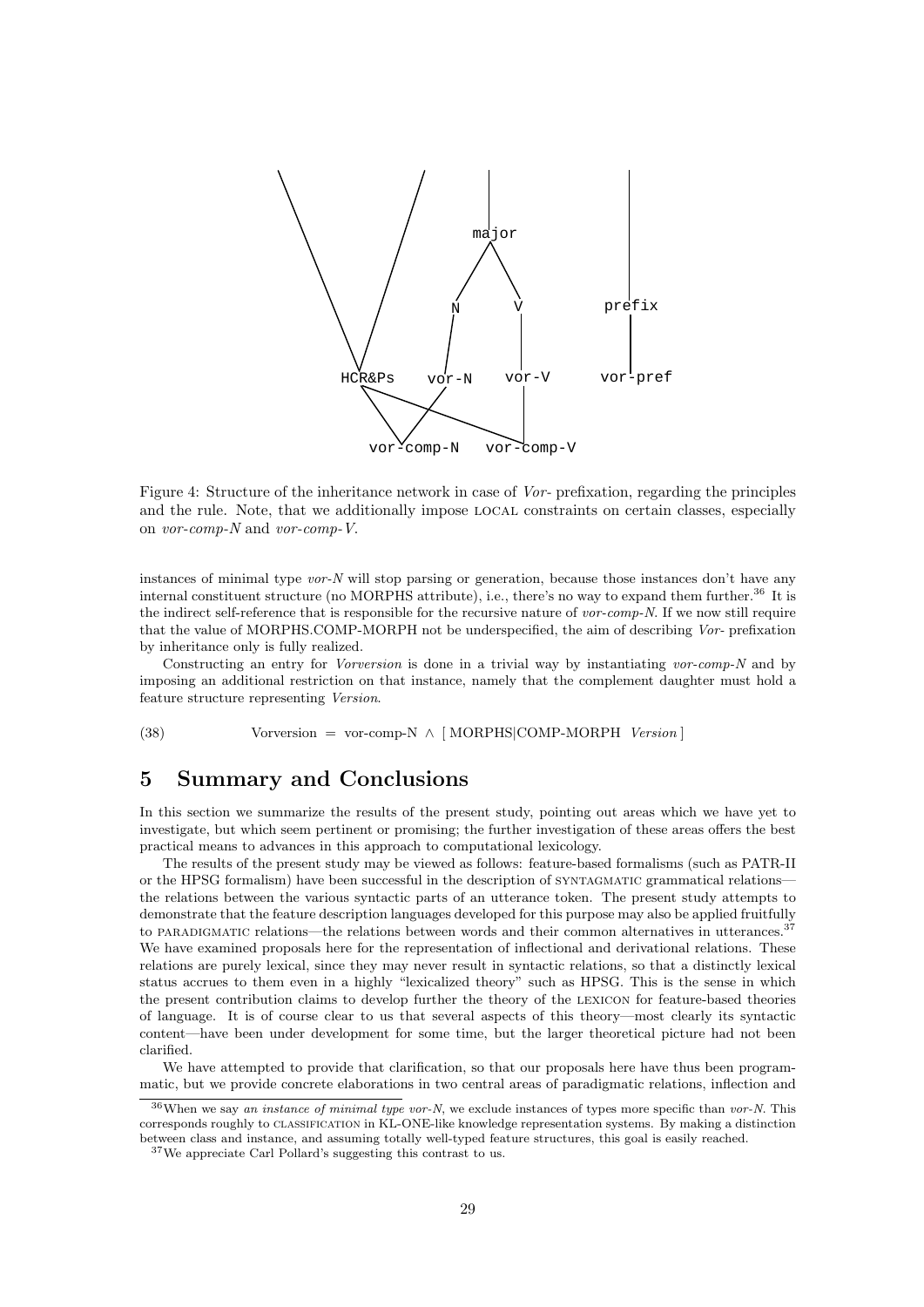derivation. Our proposal for inflection may be seen as a variant of one first proposed in DATR: we characterize the inflectional variants of a lexeme as alternative (disjunctive) realizations. The basic insight of DATR is easily accommodated within the language of feature structure descriptions. Alternative realizations of lexemes—paradigms—are represented using the technical tool of distributed disjunctions (although there are several equivalent means of representation). Our proposal for derivation may be seen as an application of the HPSG treatment of syntactic structure in feature structure formalism. Just as HPSG characterizes phrase structure rules via descriptions of the output phrases created by the rule, so we propose characterizing (derivational) word formation rules via recursive constraints on complex lexemes those which linguists would regard as created by the "rule". This contrasts with the usual treatment in feature-based theories, which construes derivational rules (in fact, normally ALL lexical rules) as mappings within the algebra of feature structures. The latter proposal relies on subsidiary functions or relations to characterize lexical rules, while our own characterization remains within the language of feature-structure description. Our proposal is probably preferable in direct proportion to the degree to which derivational structure employs mechanisms which feature formalisms describe well—inheritance, typing, and shared structure. We suggest that the inheritance exploited in structured lexicons finds very apt application in derivation as well.

We do not imagine that this paper represents a mature presentation of what a feature-based lexicon ought to be capable of. In particular, we continue to puzzle over several areas: the correct representation of compounding; the treatment of idioms ; the most attractive analysis of so-called "zero-derivation" (e.g., the relation between verbal participles and the adjectives derived from them); the proper interface to allomorphy—both theoretically and practically; the role of morpheme-based generalizations; and the question of flexible access (for both parsing and generation) to lexical structure. We regard these as challenging issues for future work in feature-based lexical analysis.

The further investigation of these areas, together with continuing work on elaborations and alternatives to the analyses suggested here, offers the best practical means to advances in this approach to computational lexicology.

## References

- [1] J.H. Allen and H.B.Greenough. New Latin Grammar. Ginn and Company, Boston, 1903.
- [2] Stephen R. Anderson. Inflection. In Michael Hammond and Michael Noonan, editors, Theoretical Morphology, pages 23–43. Academic Press, Orlando, 1988.
- [3] Stephen R. Anderson. Morphological theory. In Frederick J. Newmeyer, editor, Linguistics: The Cambridge Survey, volume 1, pages 146–91. Cambridge University Press, Cambridge, 1988.
- [4] Emmon Bach. Categorial grammars as theories of language. In Richard T. Oehrle, Emmon Bach, and Deirdre Wheeler, editors, Categorial Grammars and Natural Language Structures, pages 17–34. Reidel, Dordrecht and Boston, 1988.
- [5] Rolf Backofen, Lutz Euler, and Günter Görz. Towards the integration of functions, relations and types in an AI programming language. In Proc. of GWAI-90, Berlin, 1990. Springer.
- [6] Steven Bird. Prosodic morphology and constraint-based phonology. Research Paper EUCCSRP-38, Centre for Cognitive Science, University of Edinburgh, 1990.
- [7] Gosse Bouma. Defaults in unification grammar. In Proc. of the 28th Annual Meeting of the ACL, pages 165–172. Association for Computational Linguistics, 1990.
- [8] Joan Bresnan, editor. The Mental Representation of Grammatical Relations. MIT Press, Cambridge, Mass., 1982.
- [9] Jonathan Calder. Paradigmatic morphology. In Proc. of the 5th European ACL, 1988.
- [10] Luca Cardelli and Peter Wegner. On understanding types, data abstraction, and polymorphism. ACM Computing Surveys, 17(4):471–522, 1985.
- [11] Bob Carpenter. The Logic of Typed Feature Structures. Number 32 in Tracts in Theoretical Computer Science. Cambridge University Press, Cambridge, 1992.
- [12] Bob Carpenter, Carl J. Pollard, and Alex Franz. The specification and implementation of constraintbased unification grammar. In Proc. of the Second International Workshop on Parsing Technology, Cancun, 1991.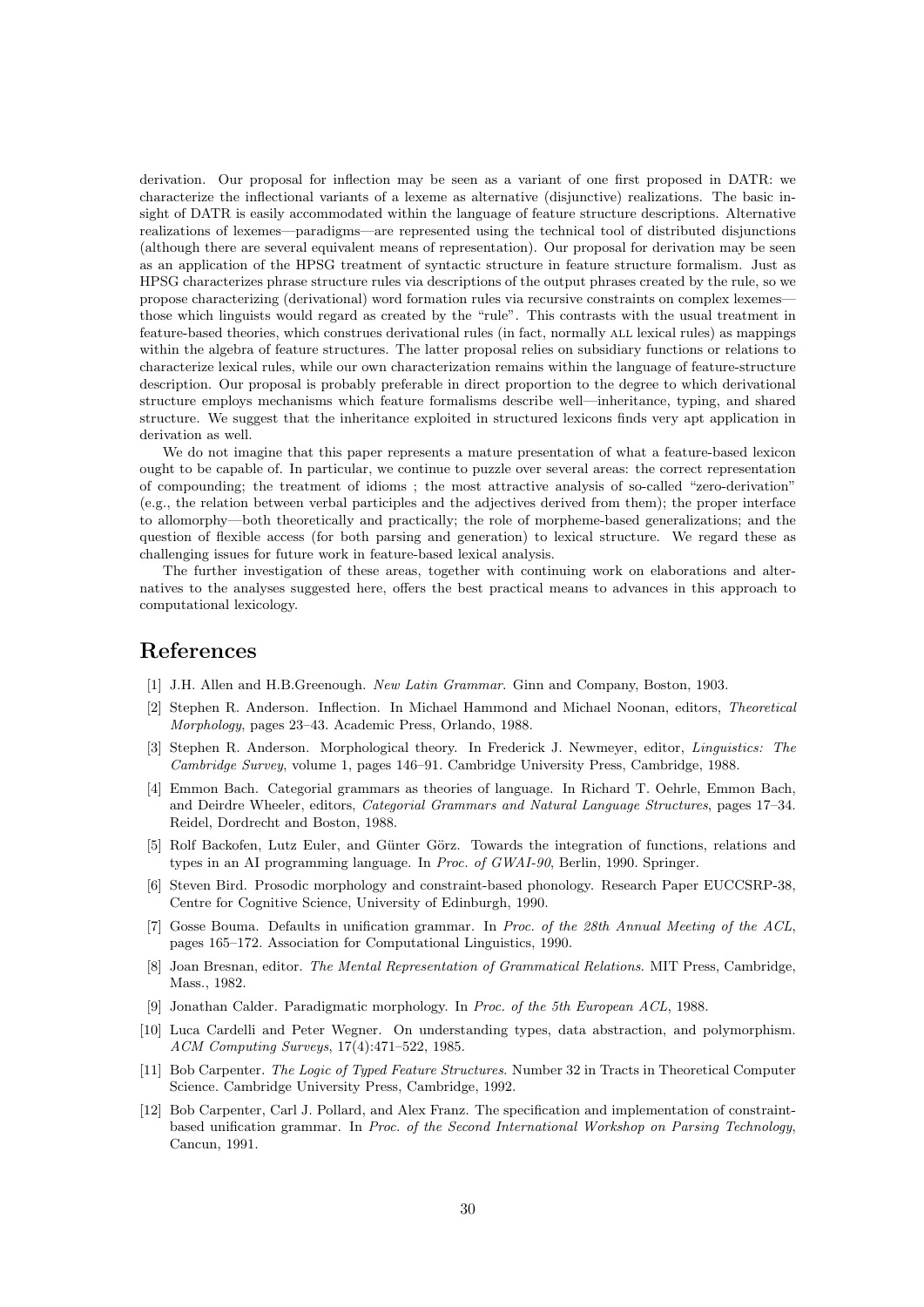- [13] William Cook, Walt Hill, and Peter Canning. Inheritance is not subtyping. In ACM SIGACT-SIGPLAN Symposium on Principles of Programming Languages (POPL), 1990.
- [14] Jochen Dörre and Andreas Eisele. Determining consistency of feature terms with distributed disjunctions. In Dieter Metzing, editor, Proc. of GWAI-89 (15th German Workshop on AI), pages 270–279, Berlin, 1989. Springer-Verlag.
- [15] Jochen Dörre and Andreas Eisele. A comprehensive unification-based grammar formalism. Technical Report Deliverable R3.1.B, DYANA, Centre for Cognitive Science, Edinburgh, 1991.
- [16] Roger Evans and Gerald Gazdar. The DATR papers. Technical Report SCRP 139, School of Cognitive and Computing Sciences, University of Sussex, 1990.
- [17] Daniel Flickinger. Lexical Rules in the Hierarchical Lexicon. PhD thesis, Stanford University, 1987.
- [18] Daniel Flickinger and John Nerbonne. Inheritance and complementation: A case study of easy adjectives and related nouns. Computational Linguistics, 19(3):269–309, 1992.
- [19] Daniel Flickinger, Carl Pollard, and Thomas Wasow. Structure-sharing in lexical representation. In Proc. of the 25th ACL, 1985.
- [20] Gerald Gazdar. Linguistic applications of default inheritance mechanisms. In Peter Whitelock, Mary McGee Wood, Harald L. Somers, Rod Johnson, and P.Bennett, editors, Linguistic Theory and Computer Applications. Academic Press, London, 1987.
- [21] Gerald Gazdar. An introduction to DATR. In Roger Evans and Gerald Gazdar, editors, The DATR Papers, number SCRP 139 in Cognitive Science Research Reports, pages 1–14. School of Cognitive and Computing Sciences, University of Sussex, 1990.
- [22] Gerald Gazdar, Ewan Klein, Geoffrey Pullum, and Ivan Sag. Generalized Phrase Structure Grammar. Harvard University Press, 1985.
- [23] Jack Hoeksema. Categorial Morphology. Garland, New York, 1985.
- [24] Mark Johnson. Attribute Value Logic and the Theory of Grammar. Center for the Study of Language and Information, Stanford, 1988.
- [25] Ronald Kaplan and Joan Bresnan. Lexical-functional grammar: A formal system for grammatical representation. In Joan Bresnan, editor, The Mental Representation of Grammatical Relations, pages 173–281. MIT Press, Cambridge, Mass, 1982.
- [26] Lauri Karttunen. D-PATR: A development environment for unifiaction-based grammars. Technical Report CSLI-86-61, Center for the Study of Language and Information, Stanford University, 1986.
- [27] Robert T. Kasper and William C. Rounds. A logical semantics for feature structures. In Proc. of the 24th Annual Meeting of the Association for Computational Linguistics, pages 257–266, Columbia University, 1986.
- [28] Andreas Kathol. Verbal and adjectival passives in german. In MIT Working Papers in Linguistics, volume 14. MIT, 1991.
- [29] Martin Kay. Functional unification grammar: A formalism for machine translation. In Proc. of COLING, pages 75–78, 1984.
- [30] Martin Kay. Parsing in functional unification grammar. In David Dowty and Lauri Karttunen, editors, Natural Language Parsing. Cambridge University Press, Cambridge, England, 1985.
- [31] James Kilbury, Petra Naerger, and Ingrid Renz. DATR as a lexical component for PATR. In Proc. of the 6th Meeting of the European Chapter of the Association for Computational Linguistics, 1991.
- [32] Kimmo Koskenniemi. Two-level model for morphological analysis. In Proc. of IJCAI, pages 683–685, 1983.
- [33] Hans-Ulrich Krieger. Lexicon-driven derivation in hpsg. In John Nerbonne, Klaus Netter, and Carl Pollard, editors, German Grammar in HPSG, pages xxx–yyy. CSLI, Stanford, to appear, 1992.
- [34] P.H. Matthews. Inflectional Morphology: A Theoretical Study Based on Aspects of Latin Verb Conjugation. Cambridge University Press, Cambridge, England, 1972.
- [35] P.H. Matthews. Morphology. Cambridge University Press, Cambridge, England, 1974.
- [36] Carl Pollard and Ivan Sag. Information-Based Syntax and Semantics, Vol.I. CSLI, Stanford, 1987.
- [37] Mike Reape. An introduction to the semantics of unification-based grammar formalisms. Technical Report R3.2.A, DYANA, University of Edinburgh, 1991.